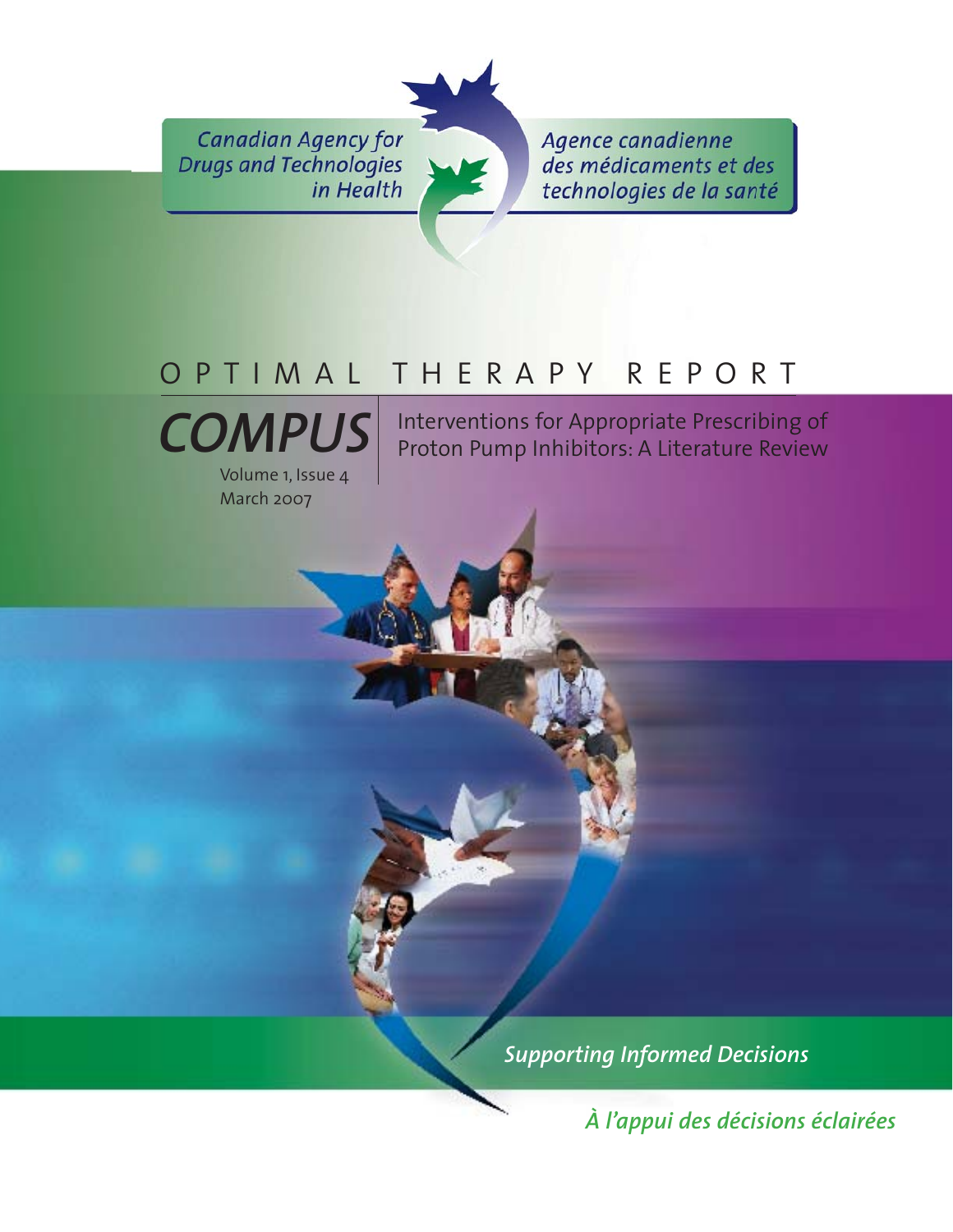This report is prepared by the Canadian Optimal Medication Prescribing and Utilization Service (COMPUS), a service of the Canadian Agency for Drugs and Technologies in Health (CADTH).

It is a comprehensive review of the existing public literature and information which was available to CADTH at the time this report was prepared. It has not been reviewed by peers.

It should not be construed as a recommendation for or against the use of a particular medicine or activity. While CADTH has taken care in the preparation of the report to ensure that its contents are accurate, complete and up-to-date, CADTH does not make any guarantee to that effect and CADTH shall have no liability for any loss or damages arising from or as a result of the use or misuse of the information contained in or implied by this report.

Links: This report may contain links to other information available on the websites of third parties on the Internet. CADTH does not have control over the content of such sites. Use of third party sites is governed by the terms and conditions set out for such web site. CADTH does not make any representations or give any warranties with respect to any information contained on such third party sites and CADTH shall have no liability for any damages or losses suffered as a result of using such third party site.

CADTH takes sole responsibility for the final form and content of this report. The statements, conclusions and views expressed herein do not necessarily represent the view of Health Canada or any Provincial or Territorial Government.

Production of this report is made possible through a financial contribution from Health Canada.

Copyright © 2007 CADTH. This Report may be reproduced for non-commercial purposes only and provided appropriate credit is given to CADTH.

ISSN: 1921-698X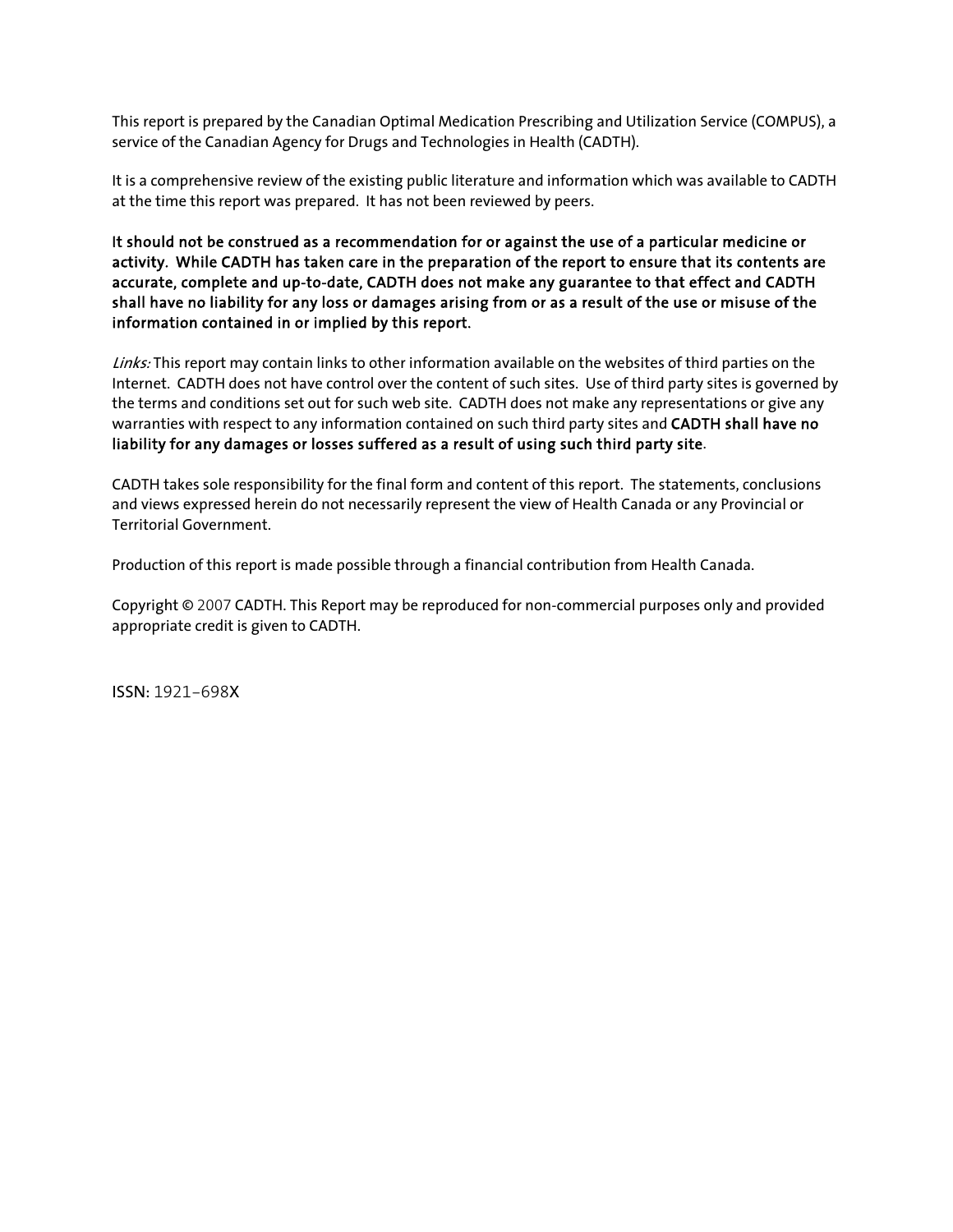### ABBREVIATIONS

| confidence interval                        |
|--------------------------------------------|
| drug utilization review                    |
| gastrointestinal reflux disease            |
| gastrointestinal                           |
| histamine H <sub>2</sub> -receptor agonist |
| Helicobacter pylori                        |
| health technology assessment               |
| odds ratio                                 |
| proton pump inhibitor                      |
| peptic ulcer disease                       |
| randomized controlled trial                |
|                                            |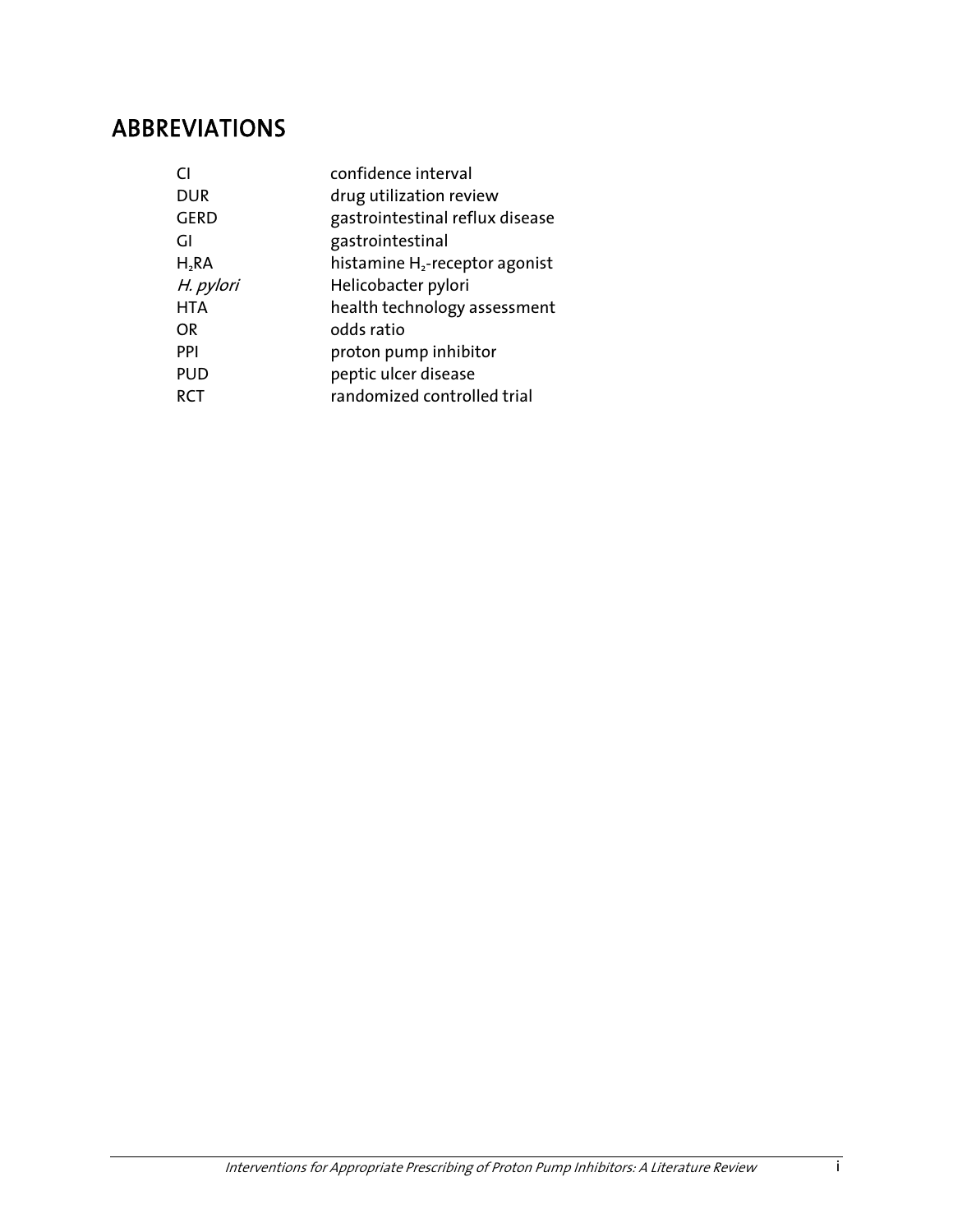### GLOSSARY

Before-and-after study: a study design in which subjects are observed before and after a therapy or the introduction of an intervention.

Case control study: a type of observational study in which past exposures to one or more putative risk factors are measured in a group of subjects with a disease or outcome of interest (cases), and in a group without this outcome (controls), to ascertain the degree of association between risk factor and outcome.

Cluster randomized control trial: a randomized control trial in which the investigator randomly allocates units (such as clinics or physicians) to one or more intervention groups and a control group.

Cohort study: a type of observational study in which a comparison of the risk of disease or other outcome is made between a group of subjects exposed to a putative risk factor, and a group that is unexposed, to ascertain the degree of association between risk factor and outcome.

Controlled clinical trial: a prospective study designed to test the effectiveness of an intervention in which the investigator allocates subjects to one or more intervention groups and a control group using a quasi-random allocation method (e.g., alternation, date of birth, patient identifier).

Defined daily dose (DDD): the DDD is the assumed average maintenance dose per day for a drug used for its main indication in adults. It is a unit of measurement and does not necessarily agree with the recommended or prescribed daily dose.

Drug cost or expenditure: the amount of money that is spent by a drug plan on prescription drugs.

Drug utilization: describes the pattern or profile of drug use – assessing which alternative drugs are being used for particular conditions, in a particular time period, and to what extent.

General practitioner (GP): or family physician (FP) is a physician who provides primary care. A GP/FP treats acute and chronic illnesses, provides preventive care and health education for all ages and both sexes.

Group practices: the practice of medicine by a group of physicians, each of whom is usually confined to some special field, but all of whom share a common facility.

H. *pylori* triple therapy: a combination of three drugs – two antibiotics and an acid suppressor (H2RA or PPI) or bismuth salt for H. pylori eradication.

Health care expenditure: the amount of money that is spent by an organization on hospitalization, surgical procedures or laboratory tests.

Health care utilization: the number of hospital admissions, surgical procedures or laboratory tests.

Interrupted time series: a study design that collects multiple observations over time on the same units or individuals that are 'interrupted' by an intervention to determine whether an intervention has had an effect significantly greater than the underlying trend.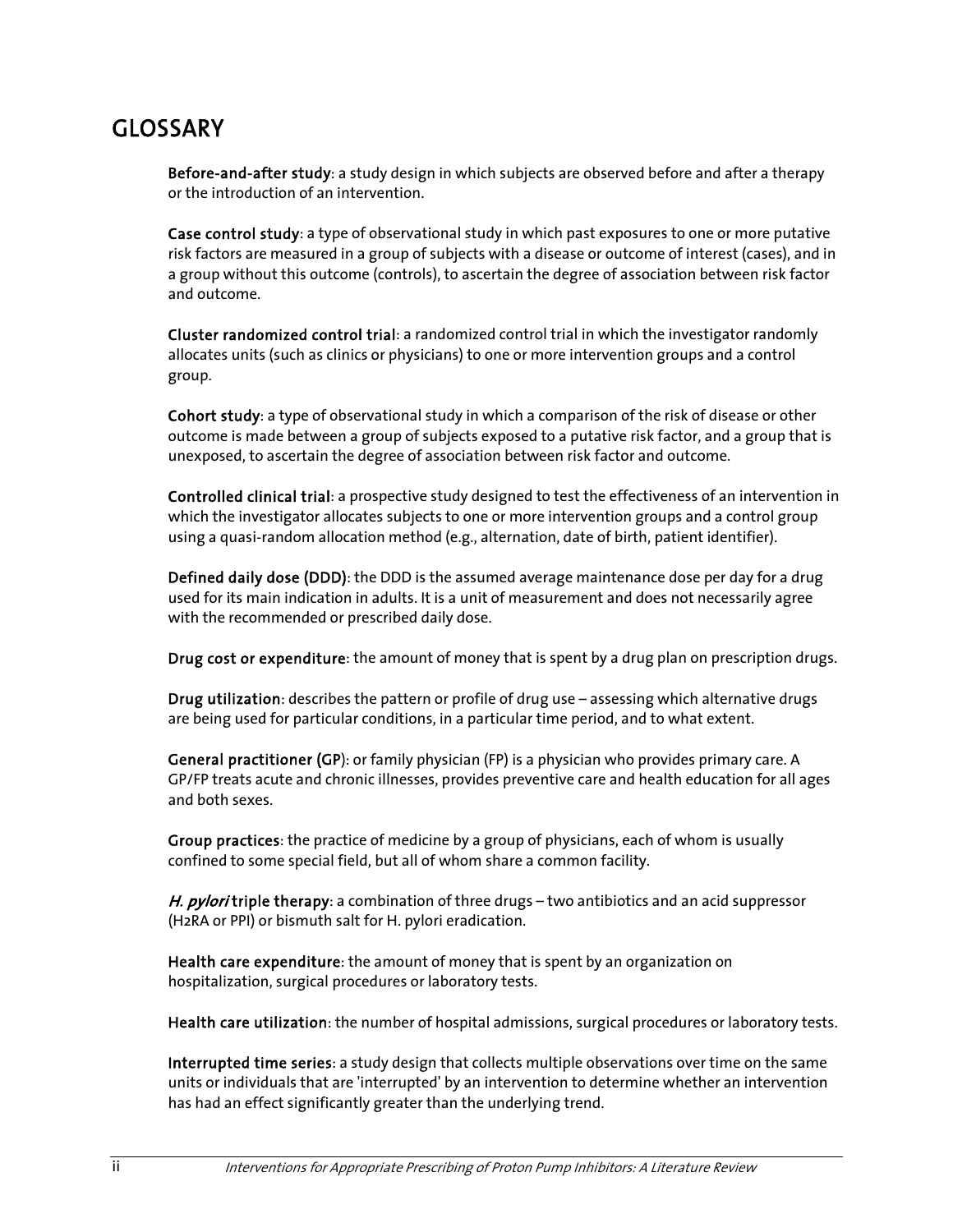Prescribed daily dose (PDD): the average dose prescribed according to a representative sample of prescriptions.

Randomized controlled trial: a prospective study designed to test the effectiveness of an intervention in which the investigator randomly allocates subjects to one or more intervention groups and a control group.

Step-down therapy: the initial use of potent acid suppression, followed by decreased doses or the use of less potent agents to tailor therapy according to individual response.

Step-up therapy: the initial use of less potent agents or lower doses of acid suppressive therapies, followed by increased doses or more potent agents if there is an inadequate response.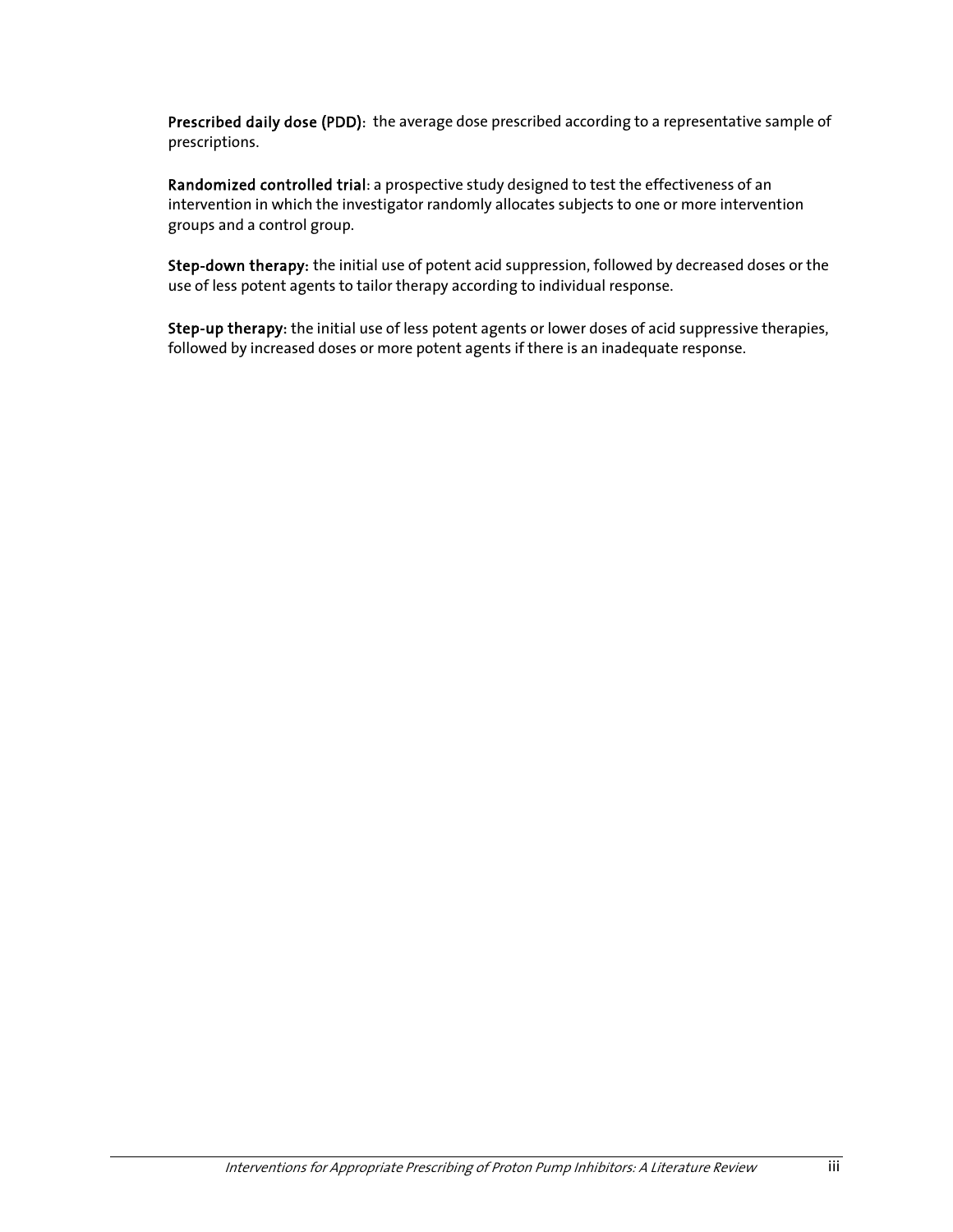# **TABLE OF CONTENTS**

| 1                       |     |                                                                             |  |
|-------------------------|-----|-----------------------------------------------------------------------------|--|
|                         | 1.1 |                                                                             |  |
|                         | 1.2 |                                                                             |  |
|                         | 1.3 |                                                                             |  |
|                         | 1.4 |                                                                             |  |
| $\overline{2}$          |     |                                                                             |  |
|                         | 2.1 |                                                                             |  |
|                         | 2.2 |                                                                             |  |
|                         | 2.3 |                                                                             |  |
|                         | 2.4 |                                                                             |  |
| $\overline{\mathbf{3}}$ |     |                                                                             |  |
| 4                       |     |                                                                             |  |
|                         | 4.1 |                                                                             |  |
|                         | 4.2 |                                                                             |  |
|                         | 4.3 |                                                                             |  |
| $\overline{5}$          |     |                                                                             |  |
|                         | 5.1 |                                                                             |  |
|                         | 5.2 |                                                                             |  |
|                         | 5.3 |                                                                             |  |
|                         | 5.4 |                                                                             |  |
|                         | 5.5 |                                                                             |  |
| 6                       |     |                                                                             |  |
| $\overline{\mathbf{z}}$ |     |                                                                             |  |
|                         |     |                                                                             |  |
|                         |     |                                                                             |  |
|                         |     |                                                                             |  |
|                         |     |                                                                             |  |
|                         |     | APPENDIX 4: Studies of Dissemination Strategies for Dyspepsia Guidelines 22 |  |
|                         |     |                                                                             |  |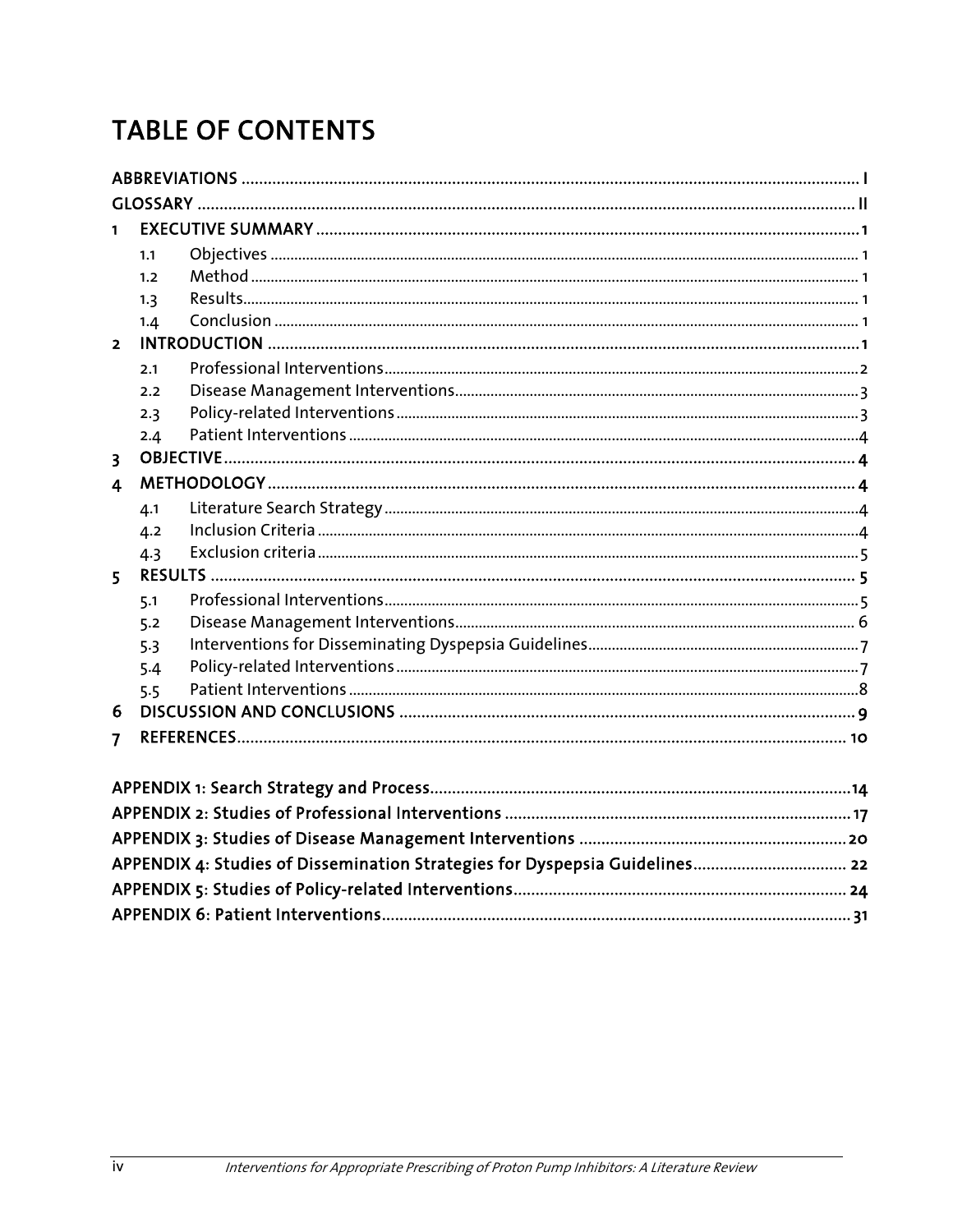### 1 EXECUTIVE SUMMARY

#### 1.1 Objectives

To review all published studies on interventions that focused on enhancing appropriate prescribing and use of proton pump inhibitors (PPIs).

#### 1.2 Method

A review of literature was undertaken using multiple bibliographic databases, supplemented by an extensive gray literature search. The search strategy was broad as the goal was to locate material describing any intervention related to the prescribing and use of PPIs. The selection of included studies was not limited by study designs.

#### 1.3 Results

Twenty-four studies were identified that focused on: professional interventions (five studies); disease management interventions (three studies); dissemination strategies for dyspepsia guidelines (three studies); policy-related interventions (10 studies); and patient interventions (three studies). The majority of the studies were non-randomized control studies with poor study design. Synthesis of the evidence was limited by study designs and the wide variation in population, setting, interventions and outcomes. In general, studies included in this review suggest that multifaceted interventions may have a positive impact in controlling the prescription and cost of PPIs. This appears to be especially true when passive interventions such as educational materials (guidelines) were reinforced by active interventions such as outreach visits (academic detailing). Formulary-based interventions and drug utilization review (DUR)-based interventions were shown to be effective in controlling PPI cost. However, the effect on patient's health outcomes was not addressed. Only one study showed that targeting patients by educational interventions may reduce long-term use of PPIs.

#### 1.4 Conclusion

The studies in the review suggest that combining educational multifaceted interventions that involve both professionals and patients with policy intervention may encourage appropriate prescribing and use of proton pump inhibitors. However, the decision on the selection of interventions should be tailored to address barriers to intervention implementation. It is also worthwhile exploring the cost-effectiveness of any intervention before its implementation.

### 2 INTRODUCTION

In Canada, drug expenditures have accounted for the second largest share of total health expenditures, after hospitals. Drug expenditures have continued to grow steadily, from \$3.8 billion in 1995 to \$20.1 billion in 2003, with an average annual growth of 9.9%. This growth rate was expected to increase to 11.0% in 2005.<sup>1</sup> More than 75% of drug costs were spent on brand name drugs whose expenditures grew faster than generic drugs.<sup>2</sup>

There are three main factors driving the recent increases in drug expenditures: increases in the number of prescriptions filled, therapeutic mix (i.e., increased use of newer, more expensive drugs instead of older, less-expensive medications), and price increases for existing drugs.<sup>2</sup>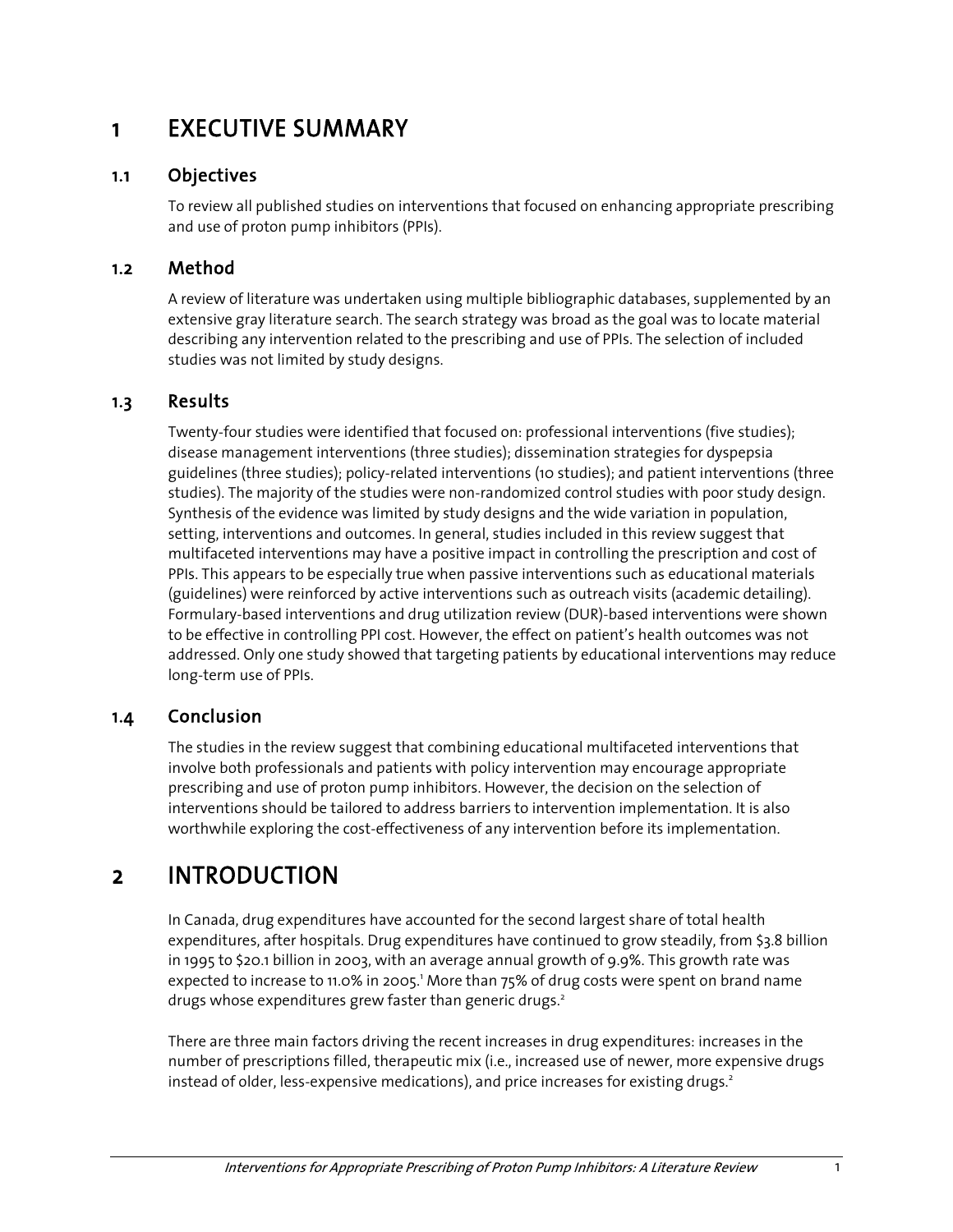In terms of per capita spending on drugs, gastrointestinal drugs are the fourth largest therapeutic class after cardiovascular, psychotherapeutic and cholesterol agents. Almost 90% of gastrointestinal drug spending is for acid suppressant. Eighty per cent of the spending is for PPIs, while histamine-receptor antagonists (H $_{\rm 2}$ RA) account for only 10%. $^{\rm 3}$  Acid suppressants are drugs used to treat peptic ulcer disease (PUD), gastrointestinal reflux disease (GERD) and dyspepsia.

PPIs are proven to be effective in treating PUD, GERD and dyspepsia; however, they are often used where H<sub>2</sub>RAs can be an effective lower-cost alternative. The perceived improved effectiveness of PPIs over H<sub>2</sub>RAs by patients and physicians play a major role in the rapid growth of the utilization of these agents.<sup>4,5</sup> A recent study conducted in the UK identified several factors that influence a physician's decision to prescribe PPIs.<sup>6</sup> These include the use of guidelines and evidence, endoscopy results, commercial influence and marketing, physician attitude toward different management strategies (step-down or step-up therapies), and the cost and introduction of different PPIs. Another study conducted in the United States found that step-up approach strategies are not used by physicians while a step-down approach is acceptable.<sup>7</sup>

Several interventions have been used to encourage the appropriate prescribing of drugs while minimizing the costs associated with their use. Some of these interventions target physician prescribing behaviour while others are directed toward patients.

#### 2.1 Professional Interventions

Professional interventions are aimed at improving professional practice and the delivery of effective health services. Professional interventions include professional educational interventions, audit and feedback, and reminders.

Educational interventions are designed to increase the understanding of clinical care principles or the awareness of specific practice recommendations. $^8$  Educational interventions include: the distribution of educational material (electronically published or printed recommendations for clinical care, including clinical practice guidelines and audio-visual materials); educational meetings (gatherings of health care professionals in face-to-face or virtual environments); a local consensus process (a debate and discussion between professionals and other concerned parties toward the establishment of a general consensus on the importance and management of specific clinical problems within a limited, local jurisdiction; educational outreach visits or academic detailing (faceto-face educational meetings between a trained person and a health provider in his or her own setting, aimed at changing the provider's behaviour); and local opinion leaders (use of providers nominated by their colleagues).<sup>9</sup>

Audit and feedback is another strategy that has been widely used to improve physician practice. Audit and feedback can be defined as any summary of clinical performance of health care over a period of time.<sup>9</sup> This summary may also include recommendations for clinical action. In some cases, health care professionals are passive recipients of feedback while in other cases, professionals are actively involved and have specific and formal responsibilities for implementing change. The latter method of audit and feedback may have a larger impact on improving professional practice.<sup>10</sup>

Reminders are another method used to help clinicians remember information that they already know (or would be expected to know) by presenting the information in different, more accessible or relevant formats, or at a particularly appropriate time. Reminders can take different forms:

cue sheets containing general knowledge or advice, with no patient information or patientspecific advice and not requiring a response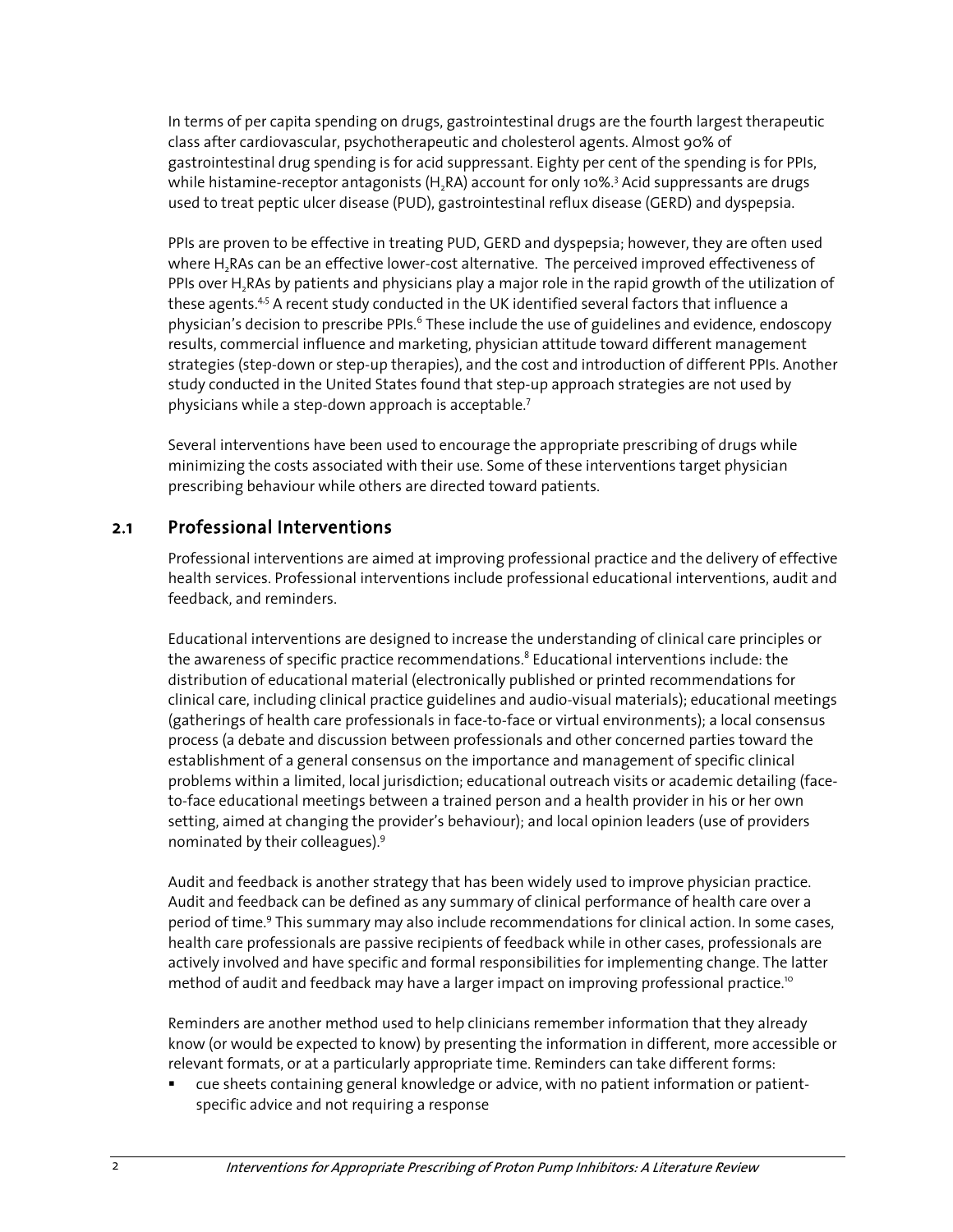- checklists containing general knowledge or advice with no patient information or patientspecific advice but requiring response to specific questions
- patient profiles containing patient data and/or patient-specific knowledge or advice; these may also contain general knowledge or advice, but no response is required
- profile checklists containing patient data and/or patient-specific knowledge or advice; one or more of the statements or questions indicate that a response must be recorded.<sup>11</sup>

Reminders can be delivered manually (on paper) and electronically (on paper or on screen).<sup>11</sup>

#### 2.2 Disease Management Interventions

Disease management programs are generally designed to improve the process of health care delivery and patients' outcomes. Appropriate management of a particular chronic condition may reduce the overall treatment costs through reducing emergency room visits, fewer hospitalization, and better choice of drugs.<sup>12</sup>

#### 2.3 Policy-related Interventions

Drug plans have undertaken a variety of strategies in attempting to manage drug utilization and to curb rising prescription costs. Formulary-based interventions (prior authorization and reference pricing) and drug utilization interventions are all tested and used by drug plans in North America.

Prior authorization is widely used by most of the drug plans in Canada. Different terms have been used by Canadian provincial drug plans to describe prior authorization: limited use in Ontario; special authorization in British Columbia, Alberta, New Brunswick and Newfoundland; exceptional status in Manitoba, Saskatchewan, Nova Scotia and Prince Edward Island. Under prior authorization, the drug plan must authorize a prescription for a certain class of drugs before it can be filled. Prior authorization might be required in order to limit the use of drugs in a certain class to patients with particular medical conditions or complications. In other cases, prior authorization can be used as a means of reinforcing a preferred drug list, where the preferred drug is listed as a general benefit while other drugs in the class require prior authorization. Prior authorization may also be used in combination with a step-up therapy program, so the patient must try a less expensive drug before receiving the drug originally requested.<sup>12</sup>

Reference pricing has also been used to control drug utilization and drug cost. Under a referencepricing system, a base price is established as a basis for reimbursement. The base price is usually based on the least expensive drug in a particular class. Any amount charged above the reference price is the responsibility of the patient.<sup>12</sup>

Drug utilization review (DUR) is another strategy that has been widely used in North America for monitoring and managing the appropriate use of drugs. Generally, DUR programs review claim data to identify inappropriate prescribing that may lead to adverse medical outcomes. In addition to monitoring adverse drug reaction, many programs used interventions based on DUR to influence physician prescribing behaviour.<sup>12</sup> For example, DUR may identify particular physicians who prescribe fewer or more drugs than their peers, or who do not adhere to the treatment guidelines (physician profiling). Once identified, education interventions can be designed and targeted to those physicians with inappropriate prescribing.<sup>12</sup> The DUR educational intervention includes a cover letter describing the purpose of the DUR program, an educational fact sheet describing the appropriate use of certain drugs, patient profiles with potential misprescribing examples, and a physician response form requesting feedback on whether the physician plans to act on the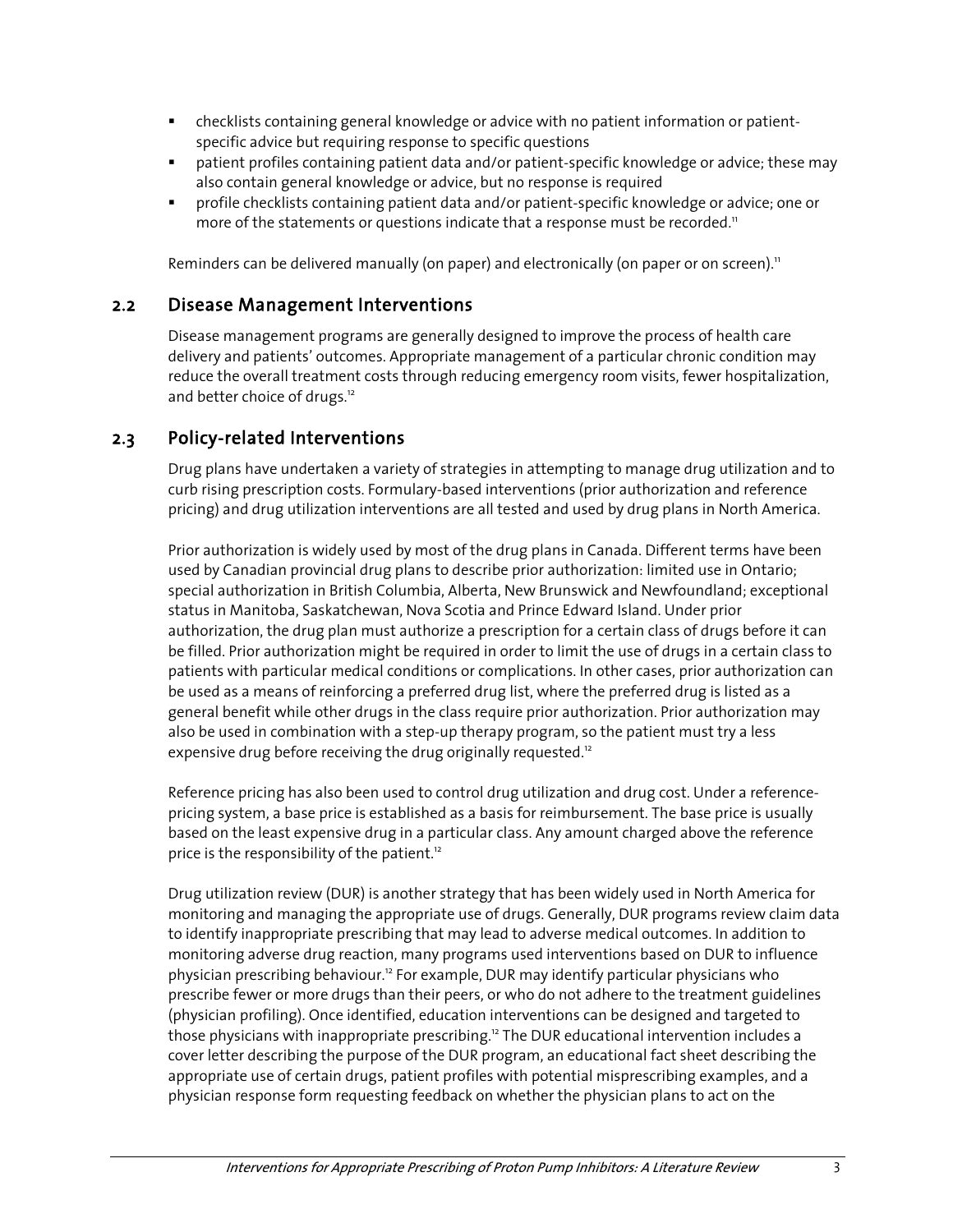intervention and what action is identified. In addition to the DUR education intervention, some DUR programs also use reminders to reinforce changes.

#### 2.4 Patient Interventions

Patient interventions include patient educational interventions and patient reminders. Patient educational interventions are defined as those that include formal and structured instruction on the disease and on ways to manage the symptoms.<sup>13</sup> Patient education interventions include selfmanagement programs, counselling, leaflets, and small group meetings.

Patient reminders are used to improve patient adherence to medication, screening or vaccination. They can be delivered by a variety of methods (e.g., telephone or mail) and levels of intensity (e.g., single or multiple reminders).<sup>14</sup>

For the purpose of this report, interventions have been classified into five major categories: professional interventions, disease management interventions, interventions for dissemination of dyspepsia guidelines, regulatory interventions, and patient interventions.

### 3 OBJECTIVE

The objective of this review is to identify evidence-based interventions that have been used nationally and internationally to stimulate appropriate utilization of proton pump inhibitors (and/or acid suppressants).

### 4 METHODOLOGY

#### 4.1 Literature Search Strategy

MEDLINE®, EMBASE®, BIOSIS®, Cochrane Library (Issue 4, 2006), and HEED (Health Economics Evaluations Database) were searched to find literature focusing on PPI prescribing and use. The search was not restricted by language or literature type. Date restrictions were not applied; searches were last updated November 28, 2006.

Given that the term "intervention" has multiple meanings in clinical literature, the search relied on key words and phrases associated with known intervention types, such as academic detailing. Some controlled vocabulary terms were used but, in general, these were too broad to be useful. For more detail on search terms, see Appendix 1.

An extensive gray literature search was conducted. This search included but was not limited to: CRD (Centre for Reviews and Dissemination) databases, National Prescribing Service Limited (Australia), DERP (Drug Effectiveness Review Project), AHRQ (Agency for Healthcare Research and Quality), the Centre for Clinical Effectiveness (Monash University), as well as national and international gastroenterological and pharmacy associations. A general internet search was used to identify local initiatives not found in databases and health technology assessment (HTA) web sites.

#### 4.2 Inclusion Criteria

Studies addressing interventions used to target appropriate prescribing and use of proton pump inhibitors (or anti-ulcer drugs) which focused on: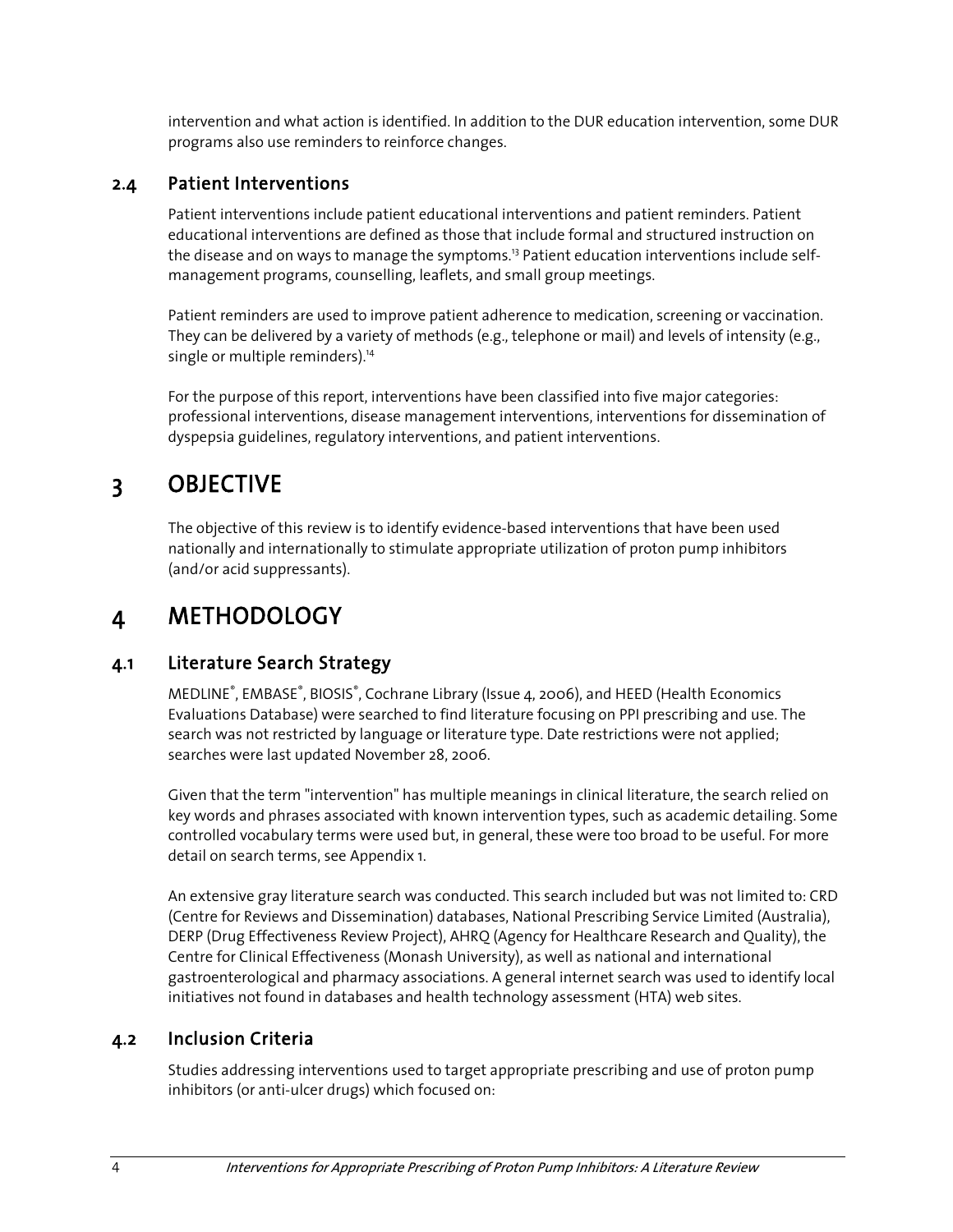- **F** reducing over prescribing of PPIs, or switching PPIs to H<sub>2</sub>RA, or to another preferred PPI
- **Part Properly managing of PUD, GERD or dyspepsia**
- **•** reducing therapeutic cost
- **EXEC** increasing patient compliance with drug therapy.

Studies addressing guideline implementation strategies for PUD, GERD or dyspepsia.

#### 4.3 Exclusion criteria

- Narrative reviews, editorials or commentaries
- Studies only presenting observational data or trends in current practice
- **Surveys**

### 5 RESULTS

Twenty-four studies that met the inclusion criteria were identified. They were categorized as: professional interventions (five studies);<sup>15-19</sup> disease management interventions (three studies);<sup>20-22</sup> dissemination strategies for dyspepsia guidelines (three studies);<sup>23-25</sup> policy-related interventions (10 studies);<sup>26-35</sup> and patient interventions (three studies).<sup>36-38</sup> The majority of studies were small, nonrandomized trials that included four controlled studies,<sup>22,32-34</sup> three time-series,<sup>16,26,30</sup> four before-andafter studies,<sup>17-19,27</sup>; and observational studies that included two cohort studies<sup>28,29</sup> and one casecontrol study.31

#### 5.1 Professional Interventions

Five studies were identified that targeted physician prescribing for anti-ulcer drugs.<sup>15-19</sup> Three studies targeted prescribing for PPIs,<sup>15,17,18</sup> one study targeted H. pylori eradication therapy,<sup>19</sup> and one study targeted cimetidine prescribing (switching from cimetidine to another, less expensive H<sub>3</sub>RA).<sup>16</sup> The latter study was included in this report because the intervention could be also applied where different PPIs with similar effectiveness have very different costs. The details of information extracted from each study are presented in Appendix 2.

One study was a cluster-randomized trial,<sup>15</sup> another was a one-time series,<sup>16</sup> and there were three before-and-after studies.<sup>17-19</sup> Three studies were based in the USA,<sup>16,17,19</sup> one in Sweden<sup>15</sup> and one in Hong Kong.<sup>18</sup> Four out of five studies took place in ambulatory settings.<sup>15-17,19</sup>

Four studies reported multifaceted interventions<sup>15-18</sup> with the common components of written education material, lectures, and physician feedback. Only one study, a consensus conference, addressed a single intervention.<sup>19</sup>

All studies used drug utilization (defined daily dose (DDD), number of prescriptions, rate of drug use or market share) as an outcome measure. Two studies also included drug expenditures (drug cost and cost savings) as an outcome measure.<sup>17,18</sup> Only one study estimated the cost of the intervention.<sup>16</sup>

The four multifaceted intervention studies reported improvement in physician prescribing for antiulcer drugs. None of the studies examined the long-term effect of the interventions; intervention effect was measured for periods ranging from three<sup>17</sup> to 12 months.<sup>15,16,18</sup>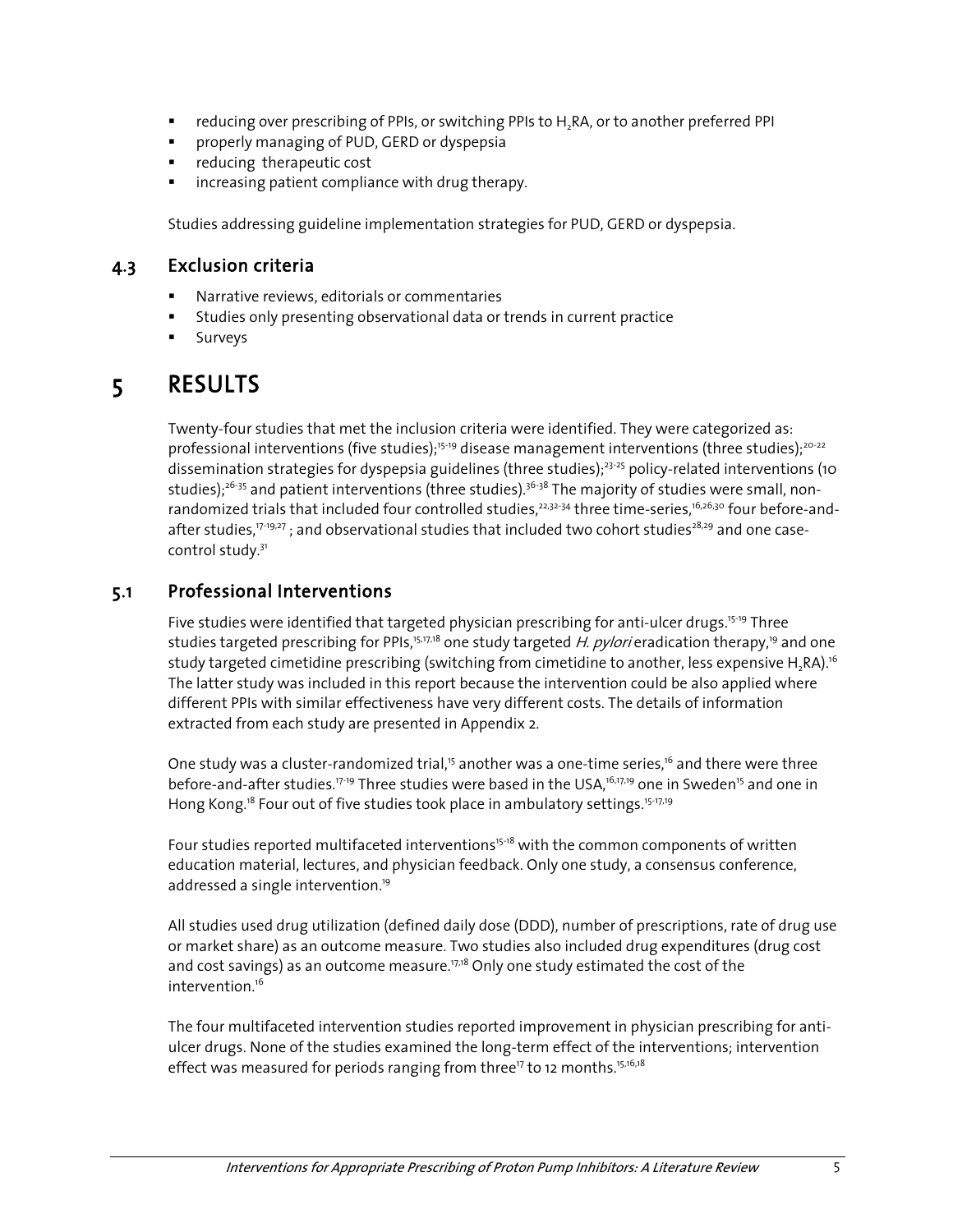Nilsson *et al.*<sup>15</sup> performed a cluster randomized study that compared a multifaceted intervention (including physician feedback, educational outreach visits "detailing", educational material, and local opinion leaders) to no intervention. They found that the prescribing rate of PPIs were reduced by 8.4% in the intervention group and increased by 7.9% in the control group, but the difference between the two groups was not statistically significant.

Lucas *et al*.'<sup>7</sup> and Kumana *et al*.'<sup>8</sup> used before-and-after designs to evaluate the impact of multifaceted interventions on reducing the rate of PPI prescribing. Lucas *et al.*<sup>17</sup> showed that there was a 12% decrease in the number of PPI prescriptions per enrolee in the nine-month postintervention period when compared to the nine-month pre-intervention period. They also concluded that the timing for interventions is important for getting the desired effect of changing prescribing behaviour, especially if the intervention might increase the workload of the busy physicians. Kumana *et al*.'<sup>8</sup> examined the impact of immediate concurrent feedback intervention in a hospital setting. They showed that immediate concurrent feedback intervention resulted in decreasing the average overall anti-ulcer drug (omeprazole and ranitidine) expenditures by 44% and 45% in inpatient and outpatient pharmacy, respectively.

Brufsky *et al*.<sup>16</sup> used an interrupted time-series design to examine the impact of a two-phase multifaceted intervention (Phase 1: printed education materials; Phase 2: physician re-evaluation of patients receiving H<sub>2</sub>RA therapy and physician feedback) on switching patients from ranitidine, famotidine and nizatidine to cimetidine (a less expensive H<sub>2</sub>RA) in both staff and group models. Shifting the market share to cimetidine was accelerated by the distribution of education material in the staff model but not in the group model. On the other hand, physician feedback and patient reevaluation had no significant impact on continuous shifting from H,RAs to cimetidine in the staff model, and the opposite was found in the group model.

Thamer *et al*.'9 evaluated the impact of the National Institutes of Health (NIH) consensus conference on H. pylori eradication therapy using the before-and-after study design. He found that the consensus conference had no impact on influencing physician prescribing behaviour.

#### 5.2 Disease Management Interventions

Two trials examined the impact of acid-related disease management programs on improving health care and drug utilization (H. pylori test and treat, refer to endoscopy, or PPI discontinuation). A cluster randomized trial by Ofman *et al.*<sup>20</sup> found that, compared with usual care, acid-related disease management interventions (guidelines, educational meeting with local opinion leaders, three academic detailing visits, and patient education and counselling) were significantly effective in increasing H. pylori testing and treatment (61% versus 9%) and PPI discontinuation after one to12 weeks (70% versus 36%). A controlled trial by Majumdar et al.<sup>22</sup> compared high-intensity disease management interventions (guideline, patient lists, toolkit and academic detailing) and low-intensity intervention (guideline, patient lists, toolkit) with usual care. They found that providing guidelines, patient lists and toolkits was no better than usual care, while adding academic detailing led to a significant increase in H. pyloritest ordering (29% in the intervention group versus 9% in the usual care group) and a significant decrease in PPI use by 9% per year.

A cluster randomized trial by Dennett et al.<sup>21</sup> comparing an H. pylori eradication program (distribution of education materials and peer comparison feedback) with usual care showed that the intervention program led to a statically significant increase in the rate of use of eradication therapy overall, in the post-intervention period (1.7% in the intervention group versus 0.9% in the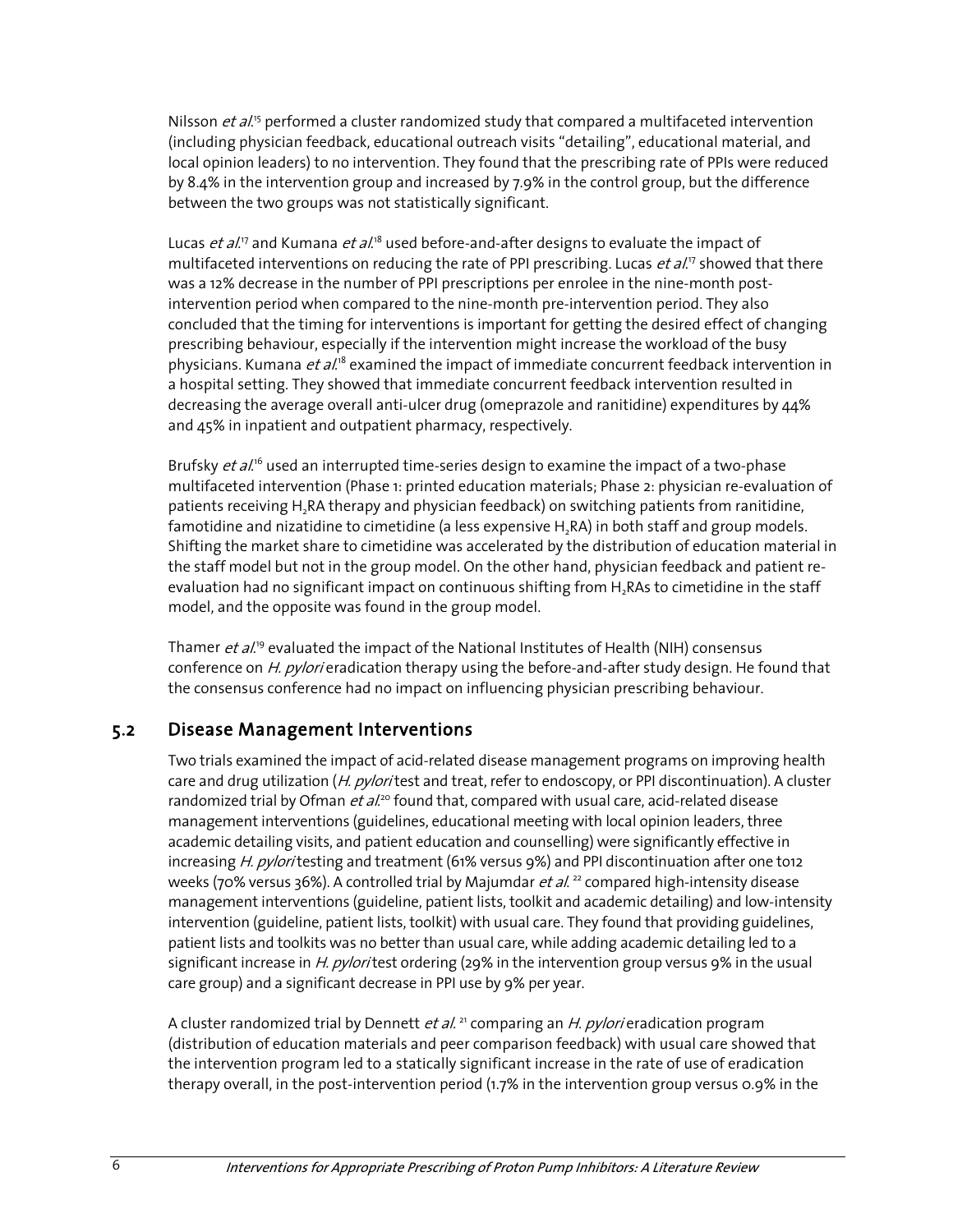control group), but not in newly diagnosed patients (2.7% versus 1.9%). Details for the three studies in this section are included in Appendix 3.

#### 5.3 Interventions for Disseminating Dyspepsia Guidelines

Three cluster randomized trials performed in the United Kingdom compared the implementation strategies for dyspepsia guidelines using postal distribution of guidelines plus educational outreach visits,<sup>23,25</sup> or interactive workshop,<sup>24</sup> versus postal distribution of guidelines alone. Details are provided in Appendix 4.

Chan et al.<sup>23</sup> studied the effectiveness of distributing dyspepsia guidelines combined with two outreach visits by nurse facilitators in an effort to implement an evidence-based dyspepsia guideline. They reported that the intervention was significantly effective in reducing ulcer healing prescribing costs by 5% when compared to postal distribution of guidelines alone. Another study by Hall *et al.<sup>25</sup>* reported that outreach visits by a community pharmacist, in an effort to implement dyspepsia guidelines, resulted in a non-significant change in the prescribing of drugs used in H. pylori eradication therapy (omeprazole and metronidazole). They concluded that routine use of untargeted outreach visits was not an effective strategy for implementing a dyspepsia guideline.

Banait et al.<sup>24</sup> studied the effectiveness of interactive workshops chaired by local hospital specialists, plus postal distribution of guidelines, versus postal distribution of guidelines alone. They found that the intervention was significantly more effective than passive guideline dissemination. However, it also produced a significant increase in the overall prescribing expenditures on anti-ulcer drugs in the intervention group as compared with the control group (8% versus 2%).

#### 5.4 Policy-related Interventions

Ten studies examined the impact and effectiveness of three policy interventions aimed at improving physician prescribing for anti-ulcer drugs and control costs: five prior authorization studies,<sup>26-29,35</sup> two preferred drug list studies<sup>30,31</sup> and three drug utilization review studies.<sup>32-34</sup> Details are provided in Appendix 5.

Two studies evaluated the impact of a PPI prior authorization policy on drug costs and utilization.<sup>26,27</sup> Delate *et al.*,<sup>26</sup> using an interrupted time series analysis, found that prior authorization for PPIs in one state's Medicaid program resulted in a 90.9% decrease in PPIs expenditure per member, per month (particularly among patients without at least one diagnosis of gastrointestinal condition). It also resulted in a 223% increase in H2RAs expenditure per member, per month, in the month immediately following the implementation of the policy, with no effect on health care utilization or expenditure. Before-and-after analysis by Marshall *et al.* <sup>27</sup> found that the PPI special authorization policy for British Colombia's PharmaCare program did not appear to alter the rate of PPI growth, but it reduced the overall therapeutic cost. This resulted in cost savings of \$18.8 million in the 3.4 years following the special authorization policy.

A before-and-after study by Bursey et al.<sup>35</sup> analyzed the cost impact of a Newfoundland provincial drug program that has been designed to guide the treatment of upper gastrointestinal disorders. The program consisted of distributing locally-developed educational materials about the algorithms for the management of dyspepsia and GERD to all physicians and pharmacists in the province; it was followed by restricting payment to PPIs through the Newfoundland provincial drug program to situations defined by the algorithm. Implementation of such a program resulted in a cost saving to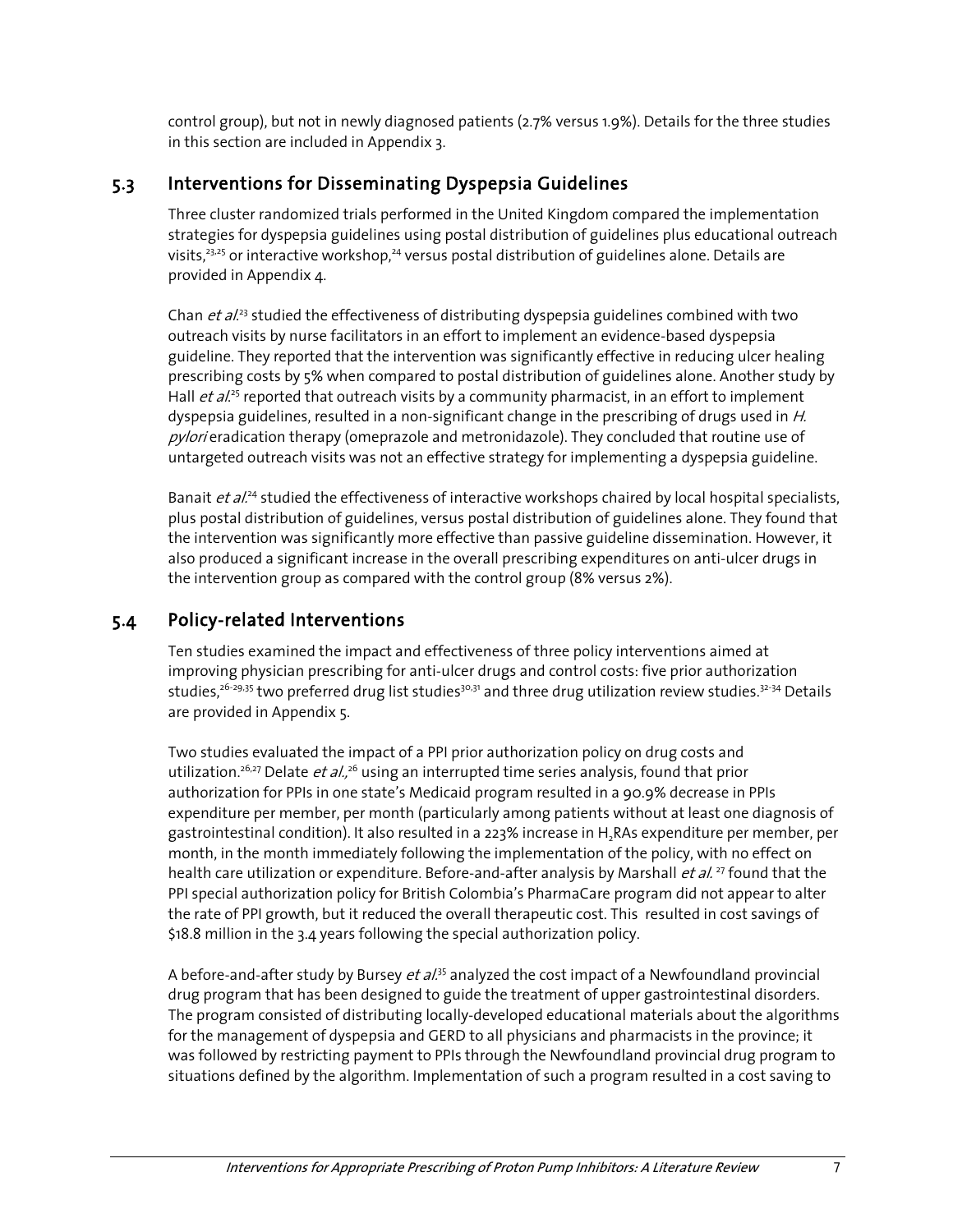the drug program of \$1.6 million, \$1.7 million and \$1.0 million for H, RAs, prokinetics and PPIs respectively in the subsequent three years.

Two open cohort studies measured compliance with the prior authorization strategy. Mamdani et al.<sup>28</sup> showed that a mandated step-up policy in the Ontario Drug Benefit Program had a small positive impact (9%) in compliance with using H<sub>2</sub>RA before starting PPI therapy. On the other hand, McManus et al.<sup>29</sup> showed that restricting PPI coverage in Australia's Pharmaceutical Benefits Scheme is not effective in encouraging a step-up approach.

Two studies assessed the effect of a PPI preferred drug list.<sup>30,31</sup> A recent interrupted time series by Schneeweiss *et al*.<sup>30</sup> examined the effect of restricting PPI coverage to rabeprazole, a less costly PPI, in British Colombia's PharmaCare Program on the utilization of drugs and heath care services. The impact of the preferential listing of rabeprazole was determined using longitudinal-linked claim data on all BC residents 66 years and older who had previously used one of the restricted drugs (omeprazole, pantoprazole and lansoprazole) in the six-month period before the policy implementation. Results from this study showed that the coverage restriction led to substantial switching to the rabeprazole. (Among the 38,426 prevalent users of restricted PPIs, 17,424 patients or 45% switched to rabeprazole, and 3442 patients or 9% later resumed using a restricted PPI after a treatment trial with rabeprazole.) This rapid switching to rabeprazole was accompanied by no shift in the total PPI utilization ( $p=0.82$ ), but there was a slight reduction in the rate of increase (-383) daily doses per 10,000 residents per month), which did not reach statistical significance (p=0.08). It was also reported in this study that there was no increase in the monthly hospitalization rates for GI hemorrhage (0.15, p=0.35) or in major PUD complications (-0.64, p=0.16) after the PPI coverage restriction compared with the time before the intervention. It was estimated British Colombia's PharmaCare Program saved \$2.9 million within the first six months of policy implementation.

Raisch *et al*.<sup>31</sup> examined the effect of preferred drug policy on patient outcomes (heartburn severity and acid regurgitation) using a case-control study (51 cases failed a switch from omeprazole to lansoprazole as preferred drugs versus 51 success patients). Results from this case-control study indicated that failure patients had significantly poorer health outcomes during the lansoprazole trial but the total health care utilization cost did not differ significantly between the two groups.

Three controlled clinical trials examined the effect of DUR educational intervention on changing physician prescribing behaviour for anti-ulcer drugs. All three trials were carried out in North American Medicaid programs: two in the USA<sup>33,34</sup> and one in Mexico.<sup>32</sup> Okano *et al*.<sup>33</sup> showed that DUR interventions aimed at reducing the over-prescribing of sucralfate concurrent therapy with anti-ulcer drugs by physicians significantly reduces sucralfate concurrent therapy. Another control trial by Raisch et al.<sup>32</sup> found that DUR intervention resulted in a significant decrease in inappropriate prescribing of anti-ulcer drugs (long-term use, high acute daily dose, and improper diagnosis). A third study by Culbertson *et al*.<sup>34</sup> suggested that involving both pharmacists and physicians in DUR intervention with additional reminders (follow-up phone calls to pharmacists) enhances the effectiveness of DUR intervention.

#### 5.5 Patient Interventions

Three studies were identified that targeted patient behaviour (details are provided in Appendix 6). A cluster randomized study by Krol et al.<sup>36</sup> suggested that a simple patient-directed intervention (a mailed information leaflet from physicians that included updated clinical recommendations for the management of dyspepsia, and advice on when to reduce or to stop PPIs and when to seek help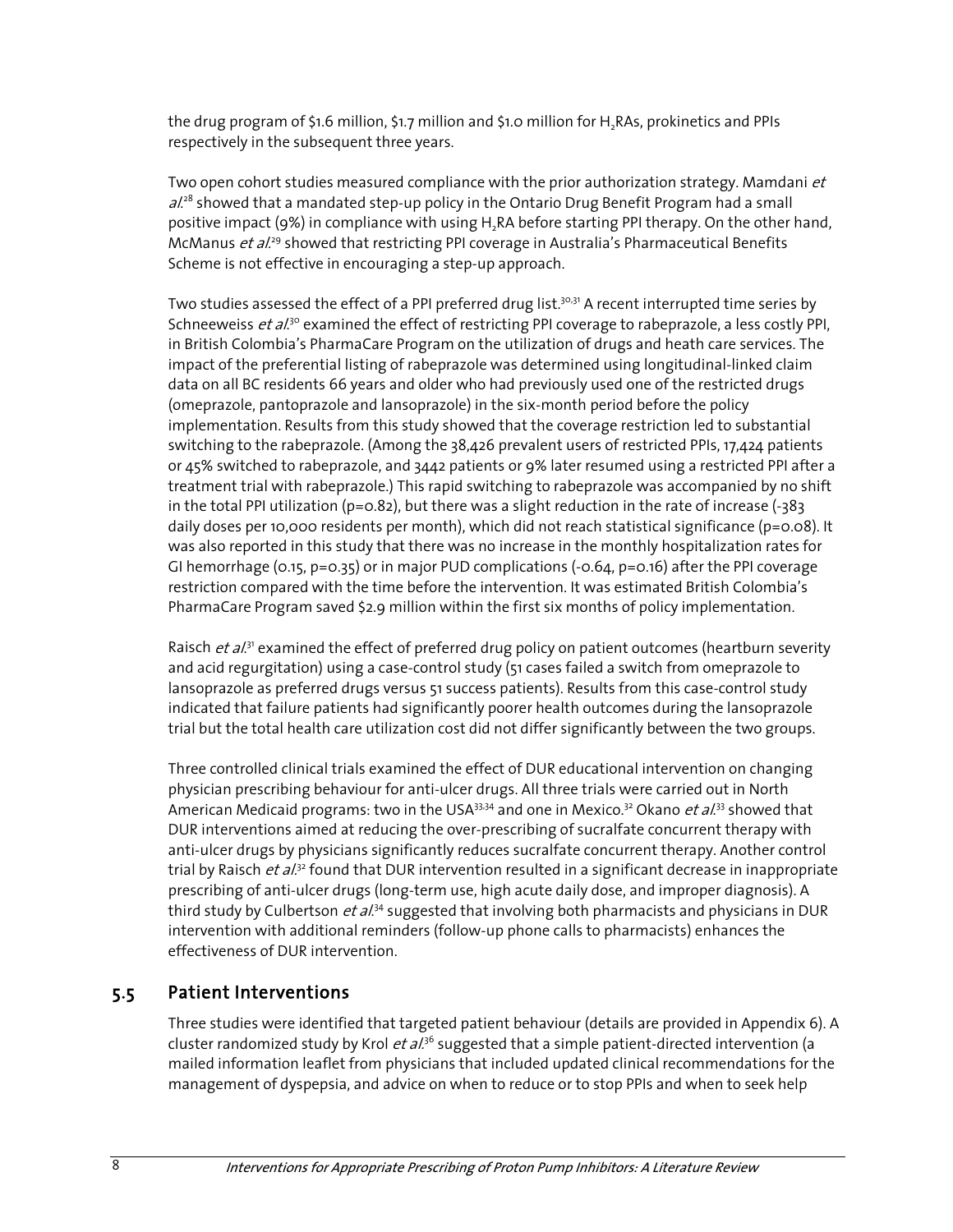from a physician) significantly reduced the long-term prescriptions for PPIs in patients with dyspepsia.

A randomized controlled trial by Al-Eidan *et al.<sup>37</sup>* compared the effect of hospital pharmacy counselling versus standard active advice on H. pylori eradication therapy compliance rates in 76 patients. They found that structured patient counselling and follow up have a significant effect on compliance and H. pylori eradication rates. Another randomized trial by Stevens et al.<sup>38</sup> found that there was no difference in the compliance rate between the intervention group (patients who received long-term counselling by a pharmacist, followed by a phone call) and the control group (usual care).

### 6 DISCUSSION AND CONCLUSIONS

There are few studies which examine interventions that tend to promote the appropriate use of PPIs. Therefore, studies focusing on dyspepsia guideline implementation and dyspepsia management programs were also included. The majority of interventions were multifaceted interventions, regardless of whether the goal was appropriate PPI prescribing, guideline implementation or disease management. The components for these multifaceted interventions vary among studies, leading to difficulty in attributing the effectiveness to particular components. All studies involving multifaceted interventions showed positive impact on outcomes. This was especially evident where passive distribution of educational material was reinforced by interactive educational components such as meetings, educational outreach visits or physician feedback. These findings are compatible with other reviews that multifaceted interventions are more likely to succeed than a single intervention.<sup>39,40</sup>

Formulary-related interventions such as prior authorization and reference-based pricing have been found to be useful in controlling PPI drug expenditure, but long-term impact on health outcomes and drug cost has not been addressed. These findings are supported by a systematic review by Aaserud *et al*.<sup>41</sup> who concluded that reference-base pricing can reduce drug plan expenditures by inducing a shift in drug use towards less expensive drugs without causing adverse effects on health or increasing health care utilization.

The three studies that examined the impact of DUR interventions found that interventions based on drug utilization reviews were effective in changing physician-prescribing behaviour for acid suppressants or PPIs, especially when DUR interventions involve both physicians and pharmacists.

Educating patients about their conditions and when and how to use their medications has been found to be useful in controlling long-term use of PPIs in one study.<sup>36</sup>

In studies where cost saving was a measured outcome, the cost of the interventions was not calculated or subtracted from the apparent cost saving. This may overestimate the value of the cost saving. None of the studies explored the cost effectiveness of the intervention.

Barriers to implementation were not carefully addressed in most studies included in this review. Only one study described physicians' busy workloads as barriers to intervention implementation.<sup>17</sup> Another study showed that outreach visits that are not targeted to physicians with specific difficulties or barriers had no effect on changing physicians' behaviours.<sup>25</sup> Identifying barriers to implementation and tailoring interventions to address these barriers may enhance the success of the intervention and improve health care and patient outcomes.<sup>42</sup> Barriers may include lack of hard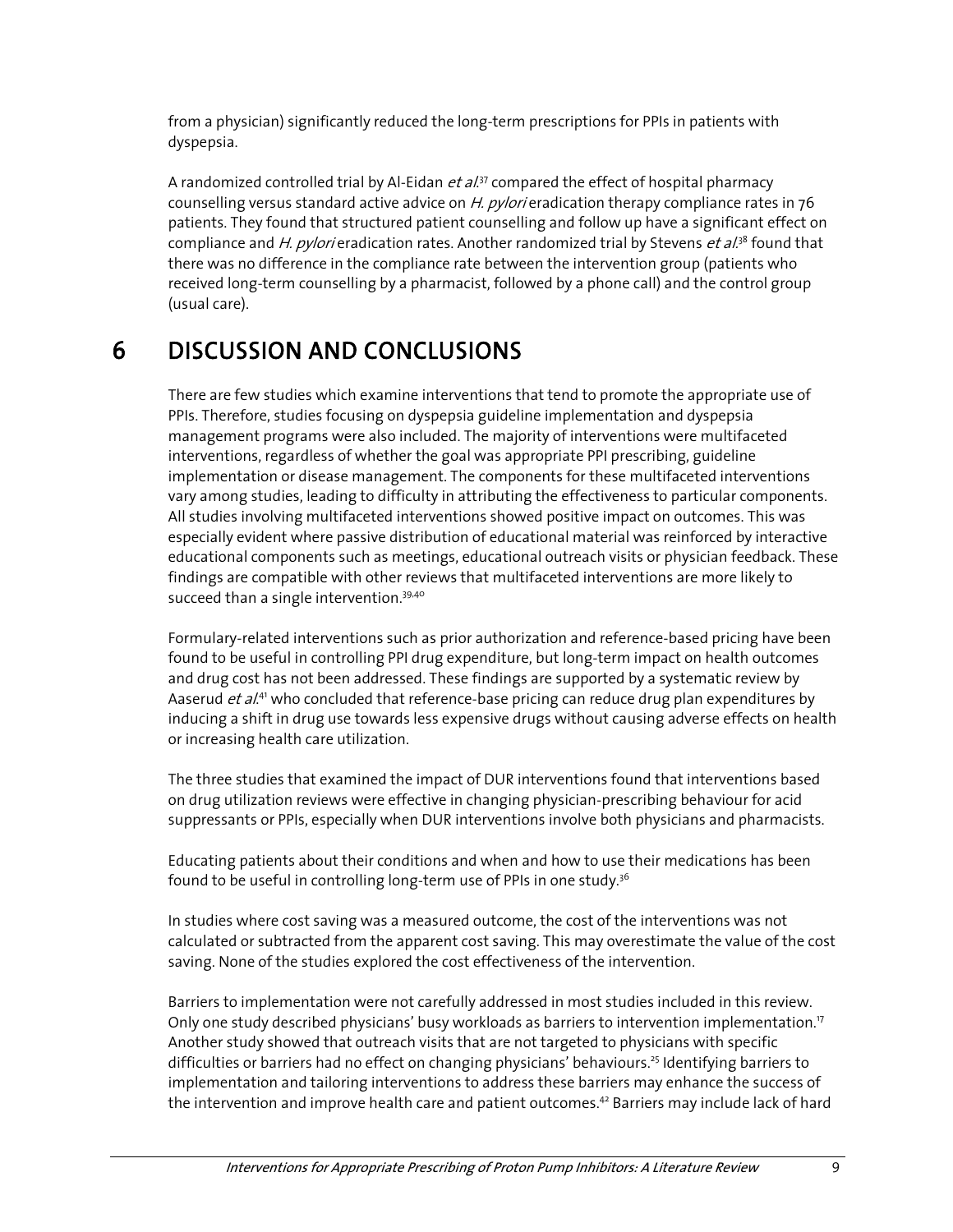evidence or lack of communication about evidence-based health care, fear of using the evidence, poor knowledge about the result of their current behaviour, increased workload, lack of time, lack of money and resources, and persistence of the status quo (i.e., the natural tendency to return to previous practice patterns).43,44

The majority of the included studies are small; non-randomized studies (controlled trials, time series and before-and-after) with weak study designs. It is therefore not possible to exclude the effect of other activities that occur at the same time as the intervention. This makes it difficult to attribute the observed changes to the intervention so that caution should be taken in interpreting the effectiveness of interventions.<sup>45</sup> In addition, randomized controlled trials included in this review used professionals as a unit of allocation (cluster randomization), but analyzed the results by patients (using drug utilization or drug cost as indicators), which tends to inflate the intervention effect.<sup>46</sup> It is also difficult to compare effectiveness of interventions given the diverse objectives, measurement methods and outcomes among studies.

In conclusion, the evidence on the best intervention for enhancing appropriate prescribing of PPIs is limited, but this review suggests that combining educational multifaceted interventions with evidence-based formulary intervention may appropriately affect the prescribing of PPIs.

### 7 REFERENCES

- 1. Drug expenditure in Canada, 1985 to 2005. Ottawa: Canadian Institute for Health Information; 2006 May 10. Available: http://dsp-psd.pwgsc.gc.ca/Collection/H115-27-2005E.pdf (accessed 2006 Sep 6).
- 2. Pharmaceutical trends overview report : Alberta, Saskatchewan, Manitoba, Ontario, New Brunswick, Nova Scotia, and First Nations and Inuit Health Branch of Health Canada, 1997-1998 to 2003-2004. [Analytical study series]. Ottawa: The Patented Medicine Prices Review Board; 2006 Jun. H81-1/2- 2006. Available: http://www.pmprb-cepmb.gc.ca/CMFiles/PTOR\_June\_0638MBI-6232006-5829.pdf (accessed 2006 Sep 6).
- 3. Morgan S, McMahon M, Lam J, Mooney D, Raymond C. The Canadian Rx atlas. Vancouver: Centre for Health Services and Policy Research. University of British Columbia; 2005 Dec. Available: http://www.chspr.ubc.ca/files/publications/2005/chspr05-35R.pdf (accessed 2006 Sep 6).
- 4. Pollock K, Grime J. Strategies for reducing the prescribing of proton pump inhibitors (PPIs): patient self-regulation of treatment may be an under-exploited resource. Soc Sci Med 2000;51(12):1827-39.
- 5. Martin RM, Lim AG, Kerry SM, Hilton SR. Trends in prescribing H2-receptor antagonists and proton pump inhibitors in primary care. Aliment Pharmacol Ther 1998;12(8):797-805.
- 6. Raghunath AS, Hungin AP, Cornford CS, Featherstone V. Use of proton pump inhibitors: an exploration of the attitudes, knowledge and perceptions of general practitioners. Digestion 2005;72(4):212-8.
- 7. Chey WD, Inadomi JM, Booher AM, Sharma VK, Fendrick AM, Howden CW. Primary-care physicians' perceptions and practices on the management of GERD: results of a national survey. Am J Gastroenterol 2005;100(6):1237-42.
- 8. Ranji SR, Steinman MA, Shojania KG, Sundaram V, Lewis R, Arnold S, et al. Antibiotic prescribing behavior. In: Closing the quality gap: a critical analysis of quality improvement strategies. Technical review 9. Rockville (MD): Agency for Healthcare Research and Quality, U.S. Department of Health and Human Services; 2006. AHRQ Publication No. 04(06)-0051-4. p.107 p. Available: http://www.ahrq.gov/downloads/pub/evidence/pdf/medigap/medigap.pdf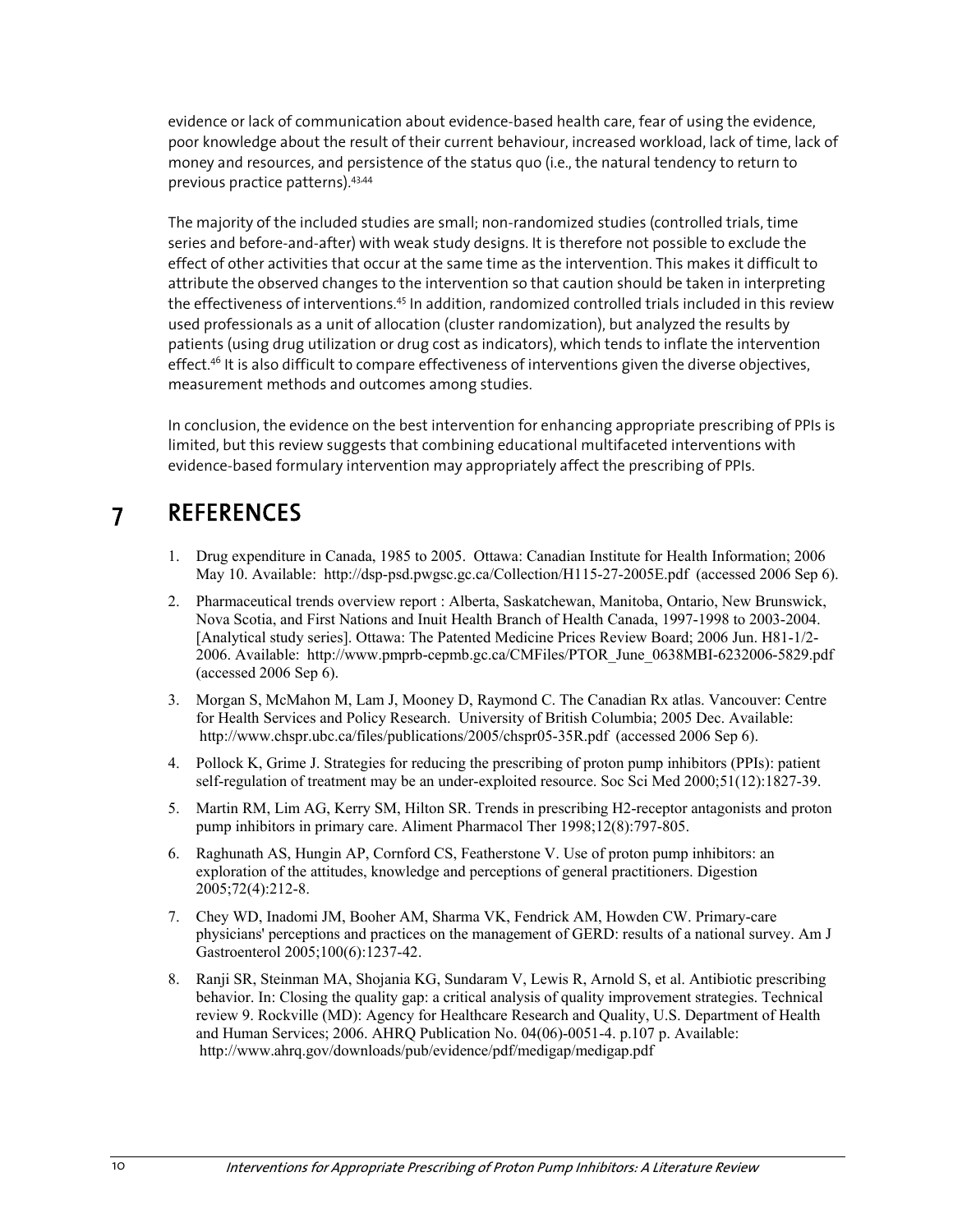- 9. Cochrane Effective Practice and Organisation of Care Review Group (EPOC). The data collection checklist. Ottawa: Institute of Population Health, University of Ottawa; 2002. Available: http://www.epoc.uottawa.ca/checklist2002.doc (accessed 2006 Sep 6).
- 10. Jamtvedt G, Young JM, Kristoffersen DT, O'Brien MA, Oxman AD. Audit and feedback: effects on professional practice and health care outcomes. Cochrane Database Syst Rev 2006;(2).
- 11. Gorman PN, Redfern C, Liaw T, Carson S, Wyatt JC, Rowe RE, et al. Computer-generated paper reminders: effects on professional practice and health care outcomes [protocol]. Cochrane Database Syst Rev 1998;(3).
- 12. Hoadley J. Cost containment strategies for prescription drugs: assessing the evidence in the literature. Menlo Park (CA): Kaiser Family Foundation; 2005 Mar. Available: http://www.kff.org/rxdrugs/upload/Cost-Containment-Strategies-for-Precription-Drugs-Assessing-The-Evidence-in-the-Literature-Report.pdf (accessed 2006 Sep 6).
- 13. Riemsma RP, Kirwan JR, Taal E, Rasker JJ. Patient education for adults with rheumatoid arthritis. Cochrane Database Syst Rev 2003;(2).
- 14. Jacobson Vann JC, Szilagyi P. Patient reminder and patient recall systems for improving immunization rates. Cochrane Database Syst Rev 2005;(3).
- 15. Nilsson G, Hjemdahl P, Hassler A, Vitols S, Wallen NH, Krakau I. Feedback on prescribing rate combined with problem-oriented pharmacotherapy education as a model to improve prescribing behaviour among general practitioners. Eur J Clin Pharmacol 2001;56(11):843-8.
- 16. Brufsky JW, Ross-Degnan D, Calabrese D, Gao X, Soumerai SB. Shifting physician prescribing to a preferred histamine-2-receptor antagonist: effects of a multifactorial intervention in a mixed-model health maintenance organization. Med Care 1998;36(3):321-32.
- 17. Lucas LM, Gerrity MS, Anderson T. A practice-based approach for converting from proton pump inhibitors to less costly therapy. Eff Clin Pract 2001;4(6):263-70.
- 18. Kumana CR, Ching TY, Cheung E, Kong Y, Kou M, Chan CK, et al. Antiulcer drug prescribing in hospital successfully influenced by immediate concurrent feedback. Clin Pharmacol Ther 1998;64(5):569-74.
- 19. Thamer M, Ray NF, Henderson SC, Rinehart CS, Sherman CR, Ferguson JH. Influence of the NIH Consensus Conference on Helicobacter pylori on physician prescribing among a Medicaid population. Med Care 1998;36(5):646-60.
- 20. Ofman JJ, Segal R, Russell WL, Cook DJ, Sandhu M, Maue SK, et al. A randomized trial of an acidpeptic disease management program in a managed care environment. Am J Manag Care 2003;9(6):425-33. Available: http://www.ajmc.com/files/articlefiles/AJMC2003junOfman425-433.pdf (accessed 2006 May 2).
- 21. Dennett SL, Bernard PG, Cramer S, Schumacher J, Lang JR, Thomas IJ. A peptic ulcer disease information program using peer comparison feedback. Drug Benefit Trends 2002;14(Suppl A).
- 22. Majumdar SR, Ross-Degnan D, Farraye FA, Lee M, Kemp JA, Lecates RF, et al. Controlled trial of interventions to increase testing and treatment for Helicobacter pylori and reduce medication use in patients with chronic acid-related symptoms. Aliment Pharmacol Ther 2005;21(8):1029-39.
- 23. Chan D, Patel P, Booth L, Lee D, Dent THS, Harris F, et al. A novel approach for implementing evidence-based guidelines in the community: the appropriate choices in dyspepsia project. J Clin Excell 2001;2(4):219-23.
- 24. Banait G, Sibbald B, Thompson D, Summerton C, Hann M, Talbot S. Modifying dyspepsia management in primary care: a cluster randomised controlled trial of educational outreach compared with passive guideline dissemination. Br J Gen Pract 2003;53(487):94-100. Available: http://www.pubmedcentral.gov/picrender.fcgi?artid=1314507&blobtype=pdf (accessed 2006 Jun 6).
- 25. Hall L, Eccles M, Barton R, Steen N, Campbell M. Is untargeted outreach visiting in primary care effective? A pragmatic randomized controlled trial. J Public Health Med 2001;23(2):109-13.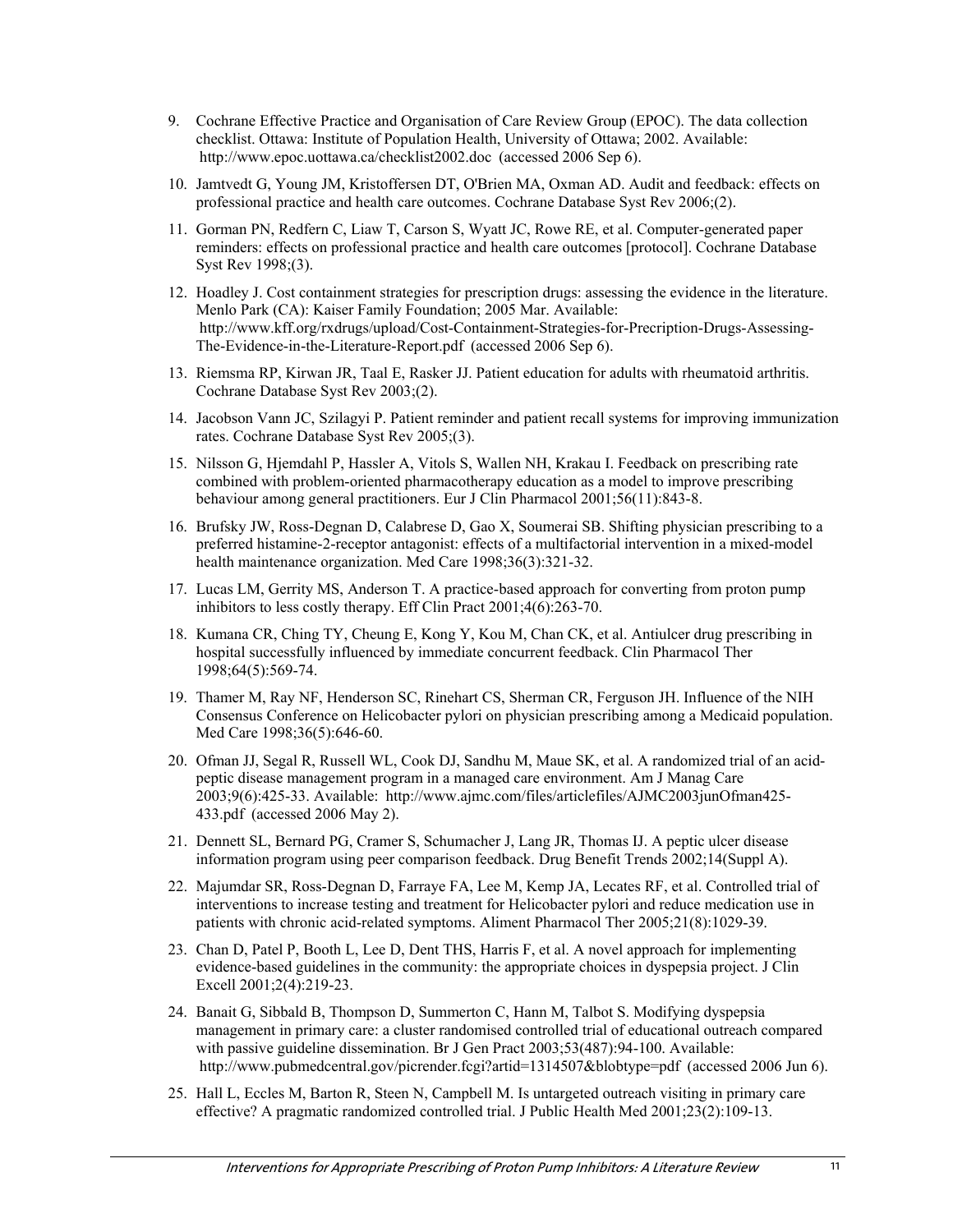- 26. Delate T, Mager DE, Sheth J, Motheral BR. Clinical and financial outcomes associated with a proton pump inhibitor prior-authorization program in a Medicaid population. Am J Manag Care  $2005;11(1):29-36$ . Available: http://www.ajmc.com/files/articlefiles/AJMC05jan\_Delate\_p29to36.pdf (accessed 2006 May 1).
- 27. Marshall JK, Grootendorst PV, O'Brien BJ, Dolovich LR, Holbrook AM, Levy AR. Impact of reference-based pricing for histamine-2 receptor antagonists and restricted access for proton pump inhibitors in British Columbia. CMAJ 2002;166(13):1655-62. Available: http://www.cmaj.ca/cgi/content/abstract/166/13/1655 (accessed 2006 Oct 2).
- 28. Mamdani MM, Tu K, Jaakkimainen L, Bica A, Hux J. Proton pump inhibitors: compliance with a mandated step-up program. Can Fam Physician 2001;47:531-5. Available: http://www.cfpc.ca/cfp/2001/mar/\_pdf/vol47-mar-research-3.pdf (accessed 2006 Oct 2).
- 29. McManus P, Marley J, Birkett DJ, Lindner J. Compliance with restrictions on the subsidized use of proton pump inhibitors in Australia. Br J Clin Pharmacol 1998;46(4):409-11.
- 30. Schneeweiss S, Maclure M, Dormuth CR, Glynn RJ, Canning C, Avorn J. A therapeutic substitution policy for proton pump inhibitors: clinical and economic consequences. Clin Pharmacol Ther 2006;79(4):379-88.
- 31. Raisch DW, Klaurens LM, Hayden C, Malagon I, Pulliam G, Fass R. Impact of a formulary change in proton pump inhibitors on health care costs and patients' symptoms. Dig Dis Sci 2001;46(7):1533-9.
- 32. Raisch DW, Sleath BL. Using feedback letters to influence the use of antiulcer agents in a Medicaid program. J Gen Intern Med 1999;14(3):145-50.
- 33. Okano GJ, Rascati KL. Effects of Medicaid drug utilization review intervention letters. Clin Ther 1995;17(3):525-33.
- 34. Culbertson VL, Force RW, Cady PS, Force WS. Positive impact of a follow-up phone call to community pharmacies in a Medicaid drug utilization program. Ann Pharmacother 1999;33(5):541-7.
- 35. Bursey F, Crowley M, Janes C, Turner CJ. Cost analysis of a provincial drug program to guide the treatment of upper gastrointestinal disorders. CMAJ 2000;162(6):817-23.
- 36. Krol N, Wensing M, Haaijer-Ruskamp F, Muris JWM, Numans ME, Schattenberg G, et al. Patientdirected strategy to reduce prescribing for patients with dyspepsia in general practice: a randomized trial. Aliment Pharmacol Ther 2004;19(8):917-22.
- 37. Al-Eidan FA, McElnay JC, Scott MG, McConnell JB. Management of Helicobacter pylori eradication: the influence of structured counselling and follow-up. Br J Clin Pharmacol 2002;53(2):163-71.
- 38. Stevens VJ, Shneidman RJ, Johnson RE, Boles M, Steele PE, Lee NL. Helicobacter pylori eradication in dyspeptic primary care patients: a randomized controlled trial of a pharmacy intervention. West J Med 2002;176(2):92-6. Available: http://www.pubmedcentral.gov/picrender.fcgi?artid=1071673&blobtype=pdf (accessed 2006 May 1).
- 39. Wright J, Harrison S, McGeorge M, Patterson C, Russell I, Russell D, et al. Improving the management and referral of patients with transient ischaemic attacks: a change strategy for a health community. Qual Saf Health Care 2006;15(1):9-12.
- 40. Palmer AJ, Dinneen S, Gavin JR, III, Gray A, Herman WH, Karter AJ. Cost-utility analysis in a UK setting of self-monitoring of blood glucose in patients with type 2 diabetes. Curr Med Res Opin 2006;22(5):861-72.
- 41. Aaserud M, Dahlgren AT, Kosters JP, Oxman AD, Ramsay C, Sturm H. Pharmaceutical policies: effects of reference pricing, other pricing, and purchasing policies. Cochrane Database Syst Rev 2006;(2).
- 42. Shaw B, Cheater F, Baker R, Gillies C, Hearnshaw H, Flottorp S, et al. Tailored interventions to overcome identified barriers to change: effects on professional practice and health care outcomes. Cochrane Database Syst Rev 2005;(3).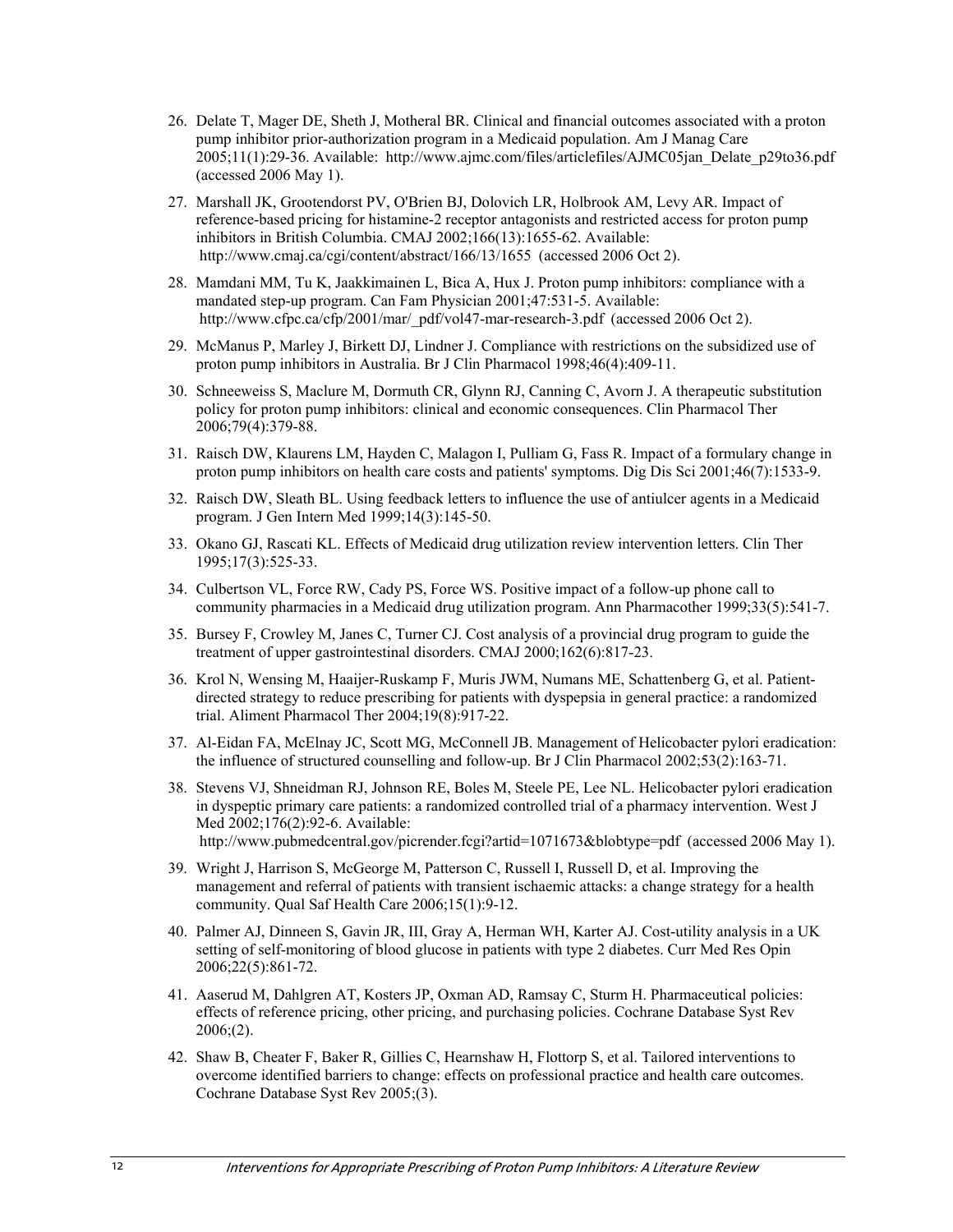- 43. Getting evidence into practice. Eff Health Care 1999;5(1):1-16. Available: http://www.york.ac.uk/inst/crd/ehc51.pdf (accessed 2006 Jan 23).
- 44. Grol R, Grimshaw J. From best evidence to best practice: effective implementation of change in patients' care. Lancet 2003;362(9391):1225-30.
- 45. Grimshaw J, Campbell M, Eccles M, Steen N. Experimental and quasi-experimental designs for evaluating guideline implementation strategies. Fam Pract 2000;17 Suppl 1:S11-S16. Available: http://fampra.oxfordjournals.org/cgi/reprint/17/suppl\_1/S11 (accessed 2006 Jun 26).
- 46. Bero LA, Grilli R, Grimshaw JM, Harvey E, Oxman AD, Thomson MA. Closing the gap between research and practice: an overview of systematic reviews of interventions to promote the implementation of research findings. BMJ 1998;317(7156):465-8. Available: http://bmj.bmjjournals.com/cgi/content/full/317/7156/465 (accessed 2006 Sep 13).
- 47. Hu W, Patterson K. Changing clinical behaviour: a literature review. Sydney: Centre for Clinical Governance Research in Health, University of New South Wales; 2002. Available: http://www.med.unsw.edu.au/medweb.nsf/resources/reports1/\$file/Changing+clinical+behaviour+a+li terature+review.pdf (accessed 2006 Nov 16).
- 48. Grimshaw JM, Thomas RE, MacLennan G, Fraser C, Ramsay CR, Vale L, et al. Effectiveness and efficiency of guideline dissemination and implementation strategies. Health Technol Assess 2004;8(6):iii-72. Available: http://www.hta.ac.uk/fullmono/mon806.pdf (accessed 2006 Mar 9).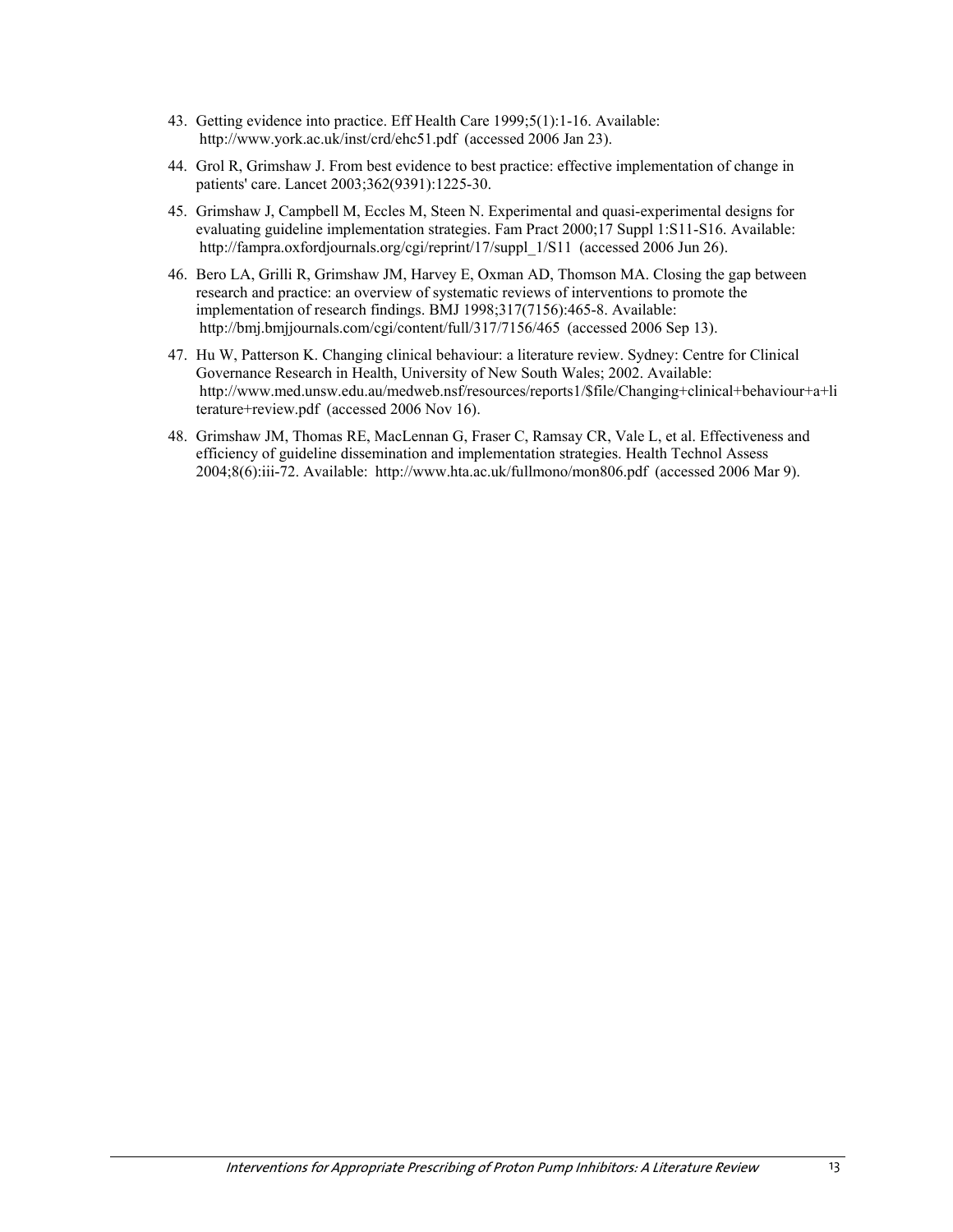# APPENDIX 1: Search Strategy and Process

#### Identification of Search Terms

In the context of this search, the term "intervention" is used to denote programs, activities, or policies which seek to change behavior associated with the prescribing and use of PPIs. Examples of such interventions include academic detailing, educational outreach, or audit and feedback. While we can identify interventions when we see them, we cannot necessarily find the words to describe them. In a 2002 literature review on changing clinical behavior, Hu and Patterson observed that while "[t]he term intervention is commonly used…there is no universally accepted definition in the behavior change literature."47 For the purposes of their review, they defined interventions as "a consciously applied action with the aim of producing change in a desired manner."<sup>47</sup>

Given the elusive nature of the concept of interventions, this search relied on keyword phrases and selected MeSH and EMTREE controlled vocabulary. To determine keywords and subject headings, we reviewed a search constructed, run and tested in 2004 by Grimshaw *et al*.<sup>48</sup> After combining the Grimshaw strategy with a highly sensitive search strategy for PPIs, we retrieved approximately 2600 records from MEDLINE  $\degree$ alone. A scan of the results showed that due to the highly sensitive nature of the Grimshaw search, precision—that is, the percentage of relevant articles, was low. To increase precision, we removed a number of search terms which we found too broad; for example, "Program Evaluation" and "Outcome and Process Assessment (Health Care)" – both MeSH headings. The resulting search strategy was a combination of the Grimshaw search and additional keywords and phrases identified in consultation with this study's author.

#### Databases Searched

MEDLINE®, EMBASE®, BIOSIS®, Cochrane Library (Issue 4, 2006), and HEED (Health Economics Evaluations Database).

#### Search Strategy

The following strategy shows the search run in Ovid MEDLINE; this search was adapted for EMBASE, BIOSIS, Cochrane and HEED. No limits or filters were applied.

| <b>Key</b> |                                                                        |
|------------|------------------------------------------------------------------------|
| term/      | Subject heading (MeSH or Emtree)                                       |
|            | Major MeSH or Emtree term                                              |
| ti,ab      | Terms are searched in title and abstract fields                        |
| ai         | Antagonists and inhibitors subheading                                  |
| rn         | CAS Registry/EC Number/Name of Substance                               |
|            | Single character truncation                                            |
|            | Unlimited truncation                                                   |
| adj        | requires search terms to be next to each other, in any order           |
| adj2       | Requires search terms to be within 2 words of each other, in any order |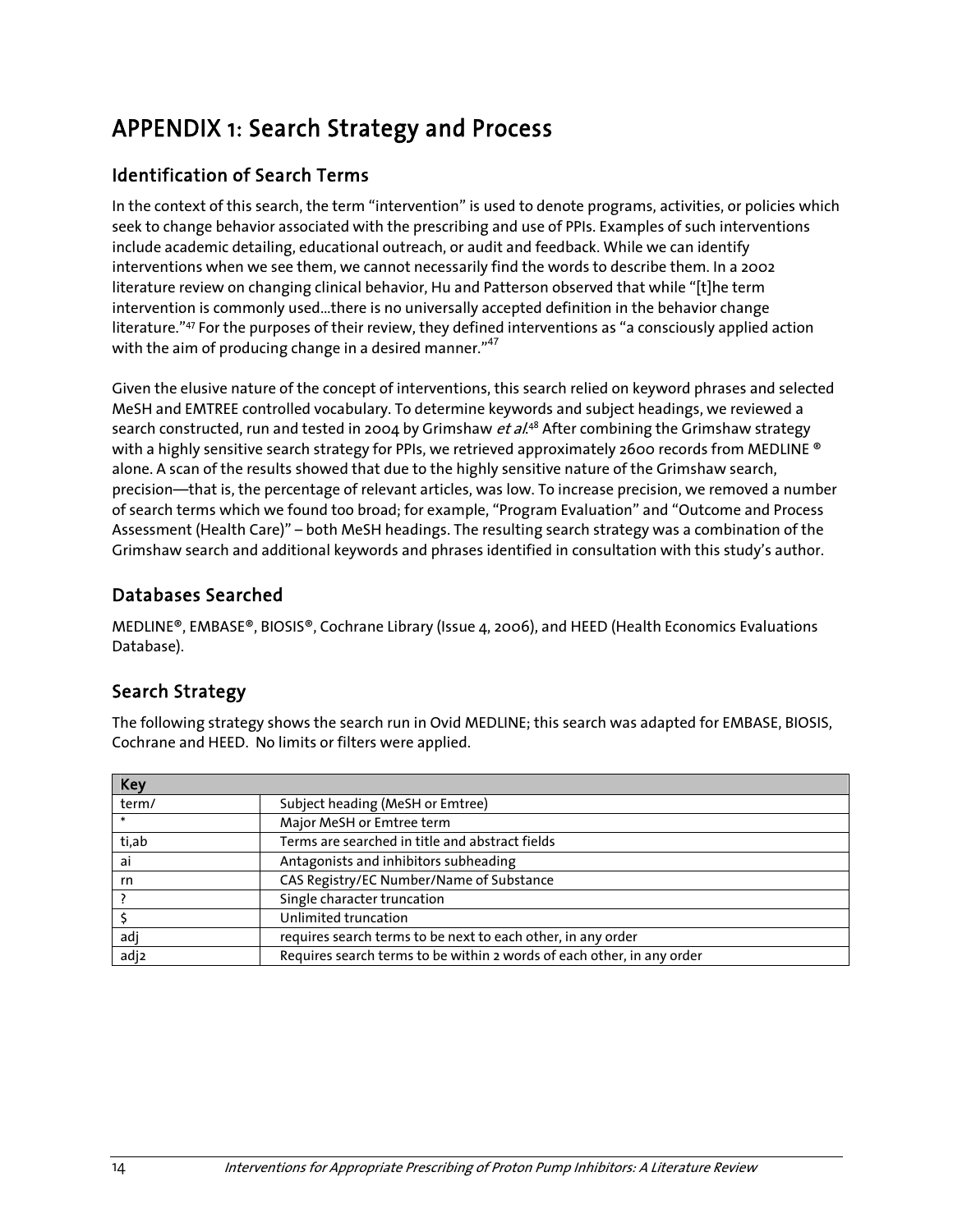| proton pumps/ai<br>$\mathbf{1}$<br>rabeprazole/ or (rabeprazol? or pantoprazol? or lansoprazol? or esomeprazol?).ti,ab,rn. or omeprazole/ or<br>$\overline{a}$<br>omeprazol?.ti,ab.<br>proton pump inhibitor?.ti,ab.<br>3<br>(antgra or audazol or aulcer or belmazol or ceprandal or danlox or demepraxol or desec or dizprazol or dudencer<br>or elgam or emeproton or epirazole or erbolin or exter or gasec or gastrimut or gastroloc or gibancer or indurgan<br>4<br>or inhibitron or inhipump or lensor or logastric).ti,ab,rn.<br>(lomac or losec or mepral or miol or miracid or mopral or morecon or nilsec or nopramin or amep or omp or omz<br>or ocid or olexin or omapren or omed or omegast or omepral or omeprazol or omeprazole or omeprazolum or<br>5<br>omeprazon or omeprol or omesek or omezol or omezolan or omid or omisec).ti,ab,rn.<br>dakar.rn.<br>6<br>(omizac or ompanyt or ortanol or osiren or ozoken or paprazol or parizac or pepticum or pepticus or peptilcer or<br>prazentol or prazidec or prazolit or prilosec or procelac or proclor or prysma or ramezol or regulacid or sanamidol<br>7<br>or secrepina or tedec ulceral or ulceral or ulcesep or ulcometion or ulcozol or ulcsep or ulsen or ultop or<br>ulzol).ti,ab,rn.<br>(victrix or zefxon or zegerid or zepral or zimor or zoltum or zanprol or ufiprazole or ufiprazol or<br>8<br>ufiprazolum).ti,ab,rn.<br>(nexium or perprazole or nexiam or inexium or sompraz or axagon or esopral or lucen or axiago or agopton or<br>alexin or amarin or aprazol or bamalite or blason or compraz or estomil or fudermex or gastrex or gastride or<br>9<br>gastroliber or ilsatec or ketian or keval or lancid).ti,ab,rn.<br>(lanfast or lanproton or lansopep or lansoprazolum or lansox or lanston or lanz or lanzo or lanzogastro or lanzol<br>10<br>or lanzopral or lanzor or lasoprol or limpidex or lizul or mesactol).ti,ab,rn.<br>(monolitum or ogast or ogasto or ogastro or opiren or pampe or peptomil or prevacid or prezal or promp or<br>11<br>prosogan or suprecid or takepron or ulcertec or uldapril or ulpax or unival or zoprol or zoton).ti,ab,rn.<br>(pantoprazole or pantoprazol or pantoprazole or pantoprazolum or controloc or pantoloc or protonix or angastra<br>12<br>or apton or eupantol or inipomp or gastromax or noprop or pamgest or pantecta or panto or pantoc).ti,ab,rn.<br>(pantocal or pantocarm or pantodac or pantop or pantopan or pantopaz or pantorc or pantozol or (pantozol adj<br>rifun) or pantus or peptazol or protium or rifun or singastril or somac or supracam or ulcemex or ulcotenal or<br>13<br>ulserch or ziprol or zurcal or zurcale or zurcazol).ti,ab,rn.<br>(aciphex or gastrodine or pariet or rabec or rabeloc).ti,ab,rn.<br>14<br>or/1-14<br>15<br><b>Intervention Terms</b><br>Intervention studies/ or intervention\$ stud\$.ti,ab.<br>16<br>((optimi?e or optimal or reduce or reducing or improve? or improving or improvement? or effect? or impact? or<br>change? or appropriate or appropriately or appropriateness or feedback) adj (formular\$ or prescribing or<br>17<br>utili?ation or dose or dosing or doses or dosage?)).ti,ab.<br>(opinion adj leader?).ti,ab.<br>18<br>((group or academic) adj detailing).ti,ab.<br>19<br>((guideline? or cpg or cpgs) adj2 (introduc\$ or issu\$ or impact or effect? or disseminat\$ or distribut\$)).ti,ab.<br>20<br>((effect? or impact or evaluat\$ or introduc\$ or compar\$) adj2 program\$).ti,ab.<br>21<br>(audit adj feedback).ti,ab.<br>22<br>(tailored adj intervention?).ti,ab.<br>23<br>((standard or usual or routine or regular or traditional or conventional or pattern) adj care).ti,ab.<br>24<br>((impact or effect\$) adj2 (legislation or regulations or policy)).ti,ab.<br>25<br>((cost or economic or payment) adj (incentive? or impact or effect or affector change\$)).ti,ab.<br>26<br>"Outcome Assessment (Health Care)"/<br>27<br>*utilization review/<br>28 |    | <b>Proton Pump Inhibitors</b>   |
|-------------------------------------------------------------------------------------------------------------------------------------------------------------------------------------------------------------------------------------------------------------------------------------------------------------------------------------------------------------------------------------------------------------------------------------------------------------------------------------------------------------------------------------------------------------------------------------------------------------------------------------------------------------------------------------------------------------------------------------------------------------------------------------------------------------------------------------------------------------------------------------------------------------------------------------------------------------------------------------------------------------------------------------------------------------------------------------------------------------------------------------------------------------------------------------------------------------------------------------------------------------------------------------------------------------------------------------------------------------------------------------------------------------------------------------------------------------------------------------------------------------------------------------------------------------------------------------------------------------------------------------------------------------------------------------------------------------------------------------------------------------------------------------------------------------------------------------------------------------------------------------------------------------------------------------------------------------------------------------------------------------------------------------------------------------------------------------------------------------------------------------------------------------------------------------------------------------------------------------------------------------------------------------------------------------------------------------------------------------------------------------------------------------------------------------------------------------------------------------------------------------------------------------------------------------------------------------------------------------------------------------------------------------------------------------------------------------------------------------------------------------------------------------------------------------------------------------------------------------------------------------------------------------------------------------------------------------------------------------------------------------------------------------------------------------------------------------------------------------------------------------------------------------------------------------------------------------------------------------------------------------------------------------------------------------------------------------------------------------------------------------------------------------------------------------------------------------------------------------------------------------------------------------------------------------------------------------------------------------------------------------------------------------------------------------------------------------------------------------------------------------------------------------------------------------------------------------------------------------------------------------------------------------------------------------------------------------------------------------------------|----|---------------------------------|
|                                                                                                                                                                                                                                                                                                                                                                                                                                                                                                                                                                                                                                                                                                                                                                                                                                                                                                                                                                                                                                                                                                                                                                                                                                                                                                                                                                                                                                                                                                                                                                                                                                                                                                                                                                                                                                                                                                                                                                                                                                                                                                                                                                                                                                                                                                                                                                                                                                                                                                                                                                                                                                                                                                                                                                                                                                                                                                                                                                                                                                                                                                                                                                                                                                                                                                                                                                                                                                                                                                                                                                                                                                                                                                                                                                                                                                                                                                                                                                                                 |    |                                 |
|                                                                                                                                                                                                                                                                                                                                                                                                                                                                                                                                                                                                                                                                                                                                                                                                                                                                                                                                                                                                                                                                                                                                                                                                                                                                                                                                                                                                                                                                                                                                                                                                                                                                                                                                                                                                                                                                                                                                                                                                                                                                                                                                                                                                                                                                                                                                                                                                                                                                                                                                                                                                                                                                                                                                                                                                                                                                                                                                                                                                                                                                                                                                                                                                                                                                                                                                                                                                                                                                                                                                                                                                                                                                                                                                                                                                                                                                                                                                                                                                 |    |                                 |
|                                                                                                                                                                                                                                                                                                                                                                                                                                                                                                                                                                                                                                                                                                                                                                                                                                                                                                                                                                                                                                                                                                                                                                                                                                                                                                                                                                                                                                                                                                                                                                                                                                                                                                                                                                                                                                                                                                                                                                                                                                                                                                                                                                                                                                                                                                                                                                                                                                                                                                                                                                                                                                                                                                                                                                                                                                                                                                                                                                                                                                                                                                                                                                                                                                                                                                                                                                                                                                                                                                                                                                                                                                                                                                                                                                                                                                                                                                                                                                                                 |    |                                 |
|                                                                                                                                                                                                                                                                                                                                                                                                                                                                                                                                                                                                                                                                                                                                                                                                                                                                                                                                                                                                                                                                                                                                                                                                                                                                                                                                                                                                                                                                                                                                                                                                                                                                                                                                                                                                                                                                                                                                                                                                                                                                                                                                                                                                                                                                                                                                                                                                                                                                                                                                                                                                                                                                                                                                                                                                                                                                                                                                                                                                                                                                                                                                                                                                                                                                                                                                                                                                                                                                                                                                                                                                                                                                                                                                                                                                                                                                                                                                                                                                 |    |                                 |
|                                                                                                                                                                                                                                                                                                                                                                                                                                                                                                                                                                                                                                                                                                                                                                                                                                                                                                                                                                                                                                                                                                                                                                                                                                                                                                                                                                                                                                                                                                                                                                                                                                                                                                                                                                                                                                                                                                                                                                                                                                                                                                                                                                                                                                                                                                                                                                                                                                                                                                                                                                                                                                                                                                                                                                                                                                                                                                                                                                                                                                                                                                                                                                                                                                                                                                                                                                                                                                                                                                                                                                                                                                                                                                                                                                                                                                                                                                                                                                                                 |    |                                 |
|                                                                                                                                                                                                                                                                                                                                                                                                                                                                                                                                                                                                                                                                                                                                                                                                                                                                                                                                                                                                                                                                                                                                                                                                                                                                                                                                                                                                                                                                                                                                                                                                                                                                                                                                                                                                                                                                                                                                                                                                                                                                                                                                                                                                                                                                                                                                                                                                                                                                                                                                                                                                                                                                                                                                                                                                                                                                                                                                                                                                                                                                                                                                                                                                                                                                                                                                                                                                                                                                                                                                                                                                                                                                                                                                                                                                                                                                                                                                                                                                 |    |                                 |
|                                                                                                                                                                                                                                                                                                                                                                                                                                                                                                                                                                                                                                                                                                                                                                                                                                                                                                                                                                                                                                                                                                                                                                                                                                                                                                                                                                                                                                                                                                                                                                                                                                                                                                                                                                                                                                                                                                                                                                                                                                                                                                                                                                                                                                                                                                                                                                                                                                                                                                                                                                                                                                                                                                                                                                                                                                                                                                                                                                                                                                                                                                                                                                                                                                                                                                                                                                                                                                                                                                                                                                                                                                                                                                                                                                                                                                                                                                                                                                                                 |    |                                 |
|                                                                                                                                                                                                                                                                                                                                                                                                                                                                                                                                                                                                                                                                                                                                                                                                                                                                                                                                                                                                                                                                                                                                                                                                                                                                                                                                                                                                                                                                                                                                                                                                                                                                                                                                                                                                                                                                                                                                                                                                                                                                                                                                                                                                                                                                                                                                                                                                                                                                                                                                                                                                                                                                                                                                                                                                                                                                                                                                                                                                                                                                                                                                                                                                                                                                                                                                                                                                                                                                                                                                                                                                                                                                                                                                                                                                                                                                                                                                                                                                 |    |                                 |
|                                                                                                                                                                                                                                                                                                                                                                                                                                                                                                                                                                                                                                                                                                                                                                                                                                                                                                                                                                                                                                                                                                                                                                                                                                                                                                                                                                                                                                                                                                                                                                                                                                                                                                                                                                                                                                                                                                                                                                                                                                                                                                                                                                                                                                                                                                                                                                                                                                                                                                                                                                                                                                                                                                                                                                                                                                                                                                                                                                                                                                                                                                                                                                                                                                                                                                                                                                                                                                                                                                                                                                                                                                                                                                                                                                                                                                                                                                                                                                                                 |    |                                 |
|                                                                                                                                                                                                                                                                                                                                                                                                                                                                                                                                                                                                                                                                                                                                                                                                                                                                                                                                                                                                                                                                                                                                                                                                                                                                                                                                                                                                                                                                                                                                                                                                                                                                                                                                                                                                                                                                                                                                                                                                                                                                                                                                                                                                                                                                                                                                                                                                                                                                                                                                                                                                                                                                                                                                                                                                                                                                                                                                                                                                                                                                                                                                                                                                                                                                                                                                                                                                                                                                                                                                                                                                                                                                                                                                                                                                                                                                                                                                                                                                 |    |                                 |
|                                                                                                                                                                                                                                                                                                                                                                                                                                                                                                                                                                                                                                                                                                                                                                                                                                                                                                                                                                                                                                                                                                                                                                                                                                                                                                                                                                                                                                                                                                                                                                                                                                                                                                                                                                                                                                                                                                                                                                                                                                                                                                                                                                                                                                                                                                                                                                                                                                                                                                                                                                                                                                                                                                                                                                                                                                                                                                                                                                                                                                                                                                                                                                                                                                                                                                                                                                                                                                                                                                                                                                                                                                                                                                                                                                                                                                                                                                                                                                                                 |    |                                 |
|                                                                                                                                                                                                                                                                                                                                                                                                                                                                                                                                                                                                                                                                                                                                                                                                                                                                                                                                                                                                                                                                                                                                                                                                                                                                                                                                                                                                                                                                                                                                                                                                                                                                                                                                                                                                                                                                                                                                                                                                                                                                                                                                                                                                                                                                                                                                                                                                                                                                                                                                                                                                                                                                                                                                                                                                                                                                                                                                                                                                                                                                                                                                                                                                                                                                                                                                                                                                                                                                                                                                                                                                                                                                                                                                                                                                                                                                                                                                                                                                 |    |                                 |
|                                                                                                                                                                                                                                                                                                                                                                                                                                                                                                                                                                                                                                                                                                                                                                                                                                                                                                                                                                                                                                                                                                                                                                                                                                                                                                                                                                                                                                                                                                                                                                                                                                                                                                                                                                                                                                                                                                                                                                                                                                                                                                                                                                                                                                                                                                                                                                                                                                                                                                                                                                                                                                                                                                                                                                                                                                                                                                                                                                                                                                                                                                                                                                                                                                                                                                                                                                                                                                                                                                                                                                                                                                                                                                                                                                                                                                                                                                                                                                                                 |    |                                 |
|                                                                                                                                                                                                                                                                                                                                                                                                                                                                                                                                                                                                                                                                                                                                                                                                                                                                                                                                                                                                                                                                                                                                                                                                                                                                                                                                                                                                                                                                                                                                                                                                                                                                                                                                                                                                                                                                                                                                                                                                                                                                                                                                                                                                                                                                                                                                                                                                                                                                                                                                                                                                                                                                                                                                                                                                                                                                                                                                                                                                                                                                                                                                                                                                                                                                                                                                                                                                                                                                                                                                                                                                                                                                                                                                                                                                                                                                                                                                                                                                 |    |                                 |
|                                                                                                                                                                                                                                                                                                                                                                                                                                                                                                                                                                                                                                                                                                                                                                                                                                                                                                                                                                                                                                                                                                                                                                                                                                                                                                                                                                                                                                                                                                                                                                                                                                                                                                                                                                                                                                                                                                                                                                                                                                                                                                                                                                                                                                                                                                                                                                                                                                                                                                                                                                                                                                                                                                                                                                                                                                                                                                                                                                                                                                                                                                                                                                                                                                                                                                                                                                                                                                                                                                                                                                                                                                                                                                                                                                                                                                                                                                                                                                                                 |    |                                 |
|                                                                                                                                                                                                                                                                                                                                                                                                                                                                                                                                                                                                                                                                                                                                                                                                                                                                                                                                                                                                                                                                                                                                                                                                                                                                                                                                                                                                                                                                                                                                                                                                                                                                                                                                                                                                                                                                                                                                                                                                                                                                                                                                                                                                                                                                                                                                                                                                                                                                                                                                                                                                                                                                                                                                                                                                                                                                                                                                                                                                                                                                                                                                                                                                                                                                                                                                                                                                                                                                                                                                                                                                                                                                                                                                                                                                                                                                                                                                                                                                 |    |                                 |
|                                                                                                                                                                                                                                                                                                                                                                                                                                                                                                                                                                                                                                                                                                                                                                                                                                                                                                                                                                                                                                                                                                                                                                                                                                                                                                                                                                                                                                                                                                                                                                                                                                                                                                                                                                                                                                                                                                                                                                                                                                                                                                                                                                                                                                                                                                                                                                                                                                                                                                                                                                                                                                                                                                                                                                                                                                                                                                                                                                                                                                                                                                                                                                                                                                                                                                                                                                                                                                                                                                                                                                                                                                                                                                                                                                                                                                                                                                                                                                                                 |    |                                 |
|                                                                                                                                                                                                                                                                                                                                                                                                                                                                                                                                                                                                                                                                                                                                                                                                                                                                                                                                                                                                                                                                                                                                                                                                                                                                                                                                                                                                                                                                                                                                                                                                                                                                                                                                                                                                                                                                                                                                                                                                                                                                                                                                                                                                                                                                                                                                                                                                                                                                                                                                                                                                                                                                                                                                                                                                                                                                                                                                                                                                                                                                                                                                                                                                                                                                                                                                                                                                                                                                                                                                                                                                                                                                                                                                                                                                                                                                                                                                                                                                 |    |                                 |
|                                                                                                                                                                                                                                                                                                                                                                                                                                                                                                                                                                                                                                                                                                                                                                                                                                                                                                                                                                                                                                                                                                                                                                                                                                                                                                                                                                                                                                                                                                                                                                                                                                                                                                                                                                                                                                                                                                                                                                                                                                                                                                                                                                                                                                                                                                                                                                                                                                                                                                                                                                                                                                                                                                                                                                                                                                                                                                                                                                                                                                                                                                                                                                                                                                                                                                                                                                                                                                                                                                                                                                                                                                                                                                                                                                                                                                                                                                                                                                                                 |    |                                 |
|                                                                                                                                                                                                                                                                                                                                                                                                                                                                                                                                                                                                                                                                                                                                                                                                                                                                                                                                                                                                                                                                                                                                                                                                                                                                                                                                                                                                                                                                                                                                                                                                                                                                                                                                                                                                                                                                                                                                                                                                                                                                                                                                                                                                                                                                                                                                                                                                                                                                                                                                                                                                                                                                                                                                                                                                                                                                                                                                                                                                                                                                                                                                                                                                                                                                                                                                                                                                                                                                                                                                                                                                                                                                                                                                                                                                                                                                                                                                                                                                 |    |                                 |
|                                                                                                                                                                                                                                                                                                                                                                                                                                                                                                                                                                                                                                                                                                                                                                                                                                                                                                                                                                                                                                                                                                                                                                                                                                                                                                                                                                                                                                                                                                                                                                                                                                                                                                                                                                                                                                                                                                                                                                                                                                                                                                                                                                                                                                                                                                                                                                                                                                                                                                                                                                                                                                                                                                                                                                                                                                                                                                                                                                                                                                                                                                                                                                                                                                                                                                                                                                                                                                                                                                                                                                                                                                                                                                                                                                                                                                                                                                                                                                                                 |    |                                 |
|                                                                                                                                                                                                                                                                                                                                                                                                                                                                                                                                                                                                                                                                                                                                                                                                                                                                                                                                                                                                                                                                                                                                                                                                                                                                                                                                                                                                                                                                                                                                                                                                                                                                                                                                                                                                                                                                                                                                                                                                                                                                                                                                                                                                                                                                                                                                                                                                                                                                                                                                                                                                                                                                                                                                                                                                                                                                                                                                                                                                                                                                                                                                                                                                                                                                                                                                                                                                                                                                                                                                                                                                                                                                                                                                                                                                                                                                                                                                                                                                 |    |                                 |
|                                                                                                                                                                                                                                                                                                                                                                                                                                                                                                                                                                                                                                                                                                                                                                                                                                                                                                                                                                                                                                                                                                                                                                                                                                                                                                                                                                                                                                                                                                                                                                                                                                                                                                                                                                                                                                                                                                                                                                                                                                                                                                                                                                                                                                                                                                                                                                                                                                                                                                                                                                                                                                                                                                                                                                                                                                                                                                                                                                                                                                                                                                                                                                                                                                                                                                                                                                                                                                                                                                                                                                                                                                                                                                                                                                                                                                                                                                                                                                                                 |    |                                 |
|                                                                                                                                                                                                                                                                                                                                                                                                                                                                                                                                                                                                                                                                                                                                                                                                                                                                                                                                                                                                                                                                                                                                                                                                                                                                                                                                                                                                                                                                                                                                                                                                                                                                                                                                                                                                                                                                                                                                                                                                                                                                                                                                                                                                                                                                                                                                                                                                                                                                                                                                                                                                                                                                                                                                                                                                                                                                                                                                                                                                                                                                                                                                                                                                                                                                                                                                                                                                                                                                                                                                                                                                                                                                                                                                                                                                                                                                                                                                                                                                 |    |                                 |
|                                                                                                                                                                                                                                                                                                                                                                                                                                                                                                                                                                                                                                                                                                                                                                                                                                                                                                                                                                                                                                                                                                                                                                                                                                                                                                                                                                                                                                                                                                                                                                                                                                                                                                                                                                                                                                                                                                                                                                                                                                                                                                                                                                                                                                                                                                                                                                                                                                                                                                                                                                                                                                                                                                                                                                                                                                                                                                                                                                                                                                                                                                                                                                                                                                                                                                                                                                                                                                                                                                                                                                                                                                                                                                                                                                                                                                                                                                                                                                                                 |    |                                 |
|                                                                                                                                                                                                                                                                                                                                                                                                                                                                                                                                                                                                                                                                                                                                                                                                                                                                                                                                                                                                                                                                                                                                                                                                                                                                                                                                                                                                                                                                                                                                                                                                                                                                                                                                                                                                                                                                                                                                                                                                                                                                                                                                                                                                                                                                                                                                                                                                                                                                                                                                                                                                                                                                                                                                                                                                                                                                                                                                                                                                                                                                                                                                                                                                                                                                                                                                                                                                                                                                                                                                                                                                                                                                                                                                                                                                                                                                                                                                                                                                 |    |                                 |
|                                                                                                                                                                                                                                                                                                                                                                                                                                                                                                                                                                                                                                                                                                                                                                                                                                                                                                                                                                                                                                                                                                                                                                                                                                                                                                                                                                                                                                                                                                                                                                                                                                                                                                                                                                                                                                                                                                                                                                                                                                                                                                                                                                                                                                                                                                                                                                                                                                                                                                                                                                                                                                                                                                                                                                                                                                                                                                                                                                                                                                                                                                                                                                                                                                                                                                                                                                                                                                                                                                                                                                                                                                                                                                                                                                                                                                                                                                                                                                                                 |    |                                 |
|                                                                                                                                                                                                                                                                                                                                                                                                                                                                                                                                                                                                                                                                                                                                                                                                                                                                                                                                                                                                                                                                                                                                                                                                                                                                                                                                                                                                                                                                                                                                                                                                                                                                                                                                                                                                                                                                                                                                                                                                                                                                                                                                                                                                                                                                                                                                                                                                                                                                                                                                                                                                                                                                                                                                                                                                                                                                                                                                                                                                                                                                                                                                                                                                                                                                                                                                                                                                                                                                                                                                                                                                                                                                                                                                                                                                                                                                                                                                                                                                 |    |                                 |
|                                                                                                                                                                                                                                                                                                                                                                                                                                                                                                                                                                                                                                                                                                                                                                                                                                                                                                                                                                                                                                                                                                                                                                                                                                                                                                                                                                                                                                                                                                                                                                                                                                                                                                                                                                                                                                                                                                                                                                                                                                                                                                                                                                                                                                                                                                                                                                                                                                                                                                                                                                                                                                                                                                                                                                                                                                                                                                                                                                                                                                                                                                                                                                                                                                                                                                                                                                                                                                                                                                                                                                                                                                                                                                                                                                                                                                                                                                                                                                                                 | 29 | *physician's practice patterns/ |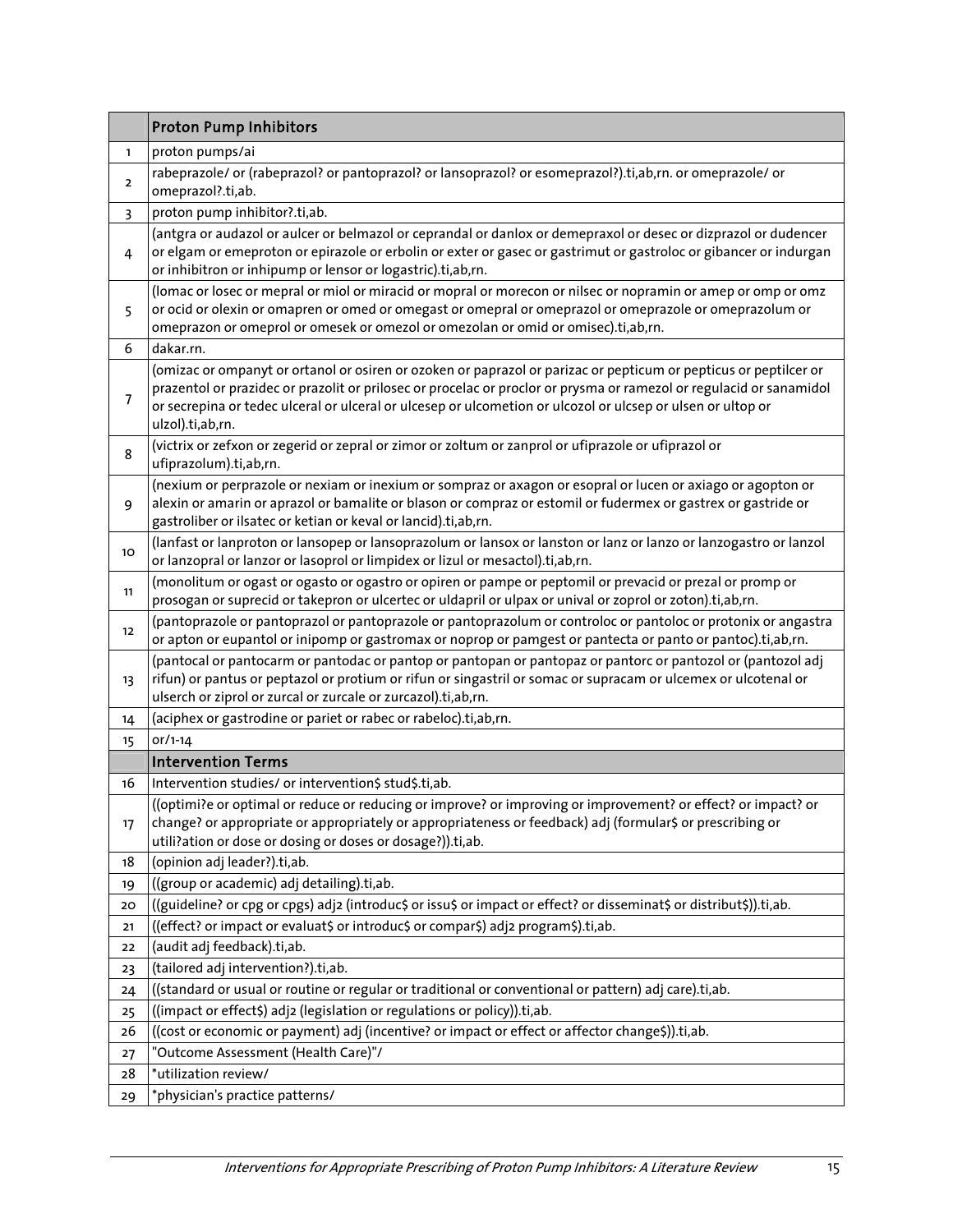| 30 | evaluation studies/                                                                                               |
|----|-------------------------------------------------------------------------------------------------------------------|
| 31 | comparative studies/                                                                                              |
| 32 | *pamphlets/ or pamphlet\$.ti,ab.                                                                                  |
| 33 | pilot projects/ or pilot project\$.ti,ab.                                                                         |
| 34 | quality assurance health care/                                                                                    |
| 35 | (cost adj (share or sharing or containment or reduction or reduce or reducing or reduces or containment or        |
|    | contains or improvement or improves or improved)).ti,ab.                                                          |
|    | (workshop? or feedback or active dissemination or written material? or computer based support or email            |
| 36 | reminder? or printed material? or active dissemination or eductional outreach or cme credit or opinion leader? or |
|    | grand round lecture? or tailored program? or reminder?).ti,ab.                                                    |
| 37 | Or/16-36                                                                                                          |
| 38 | 15 and 37 [PPIs and Intervention terms]                                                                           |

#### Gray Literature Search

An extensive gray literature search was conducted. This search included but was not limited to: CRD (Centre for Reviews and Dissemination) Databases, National Prescribing Service (Australia), DERP (Drug Effectiveness Review Project), AHRQ (Agency for Healthcare Research and Quality), Centre for Clinical Effectiveness (Monash University) as well as national and international gastroenterological and pharmacy associations. A general internet search was used to identify local initiatives not found in databases and HTA web sites.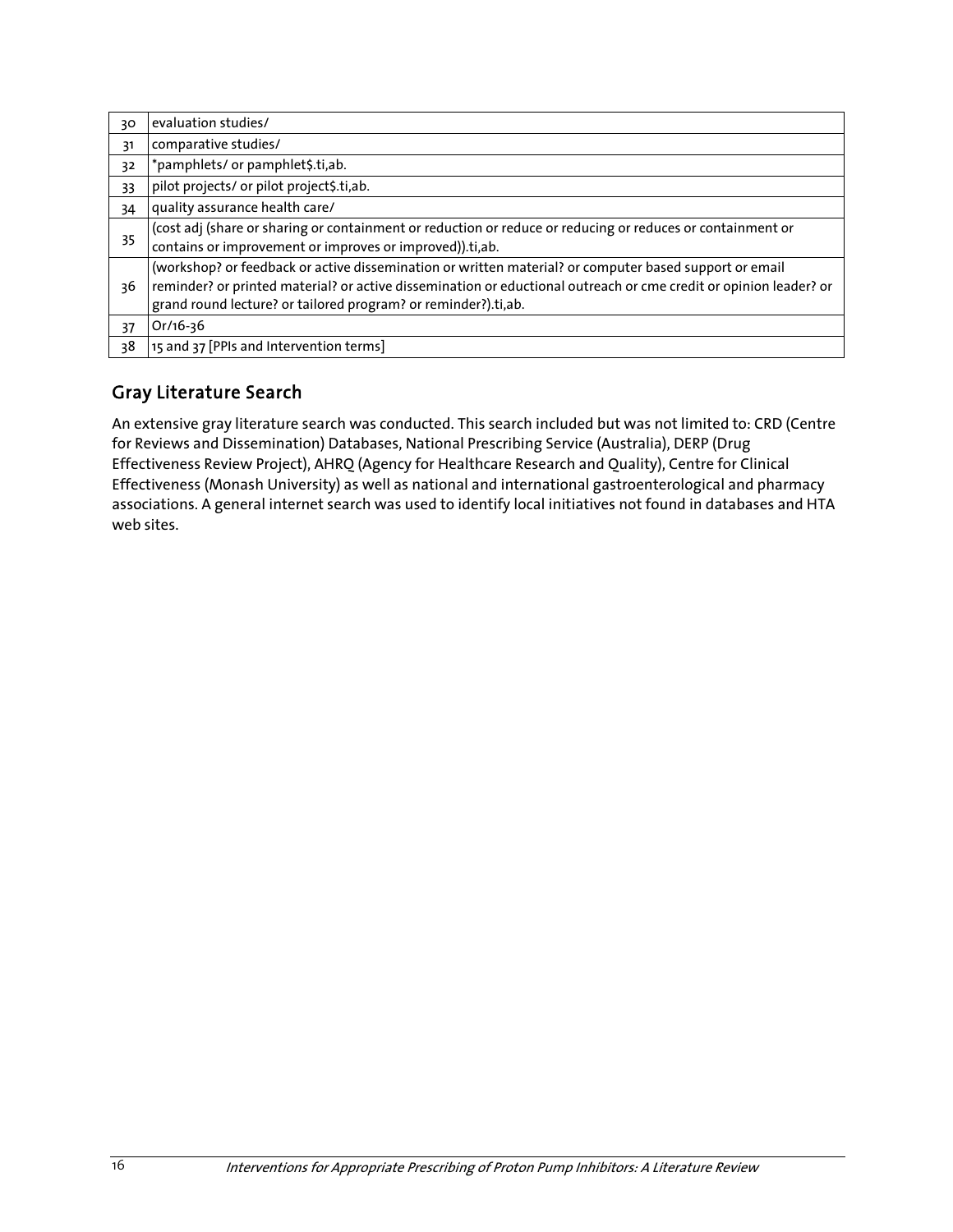### APPENDIX 2: Studies of Professional Interventions

| Study<br>Design                                                                | Participant                                                                                                                                    | Intervention                                                                                                                                                                                                                                                                                                                                                                                                                                                                                                                                                                                                                                               | Setting                                                                                        | Outcome                   | <b>Results</b>                                                                                                                                                                                                                                                                                                                                                                                                                                                                                                                                                                                                                                                                 | <b>Authors' Conclusion</b>                                                                                                                                                                                                                                                                                                                                                                                   |
|--------------------------------------------------------------------------------|------------------------------------------------------------------------------------------------------------------------------------------------|------------------------------------------------------------------------------------------------------------------------------------------------------------------------------------------------------------------------------------------------------------------------------------------------------------------------------------------------------------------------------------------------------------------------------------------------------------------------------------------------------------------------------------------------------------------------------------------------------------------------------------------------------------|------------------------------------------------------------------------------------------------|---------------------------|--------------------------------------------------------------------------------------------------------------------------------------------------------------------------------------------------------------------------------------------------------------------------------------------------------------------------------------------------------------------------------------------------------------------------------------------------------------------------------------------------------------------------------------------------------------------------------------------------------------------------------------------------------------------------------|--------------------------------------------------------------------------------------------------------------------------------------------------------------------------------------------------------------------------------------------------------------------------------------------------------------------------------------------------------------------------------------------------------------|
| <b>Multifaceted Interventions</b>                                              |                                                                                                                                                |                                                                                                                                                                                                                                                                                                                                                                                                                                                                                                                                                                                                                                                            |                                                                                                |                           |                                                                                                                                                                                                                                                                                                                                                                                                                                                                                                                                                                                                                                                                                |                                                                                                                                                                                                                                                                                                                                                                                                              |
| Nilsson et al. <sup>15</sup><br>2001<br>Cluster<br>randomized<br>control trial | Intervention:<br>8 general<br>practitioners<br>(GPs)<br>Control: 32<br><b>GPs</b>                                                              | Intent: reduce over-<br>prescribing in general and to<br>increase prescribing of H <sub>2</sub> RA<br>at the expense of PPIs<br>Intervention model: feedback<br>on individual prescribing rate;<br>interactive, problem-<br>oriented, educational<br>outreach visits; educational<br>material and local opinion<br>leaders                                                                                                                                                                                                                                                                                                                                 | 6 health care<br>centres and<br>3 continuing<br>medical<br>education<br>groups in<br>Stockholm | Drug utilization<br>(DDD) | Mean change in percentage of<br>DDDs a year before and after<br>intervention (PPIs): intervention: -<br>8.4 versus control: 7.9, CI for the<br>difference in the mean change<br>$(-36.3, 3.7)$<br>Mean change in percentage of DDDs<br>a year before-and-after intervention<br>(H, RAs): intervention: 7.1 versus<br>control: -6.8, CI for the difference in<br>the mean change (-7.8, 35.5)                                                                                                                                                                                                                                                                                   | Although the difference is<br>not significant due to the<br>small sample size in the<br>intervention group, this<br>study suggested that<br>feedback of individual<br>prescribing rates, combined<br>with problem-oriented<br>educational outreach visits,<br>is a promising model for<br>improving prescribing<br>behaviour                                                                                 |
| Brufsky et al. <sup>16</sup><br>1997<br>Interrupted<br>time series             | Staff model:<br>physicians<br>employed by<br>group-<br>practice<br>HMO<br>Group<br>model:<br>independent<br>physicians<br>contracted<br>by HMO | Intent: Convert patients from<br>other H, RA to cimetidine on<br>the basis of equal<br>effectiveness to reduce cost.<br>Intervention model: printed<br>education materials, physician<br>re-evaluation of patients<br>receiving H <sub>2</sub> RA therapy,<br>physician feedback.<br>In staff model: physician<br>participation was voluntary<br>with no incentives.<br>In group model: operational<br>aspect of intervention was<br>managed by pharmacy benefit<br>management contractor who<br>coordinated all physician and<br>patient mailings, patient<br>counselling, assisted in<br>developing clinical material,<br>tracked conversion in database | Harvard<br>Community<br><b>Health Plan</b>                                                     | Drug utilization          | Market share:<br>In-staff model:<br>Baseline period: ranitidine (84%),<br>cimetidine (4%), famotidine (12%)<br>and nizatidine (0%).<br>Formulary announcement period:<br>market share of cimetidine<br>increased by 1.1% per month for the<br>following 12 months ( $P < 0.0001$ )<br>and ranitidine continued to decline<br>by 1.2% per month (P < 0.0001).<br>Distribution of education material<br>period: shifting the market share to<br>cimetidine was accelerated by<br>distribution of educational<br>material.<br>Physician feedback and second<br>therapeutic evaluation period: no<br>significant impact on continuing<br>shifting from ranitidine to<br>cimetidine | Annual saving exceeds the<br>implementation cost with no<br>discernible effect on number<br>of hospitalizations.<br>The magnitude of savings<br>was much greater in the<br>staff model than in the<br>group model.<br>Because cost was an<br>important factor, this<br>intervention can be<br>generalized to situations in<br>which similar agents with<br>equal effectiveness have<br>very different costs. |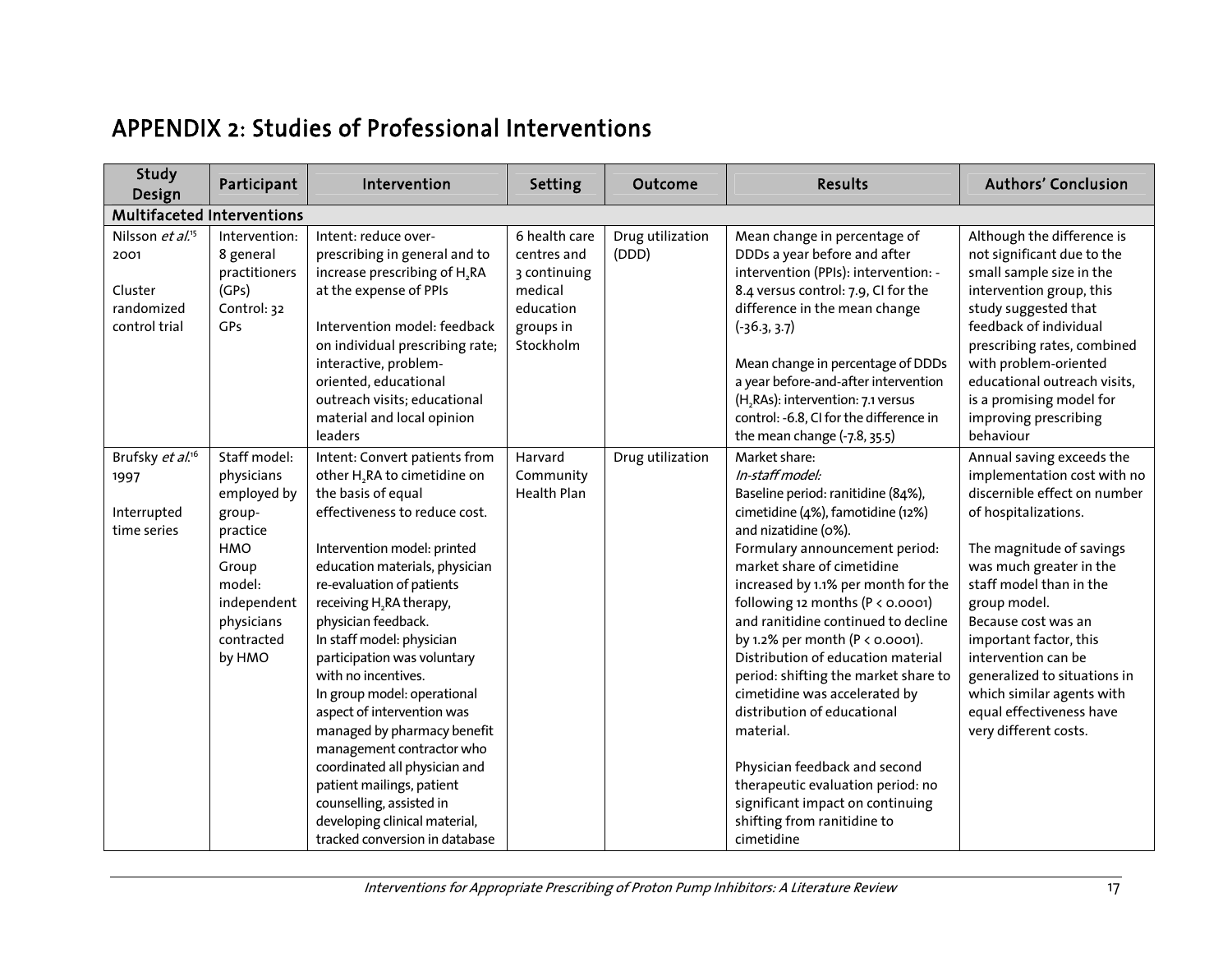|                                                                  |                                                                          |                                                                                                                                                                                                                                                                                       |                                                                   |                               | In-group model:<br>Baseline period: ranitidine (70%),<br>cimetidine (12%), famotidine (12%)<br>and nizatidine (5%).<br>Formulary announcement and<br>distribution of educational<br>material periods: no significant<br>impact on shifting trend.<br>Therapeutic re-evaluation<br>increased cimetidine market share<br>(+9.7%; P <0.0001) and decreased<br>prescribing of both ranitidine<br>(-11.6%; P < 0.0001) and famotidine<br>$(-1.2\%; P < 0.02)$ |                                                                                                                                                                                                                                                                                              |
|------------------------------------------------------------------|--------------------------------------------------------------------------|---------------------------------------------------------------------------------------------------------------------------------------------------------------------------------------------------------------------------------------------------------------------------------------|-------------------------------------------------------------------|-------------------------------|----------------------------------------------------------------------------------------------------------------------------------------------------------------------------------------------------------------------------------------------------------------------------------------------------------------------------------------------------------------------------------------------------------------------------------------------------------|----------------------------------------------------------------------------------------------------------------------------------------------------------------------------------------------------------------------------------------------------------------------------------------------|
|                                                                  |                                                                          |                                                                                                                                                                                                                                                                                       |                                                                   | Health outcome                | No impact on hospitalization rate<br>in both models                                                                                                                                                                                                                                                                                                                                                                                                      |                                                                                                                                                                                                                                                                                              |
|                                                                  |                                                                          |                                                                                                                                                                                                                                                                                       |                                                                   | Cost of<br>intervention       | In-staff model: \$35,450<br>In-group model:\$24,250                                                                                                                                                                                                                                                                                                                                                                                                      |                                                                                                                                                                                                                                                                                              |
| Lucas et al. <sup>17</sup><br>2001<br>Before-and-<br>after study | Physicians<br>who had a<br>patient with<br>an active PPI<br>prescription | Intent: convert patients from<br>PPIs to H <sub>2</sub> RAs on the basis of<br>guideline to reduce cost.<br>Intervention model:<br>distribution of locally<br>developed guidelines for PPI<br>use; group meeting lead by<br>local gastroenterologist to<br>discuss the cost-effective | Portland<br>Veterans<br>Affairs<br><b>Primary Care</b><br>Clinics | Drug utilization<br>Drug cost | PPI Rx/ enrolee: (9 months before<br>versus 9 months after) 0.39 versus<br>0.27<br>H <sub>2</sub> RA Rx/ enrolee: (9 months before<br>versus 9 months after) 0.33 versus<br>0.39<br>% of PPI prescription of all PPIs plus<br>H,RA prescriptions: (9 months<br>before versus 9 months after) 55%                                                                                                                                                         | This low-intensity<br>intervention that<br>incorporated a population-<br>based approach into<br>clinician practice appears to<br>be effective and may serve<br>as a model for other health<br>care systems. Timing for this<br>intervention is important. It<br>should not be used at a time |
|                                                                  |                                                                          | treatment of GERD; patient<br>lists; physician reminder and<br>feedback on institutional<br>performance                                                                                                                                                                               |                                                                   |                               | versus 40%<br>PPI outpatient pharmacy cost/<br>enrolee: (9 months before versus<br>9 months after) \$43 versus \$28.<br>H <sub>2</sub> RA outpatient pharmacy<br>cost/enrolee: (9 months before<br>versus 9 months after) \$6 versus<br>\$2 % of PPI cost of the total<br>outpatient pharmacy cost: before                                                                                                                                               | when GPs are asked to make<br>other changes that might<br>increase their workload.                                                                                                                                                                                                           |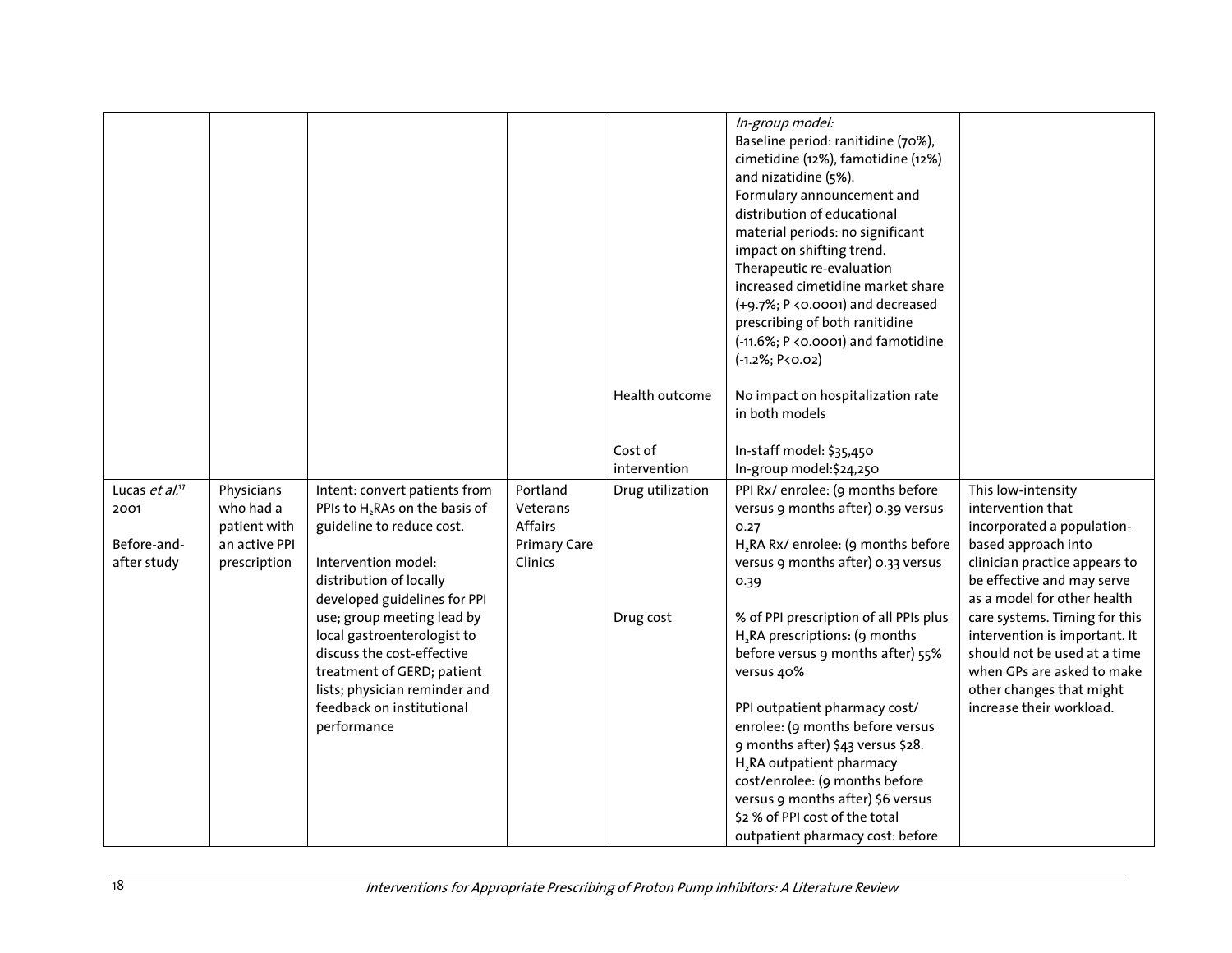|                                                                   |                                                         |                                                                                                                                                                                                      |                                       |                  | (3 quarters) versus after<br>(3 quarters) intervention was 9.9%<br>versus 6.7%                                                                                                                                                                                  |                                                                                                                                                                                                                                                                                                                                      |
|-------------------------------------------------------------------|---------------------------------------------------------|------------------------------------------------------------------------------------------------------------------------------------------------------------------------------------------------------|---------------------------------------|------------------|-----------------------------------------------------------------------------------------------------------------------------------------------------------------------------------------------------------------------------------------------------------------|--------------------------------------------------------------------------------------------------------------------------------------------------------------------------------------------------------------------------------------------------------------------------------------------------------------------------------------|
| Kumana<br>et al. <sup>18</sup> 1998<br>Before-and-<br>after study | All hospital<br>physicians                              | Intent: reduce over-<br>prescribing of omeprazole<br>and increase appropriate<br>prescribing of intravenous<br>omeprazole<br>Intervention model:<br>distribution of locally<br>developed guidelines; | Queen Mary<br>Hospital<br>(Hong Kong) | Drug utilization | Average monthly omeprazole and<br>ranitidine usage: in-patients<br>decreased by 44% and outpatients<br>decreased by 45% with the increase<br>use of less expensive alternatives<br>(cimetidine, famotidine and<br>nizatidine) during the intervention<br>period | Regarding hospital antiulcer<br>drugs, this "immediate<br>concurrent feedback"<br>strategy was associated with<br>more rational prescribing<br>and usage, and an important<br>saving of resources                                                                                                                                    |
|                                                                   |                                                         | departmental seminars; and<br>immediate concurrent<br>feedback (providing<br>immediate feedback to<br>physicians with inappropriate<br>prescribing)                                                  |                                       | Drug cost        | Average monthly cost saving:<br>compared to pre-intervention<br>period monthly saving during the<br>intervention period, about<br>HK\$156,000                                                                                                                   |                                                                                                                                                                                                                                                                                                                                      |
| Single Intervention                                               |                                                         |                                                                                                                                                                                                      |                                       |                  |                                                                                                                                                                                                                                                                 |                                                                                                                                                                                                                                                                                                                                      |
| Thamer et al. <sup>19</sup><br>1998<br>Before-and-<br>after study | 13,382<br>patients<br>who<br>received a<br>care for PUD | Intent: increase appropriate<br>prescribing of H. pylori<br>eradication therapy for PUD<br>Intervention: NIH consensus<br>conference on H. pylori<br>eradication therapy                             | Pennsylvania<br>Medicaid<br>Program   | Drug utilization | Prescription rate of anti-microbial<br>for PUD and omeprazole<br>significantly increases across the<br>study period but trend analysis<br>showed that it is not attributed to<br>NIH conference                                                                 | Two years after the highly<br>publicized NIH conference<br>on H. pylori eradication, anti-<br>microbial agents were not<br>widely prescribed among the<br>Pennsylvania Medicaid<br>population, physicians do<br>not appear to be using the<br>recommendation developed<br>by NIH expert panel based<br>on recent scientific advances |

CI=Confidence Interval; DDD=defined daily dose; GERD=gastrointestinal reflux diseases; GP=General Practitioner; HMO=health maintenance organization; PPI=proton pump inhibitor; PUD=peptic ulcer disease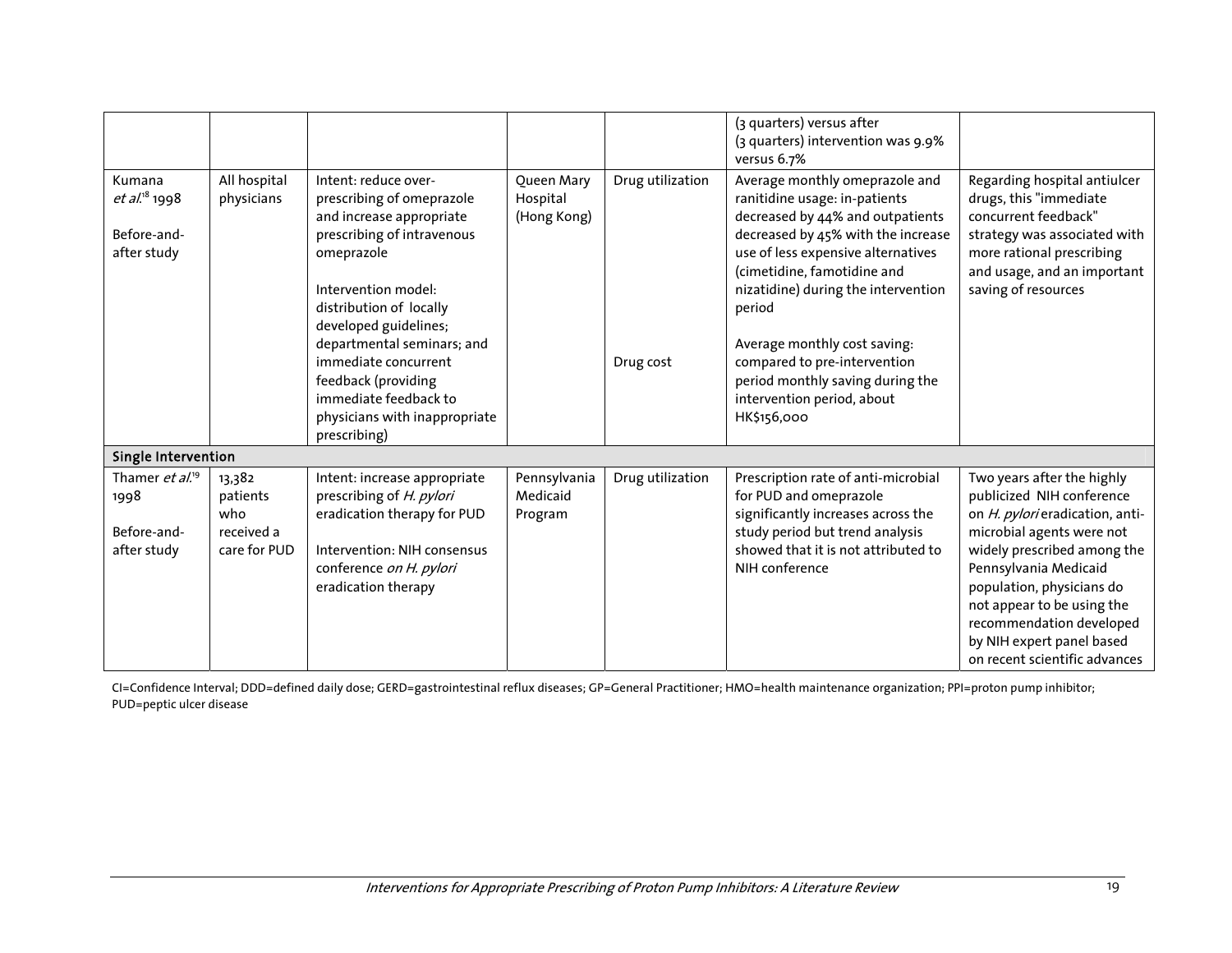# APPENDIX 3: Studies of Disease Management Interventions

| <b>Study</b><br>Design                                                  | Participant                                                                                          | Intervention                                                                                                                                                                                                                                                                                                                                                   | <b>Setting</b>                         | Outcome                    | <b>Results</b>                                                                                                                                                                                                                                                                                                                                                                                                                       | <b>Authors' Conclusion</b>                                                                                                                                                                                                                                                                         |
|-------------------------------------------------------------------------|------------------------------------------------------------------------------------------------------|----------------------------------------------------------------------------------------------------------------------------------------------------------------------------------------------------------------------------------------------------------------------------------------------------------------------------------------------------------------|----------------------------------------|----------------------------|--------------------------------------------------------------------------------------------------------------------------------------------------------------------------------------------------------------------------------------------------------------------------------------------------------------------------------------------------------------------------------------------------------------------------------------|----------------------------------------------------------------------------------------------------------------------------------------------------------------------------------------------------------------------------------------------------------------------------------------------------|
| Ofman et<br>$aL^{20}$<br>2003<br>Cluster<br>randomized<br>control trial | 8 clinic sites<br>(406 non-<br><b>NSAID</b><br>chronic acid<br>suppressant<br>users)<br>grouped into | Intent: improve the<br>management acid-related<br>disorders in chronic acid<br>suppressant users<br>Disease management<br>intervention:                                                                                                                                                                                                                        | Orlando<br><b>Health Care</b><br>Group | Health care<br>utilization | H. pyloritesting: control versus<br>intervention; 9% versus 61%;<br>p=0.001<br>Referral for endoscopy in no responders;<br>control versus Intervention; 40% versus<br>62%; p=0.50                                                                                                                                                                                                                                                    | This disease management<br>program for patients with<br>acid-related disorders led<br>to improved process of<br>care. The effectiveness of<br>such a program in other<br>settings requires further                                                                                                 |
|                                                                         | intervention<br>group and<br>control<br>(usual care)                                                 | - Physician intervention:<br>development of evidence-<br>based practice guideline, single<br>group meeting with local<br>physician leaders, followed by<br>face-to-face academic detailing<br>by staff pharmacist with 3<br>follow-up meetings<br>- Patient intervention:<br>patient education by<br>pharmacist followed by a<br>follow-up phone call by nurse |                                        | Drug<br>utilization        | Use of <i>H. pylori</i> eradication regimen:<br>control versus Intervention; 10% versus<br>96%; p=0.001<br>PPI trial in H. pylorinegative patients:<br>control versus Intervention; 65% versus<br>77%; p=0.36<br>No follow-up therapy in responders to H.<br>pyloritherapy: control versus<br>Intervention; 80% versus 84%; p=0.99<br>PPI discontinue after 1 to 12 weeks:<br>control versus Intervention; 36% versus<br>70%; p=0.04 | study                                                                                                                                                                                                                                                                                              |
| Dennett et<br>$al.^{21}$ 2002<br>Cluster<br>randomized<br>control trial | 537 GPs in<br>264 practices<br>grouped into<br>intervention<br>group and<br>control (usual<br>care)  | Intent: improve H. pylori<br>management in patients with<br><b>PUD</b><br>Intervention: distribution of<br>education material and peer<br>comparison feedback                                                                                                                                                                                                  | Managed<br>care<br>network             | Drug<br>utilization        | Rate of use of eradication therapy:<br>Overall: intervention: 1.7% versus control;<br>0.9%; OR = 2.0 (95% Cl: 1.1, 3.4), p=0.02<br>In newly diagnosed patients:<br>intervention: 2.7% versus control:1.9%;<br>OR=1.4 (95% CI: 0.69, 2.9), p=0.34<br>Rate of use of eradication therapy in<br>long-term anti-secretory users:<br>intervention: 0.91 versus control: 0.0%                                                              | After implementation of<br>disease information<br>program using peer<br>comparison feedback, the<br>intervention physicians<br>prescribed eradication<br>therapy significantly more<br>often than the control<br>physicians, but this was not<br>accompanied by any<br>significant increase in the |
|                                                                         |                                                                                                      |                                                                                                                                                                                                                                                                                                                                                                |                                        | Drug cost                  | Total change in cost of GI therapy per<br>member from pre-intervention to post-<br>intervention period: intervention: \$6.38                                                                                                                                                                                                                                                                                                         | total cost of drug therapy<br>per patients                                                                                                                                                                                                                                                         |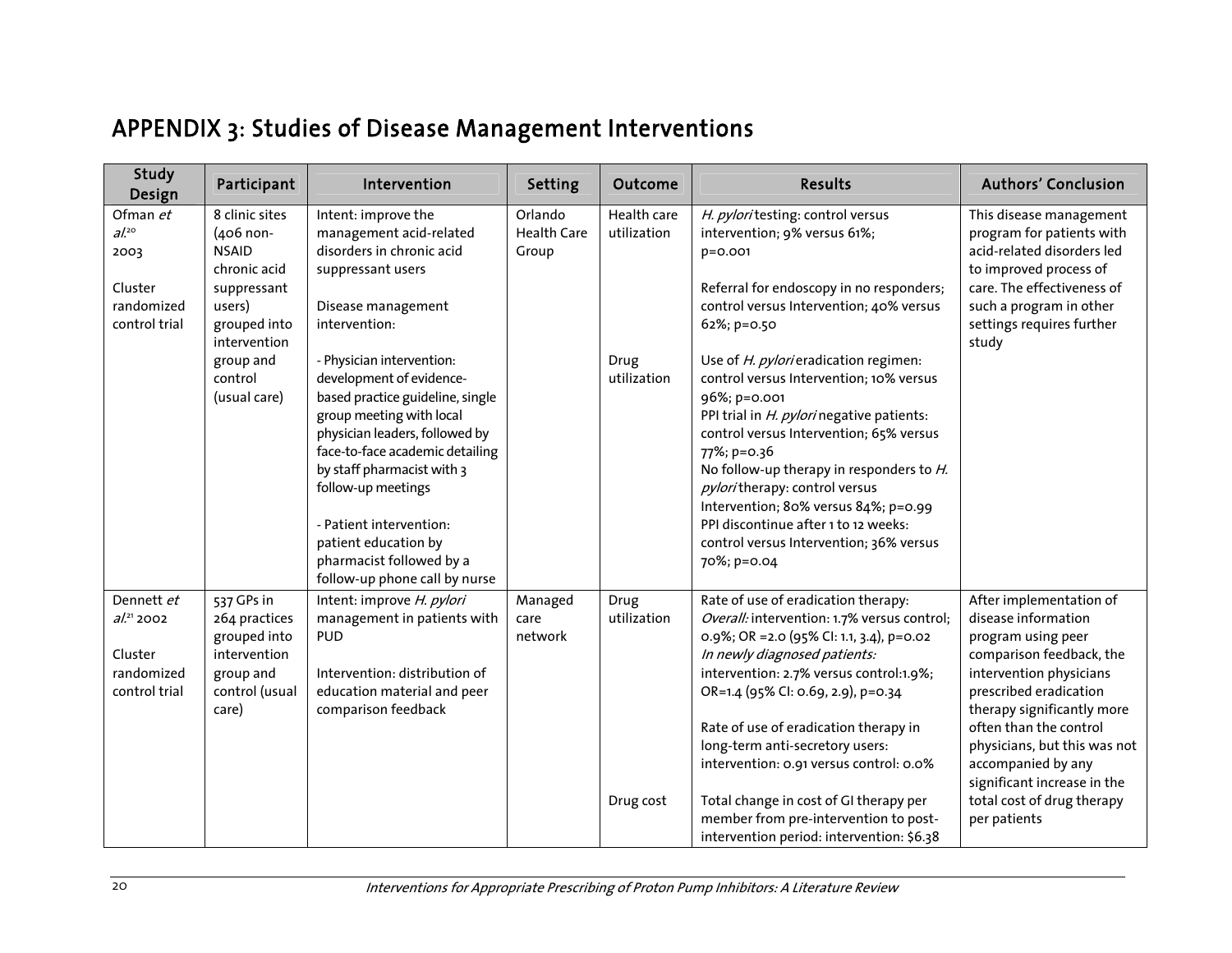|                                                                        |                                                                                                                                                                                                                    |                                                                                                                                                                                                                                                                                                                                                                                                             |                                              | Health<br>outcome<br><b>OOL</b> score | versus control: \$5.56; p=0.82<br>Disease specific QOL (GSRS): No<br>significant difference in the mean<br>change in dyspeptic syndrome score<br>from pre-intervention to post-<br>intervention between members treated<br>by intervention and control physicians<br>$(p=0.86)$                                                                                                                                                                                               |                                                                                                                                                                                                                                                          |
|------------------------------------------------------------------------|--------------------------------------------------------------------------------------------------------------------------------------------------------------------------------------------------------------------|-------------------------------------------------------------------------------------------------------------------------------------------------------------------------------------------------------------------------------------------------------------------------------------------------------------------------------------------------------------------------------------------------------------|----------------------------------------------|---------------------------------------|-------------------------------------------------------------------------------------------------------------------------------------------------------------------------------------------------------------------------------------------------------------------------------------------------------------------------------------------------------------------------------------------------------------------------------------------------------------------------------|----------------------------------------------------------------------------------------------------------------------------------------------------------------------------------------------------------------------------------------------------------|
| Majumadar<br>et al. <sup>22</sup> 2005<br>Controlled<br>clinical trial | 14 multi-<br>speciality<br>practices<br>(581 chronic<br>PPI or H <sub>2</sub> RA<br>users)<br>grouped into<br>3 groups:<br>low- and<br>high-<br>intensity<br>intervention<br>groups and<br>control (usual<br>care) | Intent: improve H. pylori<br>management in long-term<br>acid suppressant.<br>Low intensity intervention:<br>guideline, patient list and<br>toolkit<br>(3 practices and 147 patients)<br>High-intensity intervention:<br>low-intensity intervention<br>plus academic detailing and<br>reinforcement by pharmacist<br>(5 practices and 122 patients)<br>Control: usual care (6<br>practices and 312 patients) | Harvard<br>Vanguard<br>Medical<br>Associates | Health care<br>utilization            | H. pyloritesting:<br>Pre-post change: in low intensity versus<br>change in control (IRR): 0.98 (95% CI:<br>0.22, 4.40)<br>Pre-post change in high intensity versus<br>change in control (IRR): 4.82 (95% CI:<br>$1.34, 17.3$ ).<br>Treatment:<br>Pre-post change in low intensity versus<br>change in control (incidence rate ratio<br>(IRR): 1.45 (95% CI: 0.18, 11.5).<br>Pre-post change in high intensity versus<br>change in control (IRR): 2.96 (95% CI:<br>0.45, 19.5) | Providing guidelines,<br>patient lists and toolkits<br>was no better than usual<br>care. Adding group<br>detailing and pharmacist<br>reinforcements led to<br>improvement in H. pylori<br>management and decrease<br>in use of proton pump<br>inhibitors |
|                                                                        |                                                                                                                                                                                                                    |                                                                                                                                                                                                                                                                                                                                                                                                             |                                              | Drug<br>utilization                   | Rate of acid suppression use:<br>high-intensity intervention: PPI: 0.75%<br>decrease in PPI prescription per month;<br>p=0.028. H,RA: no change in the rate of<br>H <sub>2</sub> RA prescription per month.<br>Low-intensity intervention and usual<br>care (control): no change over time in the<br>prescription rate of both H <sub>2</sub> RA and PPI                                                                                                                      |                                                                                                                                                                                                                                                          |

CI=Confidence Interval; DDD=defined daily dose; GP=General Practitioner; GSRS=Gastrointestinal Symptom Rating Scale; IRR=incidence rate ratio; NSAID=non-steroidal anti-inflammatory drug; PPI=proton pump inhibitor; QOL=Quality of life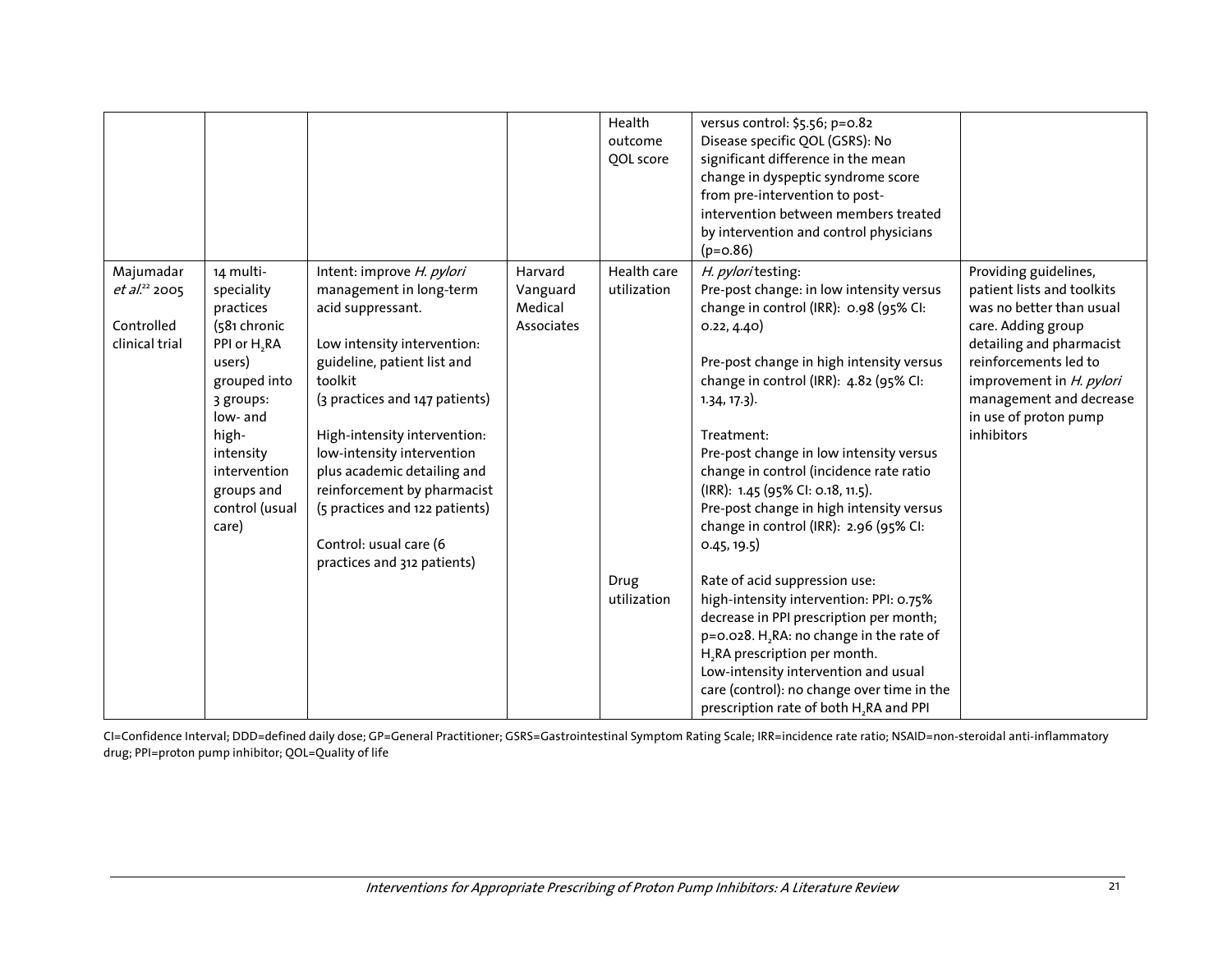# APPENDIX 4: Studies of Dissemination Strategies for Dyspepsia Guidelines

| <b>Study</b><br>Design                                                          | Participant                                                                                              | Intervention                                                                                                                                                                                                                                                                                                                                  | <b>Setting</b>                                                 | Outcome                    | <b>Results</b>                                                                                                                                                                                                                                                                                                                                                                                                                                                                                                                                                                                                         | <b>Authors' Conclusion</b>                                                                                                                                                                                                                                                                                                                                                                                                                                     |
|---------------------------------------------------------------------------------|----------------------------------------------------------------------------------------------------------|-----------------------------------------------------------------------------------------------------------------------------------------------------------------------------------------------------------------------------------------------------------------------------------------------------------------------------------------------|----------------------------------------------------------------|----------------------------|------------------------------------------------------------------------------------------------------------------------------------------------------------------------------------------------------------------------------------------------------------------------------------------------------------------------------------------------------------------------------------------------------------------------------------------------------------------------------------------------------------------------------------------------------------------------------------------------------------------------|----------------------------------------------------------------------------------------------------------------------------------------------------------------------------------------------------------------------------------------------------------------------------------------------------------------------------------------------------------------------------------------------------------------------------------------------------------------|
| Chan et $al^{23}$<br>2001<br>Study 1:<br>Cluster<br>randomized<br>control trial | 66 practices<br>$(279$ GPs)<br>randomized to<br>either a<br>control group<br>or<br>intervention<br>group | Intent: impact of<br>implementing dyspepsia<br>guidelines on drug costs.<br>Intervention (133 GPs):<br>distribution of evidence-<br>based dyspepsia guideline<br>and two reinforcement visits<br>(at o and 6 months) by a<br>nurse academic detailer<br>Control (146 GPs):<br>distribution of evidence-<br>based dyspepsia guideline<br>alone | North & Mid-<br>Hampshire<br>Health<br>Authority               | Drug cost                  | Acid suppressants prescribing cost:<br>before implementation: lower in<br>control group versus intervention<br>group (NS). After implementation: 5%<br>(£222,000) less in the intervention<br>group than in the control group;<br>$p = 0.008$<br>H <sub>2</sub> RAs prescribing cost: fell significantly<br>in intervention group (from £134,000<br>to £123,000; p=0.02) and remained<br>unchanged in control group (from<br>£150,000 to £168,000; p=0.56)<br>PPIs prescribing cost: remained steady<br>in the intervention group (from<br>£200,000 to £220,000; p=0.08) and<br>rose in the control group (£210,000 to | There appeared to be a<br>shift in prescribing practice<br>as a result of distributing<br>evidence-based guidelines<br>with implementation<br>support. A nurse facilitator<br>is well received and can be<br>effective in implementing<br>evidence-based dyspepsia<br>guideline in primary care.<br>This data supports the<br>strategy as a practical<br>method of implementing<br>guidelines, and resulted in<br>significant savings in ulcer<br>healing ost. |
| Chan et<br>$Al.$ $23$ 2001<br>Study 2:<br>before-and-<br>after                  | 260 out of 300<br>(87%) attend<br>the<br>presentation<br>by the nurse<br>facilitator                     | Intervention: distribution of<br>locally tailored guidelines<br>and had two visits (at o and<br>6 months) by a nurse<br>academic detailer                                                                                                                                                                                                     | Portsmouth &<br>South East<br>Hampshire<br>Health<br>Authority | Drug cost                  | £275,000; p=0.02)<br>Acid suppressants prescribing cost:<br>Before implementation: increase by 8%<br>$(f_{345,000; p=0.008)$ between the 2<br>years prior to implementation. After<br>implementation: 4% (-£255,000;<br>$p = 0.04$                                                                                                                                                                                                                                                                                                                                                                                     |                                                                                                                                                                                                                                                                                                                                                                                                                                                                |
| Banait et<br>$al.^{24}$ 2003<br>Cluster<br>randomized<br>control trial          | 113 GPs<br>randomized to<br>either a<br>control group<br>or<br>intervention<br>group                     | Intent: proper management<br>of dyspepsia<br>Intervention (57 GPs):<br>distribution of guidelines<br>and educational outreach<br>programme (post graduate<br>educational allowance-<br>approved practice-based<br>interactive workshops                                                                                                       | Salford and<br>Trafford<br>Health<br>Authority                 | Health care<br>utilization | Median percentage of appropriate<br>referral for open access endoscopy per<br>practice (interquartile range): control<br>versus intervention was 50.0 (22.1-72.4)<br>versus 63.9 (50.0-100.0); p=0.025<br>Testing rate for H. pylori (median<br>serological tests requested): control<br>versus intervention was 4 versus o;<br>p<0.001                                                                                                                                                                                                                                                                                | This study supports other<br>research suggesting that<br>educational outreach is<br>more effective than passive<br>guideline dissemination in<br>promoting changes in<br>clinical practice behaviour;<br>however, the intervention<br>also produced unintended<br>outcomes, notably an                                                                                                                                                                         |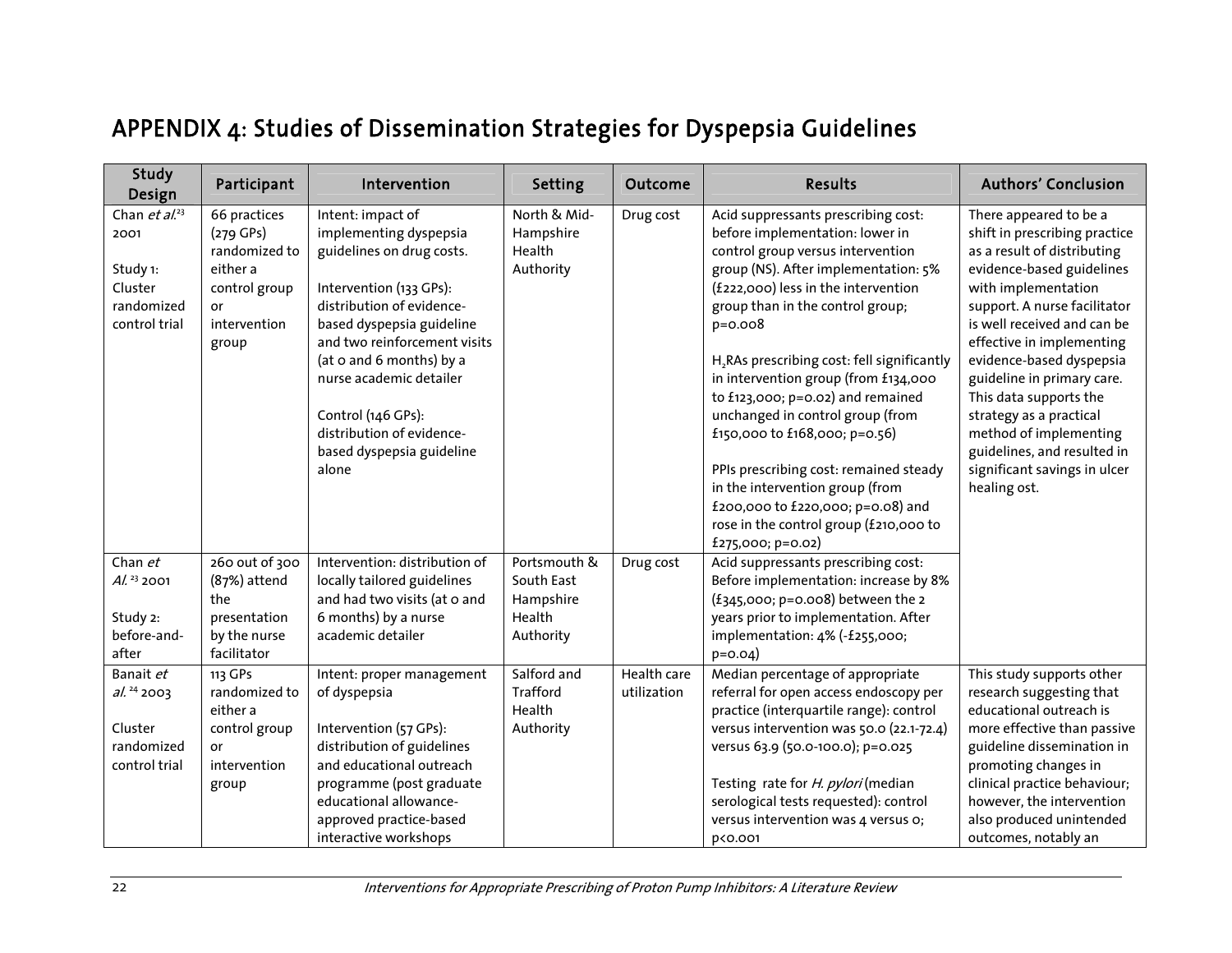|                            |                                                             | chaired by local hospital<br>specialists)<br>Control (57 GPs): distribution<br>of guidelines alone |                                           | Health<br>outcomes  | Finding at open access endoscopy<br>(pre/post-intervention period): no<br>change in the relative proportion of<br>major, minor and normal endoscopic<br>finding for either control or<br>intervention groups | increase in prescribing<br>costs.                                                                         |
|----------------------------|-------------------------------------------------------------|----------------------------------------------------------------------------------------------------|-------------------------------------------|---------------------|--------------------------------------------------------------------------------------------------------------------------------------------------------------------------------------------------------------|-----------------------------------------------------------------------------------------------------------|
|                            |                                                             |                                                                                                    |                                           | Drug cost           | Differences in expenditure for acid<br>suppressants (6 month post $-6$<br>months before intervention): a<br>significant increase in the intervention<br>group than in control (p=0.020)                      |                                                                                                           |
| Hall $et al.^{25}$<br>2001 | 76 eligible<br>practices-32<br>in North                     | Intent: encourage GPs to<br>undertake H. pylori<br>eradication                                     | Newcastle and<br>North Tyneside<br>Health | Drug<br>utilization | The effect of intervention was a non-<br>significant change in the use of<br>omeprazole by -0.02 (95% CI -0.12,                                                                                              | Routine use of untargeted<br>outreach visiting is<br>probably not a worthwhile                            |
| Cluster<br>randomized      | Tyneside and<br>44 in                                       | Intervention (38 GPs):                                                                             | Authority<br>Clinical                     |                     | +0.08) dose unit                                                                                                                                                                                             | strategy. Future evaluation<br>could usefully focus on                                                    |
| control trial              | Newcastle $-$<br>randomized to<br>either a<br>control group | distribution of guidelines<br>followed by a single outreach<br>visits by a community<br>pharmacist | <b>Effectiveness</b><br>Unit              |                     | The effect of intervention was a non-<br>significant change in the use of<br>metronidazole by -0.005 (95% CI: -<br>0.025, +0.038) dose unit                                                                  | pragmatic evaluation of<br>targeted visits and consider<br>greater use of social<br>marketing strategies. |
|                            | or<br>intervention                                          | Control (38 GPs): distribution                                                                     |                                           |                     |                                                                                                                                                                                                              |                                                                                                           |
|                            | group                                                       | of guidelines alone                                                                                |                                           |                     |                                                                                                                                                                                                              |                                                                                                           |

CI=Confidence Interval; GP=General Practitioner; NS=not significant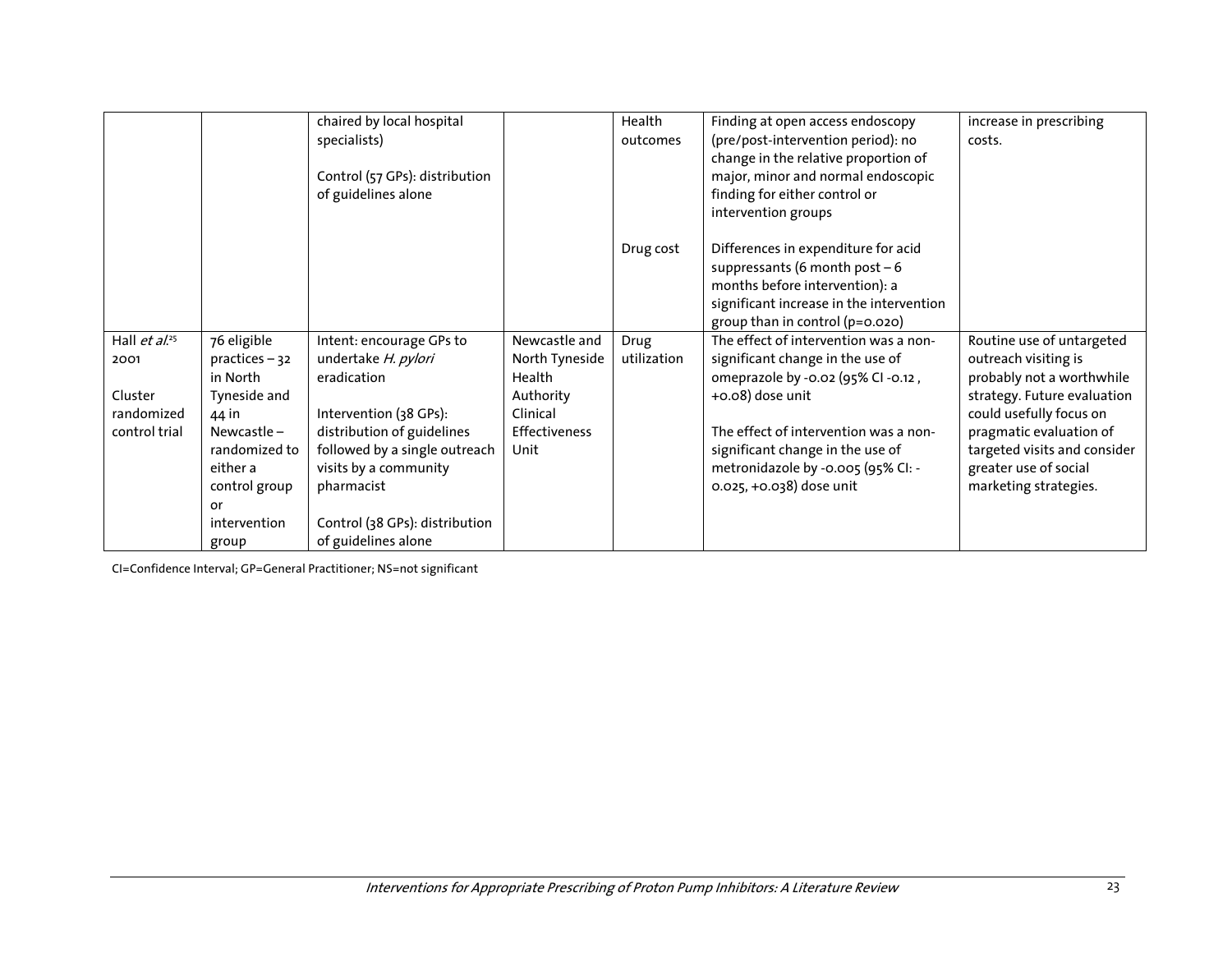# APPENDIX 5: Studies of Policy-related Interventions

| Study<br>Design                                                                | Participant                                                                                                                 | Intervention                                                                                                                                          | Setting                               | Outcome                                          | <b>Results</b>                                                                                                                                                                                                 | <b>Authors' Conclusion</b>                                                                                                                                                                                 |  |  |  |  |
|--------------------------------------------------------------------------------|-----------------------------------------------------------------------------------------------------------------------------|-------------------------------------------------------------------------------------------------------------------------------------------------------|---------------------------------------|--------------------------------------------------|----------------------------------------------------------------------------------------------------------------------------------------------------------------------------------------------------------------|------------------------------------------------------------------------------------------------------------------------------------------------------------------------------------------------------------|--|--|--|--|
|                                                                                | Formulary-related Interventions: Impact of Prior Authorization                                                              |                                                                                                                                                       |                                       |                                                  |                                                                                                                                                                                                                |                                                                                                                                                                                                            |  |  |  |  |
| Delate $e\overline{t}$ al. <sup>26</sup><br>2005<br>Interrupted<br>time series | 5,965<br>continuously<br>eligible<br>potential anti-<br>secretory users:<br>2664 PPI users,<br>1860 H <sub>2</sub> RA users | Intent: to channel<br>potential PPI users to less<br>expensive H <sub>2</sub> RA<br>alternative when<br>clinically appropriate<br>Intervention: prior | Medicaid<br>Program                   | Drug<br>utilization                              | PPI Rx per member per month:<br>decreased by 92% and the<br>expenditure decreased by 90.0%<br>following the implementation of<br>the PPI policy, p<0.001 for all<br>H <sub>2</sub> RA Rx per member per month: | Prior authorization of PPIs<br>had the effect of reducing<br>use of high-cost PPIs, while<br>encouraging use of lower<br>costing H <sub>2</sub> RAs without<br>evidence of adverse<br>medical consequences |  |  |  |  |
|                                                                                | and 1441 non-<br>users                                                                                                      | authorization for PPIs<br>that used diagnosis and<br>risk based criteria to<br>establish medical<br>necessity for approval of                         |                                       |                                                  | increased by 98% and the<br>expenditure increased by 223.2%<br>following the implementation of<br>the PPI policy, p<0.001 for all                                                                              |                                                                                                                                                                                                            |  |  |  |  |
|                                                                                |                                                                                                                             | <b>PPIs</b>                                                                                                                                           |                                       | Drug cost                                        | Mean expenditure per member per<br>month for anti-secretory drugs<br>decreased by 49.9% from \$3.44 to<br>\$1.74 in the post period, net<br>expenditure decrease of \$23.4 million                             |                                                                                                                                                                                                            |  |  |  |  |
|                                                                                |                                                                                                                             |                                                                                                                                                       |                                       | Health care<br>utilization<br>and<br>expenditure | 80.7% of prior-authorization PPI<br>users received >=1 diagnosis for GI<br>condition vs. 64.1% of H <sub>2</sub> RA users,<br>p<0.001                                                                          |                                                                                                                                                                                                            |  |  |  |  |
|                                                                                |                                                                                                                             |                                                                                                                                                       |                                       |                                                  | No difference between PPI users<br>and H <sub>2</sub> RA users in the utilization<br>of total medical care expenditure<br>using a two-part, finite mixture<br>regression analysis                              |                                                                                                                                                                                                            |  |  |  |  |
| Marshall et al. <sup>27</sup><br>2002                                          | All patients<br>eligible for BC                                                                                             | Intent: to control the cost<br>of H <sub>2</sub> RAs and PPIs                                                                                         | <b>British Colombia</b><br>Pharmacare | Drug<br>utilization                              | DDD per 100,000 senior citizens<br>for H <sub>2</sub> RA: baseline period: 137,855                                                                                                                             | This analysis suggests that<br>the combination of                                                                                                                                                          |  |  |  |  |
|                                                                                | Pharmacare                                                                                                                  |                                                                                                                                                       |                                       |                                                  | versus first 12 months after policy                                                                                                                                                                            | reference-based pricing for                                                                                                                                                                                |  |  |  |  |
| Before-and-                                                                    | $>= 65$ years                                                                                                               | Intervention: reference-                                                                                                                              |                                       |                                                  | change period: 167,184 versus 17                                                                                                                                                                               | H <sub>2</sub> RAs and special                                                                                                                                                                             |  |  |  |  |
| after                                                                          |                                                                                                                             | based pricing for H <sub>2</sub> RA:                                                                                                                  |                                       |                                                  | months follow-up period: 156,489.                                                                                                                                                                              | authorization for PPIs                                                                                                                                                                                     |  |  |  |  |
|                                                                                |                                                                                                                             | limit reimbursement of                                                                                                                                |                                       |                                                  | The mixture of H <sub>2</sub> RA has been                                                                                                                                                                      | reduced government                                                                                                                                                                                         |  |  |  |  |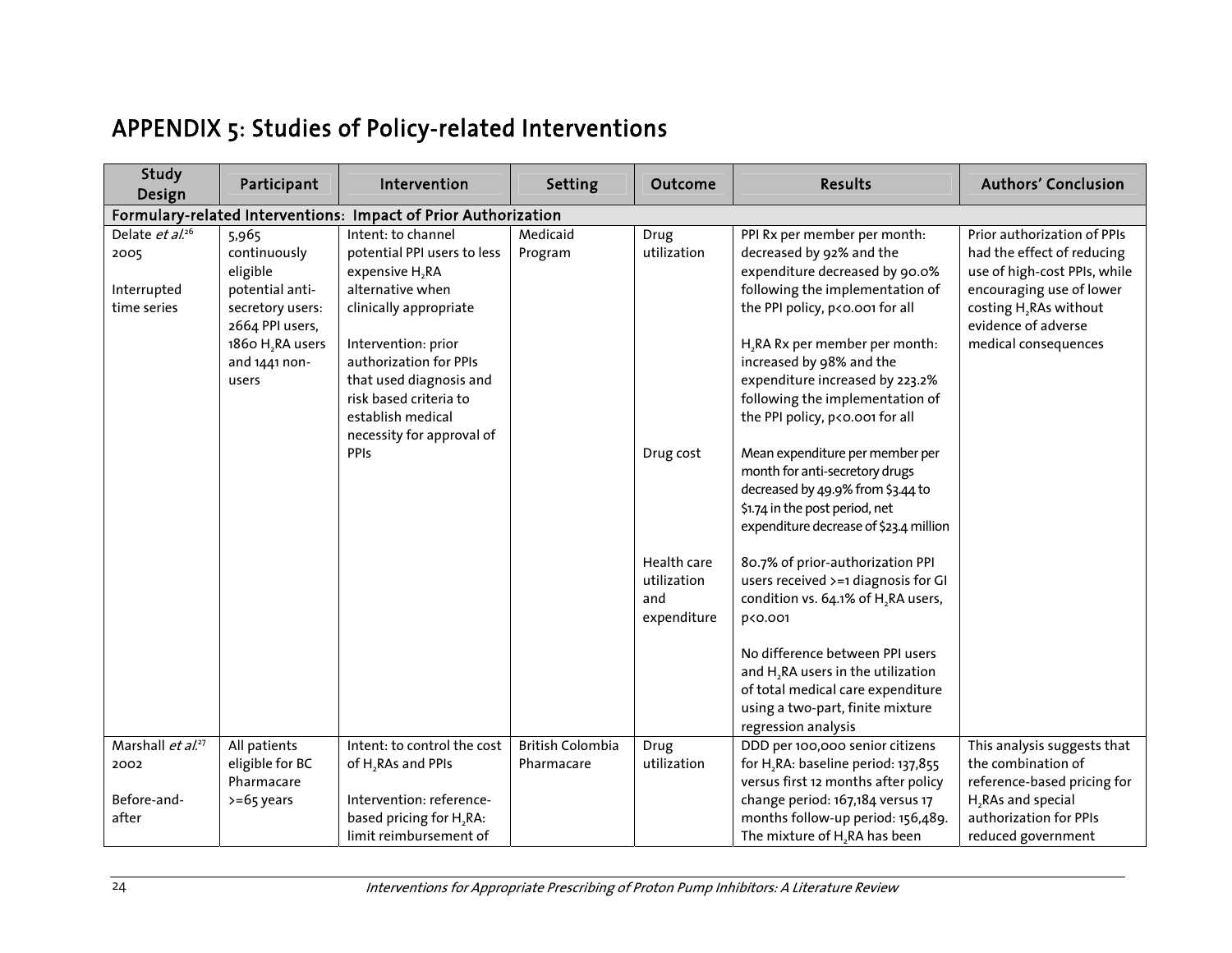|                         |                                                     | H <sub>2</sub> RA to the cost of<br>generic cimetidine, the<br>lowest-cost H <sub>2</sub> RA then<br>available.<br>Special authorization for<br>PPIs: restricted full<br>reimbursement for PPIs<br>to specific clinical<br>conditions |                                                            | Drug cost   | changed in the 12 months<br>following the reference-based<br>pricing policy, where cimetidine<br>represents 70% of the total H <sub>2</sub> RA.<br>The ratio of cimetidine has<br>declined in the follow-up period<br>DDD per 100,000 senior citizens<br>for PPI: baseline period: 85,531<br>versus first 12 months after policy | pharmacy expenditures to<br>some extent. Further<br>analyses of these trends,<br>such as health outcomes,<br>patient satisfaction and<br>utilization of non-<br>pharmaceutical resources,<br>would shed light on other<br>indirect effects of<br>reference- based pricing. |
|-------------------------|-----------------------------------------------------|---------------------------------------------------------------------------------------------------------------------------------------------------------------------------------------------------------------------------------------|------------------------------------------------------------|-------------|----------------------------------------------------------------------------------------------------------------------------------------------------------------------------------------------------------------------------------------------------------------------------------------------------------------------------------|----------------------------------------------------------------------------------------------------------------------------------------------------------------------------------------------------------------------------------------------------------------------------|
|                         |                                                     |                                                                                                                                                                                                                                       |                                                            |             | change period: 62,708 versus<br>follow-up period: 91,821<br>Mean monthly H <sub>2</sub> RAs drug<br>ingredient cost per 100,000 senior<br>citizens: baseline period: \$117,514<br>versus first 12 months after policy<br>change period \$67,595 versus<br>follow-up period: \$64,834                                             |                                                                                                                                                                                                                                                                            |
|                         |                                                     |                                                                                                                                                                                                                                       |                                                            | Cost saving | Mean monthly PPIs drug<br>ingredient cost per 100,000 senior<br>citizens: baseline period: \$193,023<br>versus first 12 months after policy<br>change period: \$143,957 versus<br>follow-up period: \$206,920<br>Projected cost saving (3.5 years)                                                                               |                                                                                                                                                                                                                                                                            |
|                         |                                                     |                                                                                                                                                                                                                                       |                                                            |             | for H <sub>2</sub> RA reference-based pricing<br>policy: Total of \$6 million or 1.8<br>million/year<br>Projected cost saving (3.5 years)<br>for PPI special authorization<br>policy: \$18.8 million or \$5.5<br>million/year                                                                                                    |                                                                                                                                                                                                                                                                            |
| Bursy et al. 35<br>2000 | All physician and<br>pharmacists in<br>Newfoundland | Intent: to guide the<br>treatment for<br>gastrointestinal<br>disorders and control the<br>cost of H <sub>2</sub> RAs, prokinetics                                                                                                     | Newfoundland<br>and Labrador<br>provincial drug<br>program | Drug cost   | The program was implemented in<br>July, 1996.                                                                                                                                                                                                                                                                                    | A program designed by<br>health care professionals,<br>approved by health care<br>associations and<br>implemented by the                                                                                                                                                   |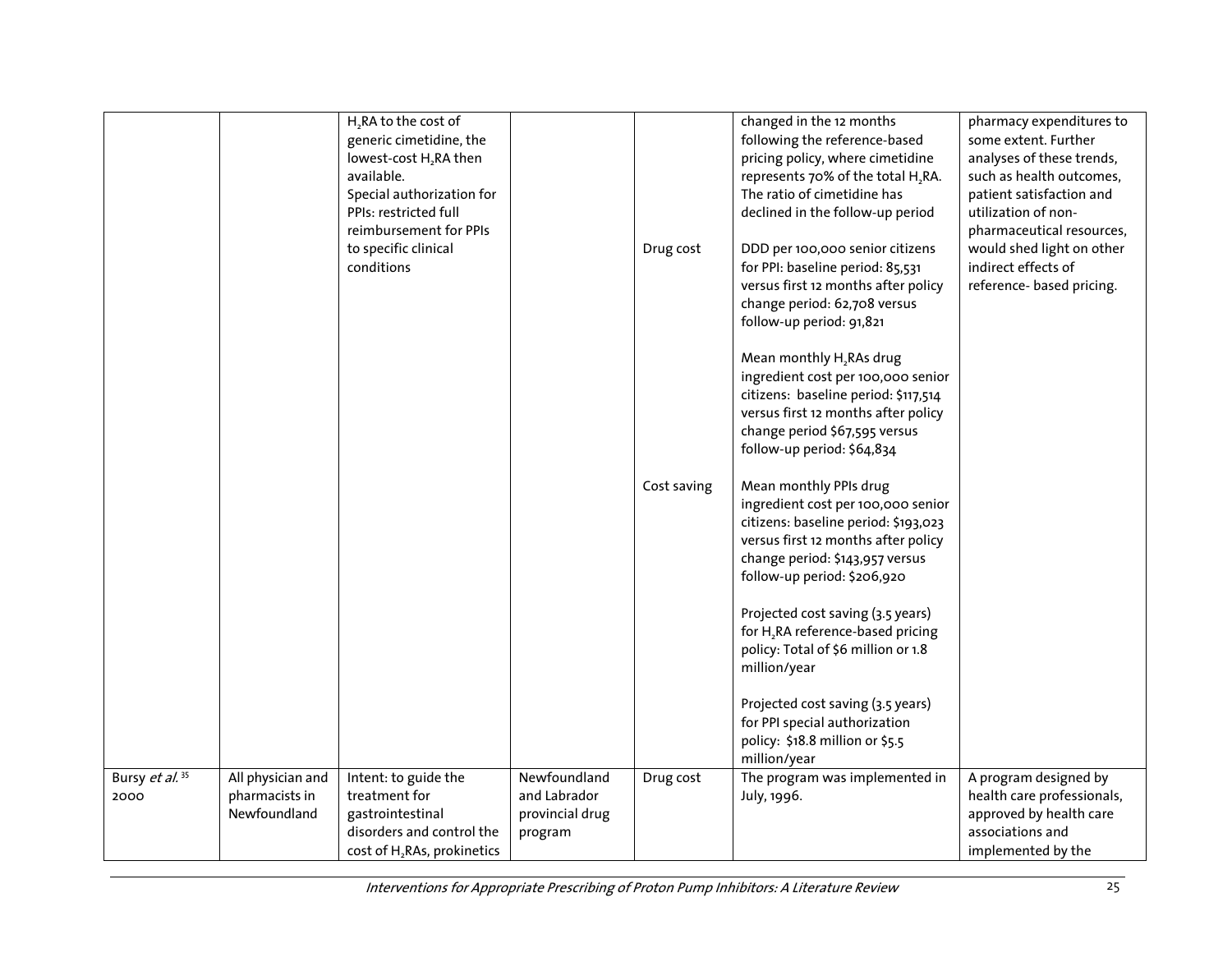| Before-and-<br>after                                           |                                                                                                  | and PPIs                                                                                                                                                                                     |                                                        |                     | The combined 6-month<br>expenditure (for H <sub>2</sub> RAs, PPIs and<br>prokinetics) after implementation:<br>decreased by 36% from \$3.2<br>million (for the 6-month period<br>ending March 1996) to \$2.0<br>million (for the 6-month period<br>ending March 1997) and then<br>increased to \$2.7 million (for the<br>6-month period ending March<br>1999) which is still 16% lower than<br>before program implementation | government to guide the<br>treatment of upper<br>gastrointestinal disorders<br>has been introduced in<br>Newfoundland and<br>Labrador and has achieved<br>a substantial reduction in<br>drug expenditures. The<br>program has been well<br>accepted by the health care<br>community. Research is<br>required to determine the<br>impact of the program on<br>health outcomes. |
|----------------------------------------------------------------|--------------------------------------------------------------------------------------------------|----------------------------------------------------------------------------------------------------------------------------------------------------------------------------------------------|--------------------------------------------------------|---------------------|------------------------------------------------------------------------------------------------------------------------------------------------------------------------------------------------------------------------------------------------------------------------------------------------------------------------------------------------------------------------------------------------------------------------------|-------------------------------------------------------------------------------------------------------------------------------------------------------------------------------------------------------------------------------------------------------------------------------------------------------------------------------------------------------------------------------|
|                                                                |                                                                                                  | Formulary-related Interventions: Compliance with Prior Authorization                                                                                                                         |                                                        |                     |                                                                                                                                                                                                                                                                                                                                                                                                                              |                                                                                                                                                                                                                                                                                                                                                                               |
| Mamdani et<br>$al.^{28}$ 2001<br>Retrospective,<br>open cohort | 25,870 patients<br>> 65 years who<br>started PPI<br>therapy and met<br>the inclusion<br>criteria | Intent: to curtail the<br>rising cost of PPIs<br>Intervention: step care<br>approach strategy within<br>prior authorization: use<br>H <sub>2</sub> RA before PPI therapy                     | <b>Ontario Drug</b><br><b>Benefit</b>                  | Drug<br>utilization | Before policy implementation:<br>63% received a trial of H <sub>2</sub> RA 12<br>months before starting PPI<br>therapy<br>After policy implementation: 72%<br>received a trial of H <sub>2</sub> RA 12 months<br>before starting PPI therapy; 9%<br>gain in compliance with using<br>H <sub>2</sub> RA 12 months before starting<br>PPI therapy                                                                              | Modest gain (9%) in<br>compliance with using<br>H <sub>2</sub> RA therapy within 12<br>months before starting PPI<br>therapy was seen following<br>the introduction of this<br>policy.                                                                                                                                                                                        |
| McManus et<br>$al.^{29}$ 1998<br>Retrospective,<br>open cohort | 4,554 new PPI<br>users (no PPI<br>approval in the<br>previous 18<br>months)                      | Intent: to curtail the<br>rising cost of PPIs<br>Intervention: prescribing<br>of PPI was restricted on<br>cost-effectiveness<br>grounds to refractory<br>PUD or severe<br>esophageal disease | Pharmaceutical<br><b>Benefit Scheme</b><br>(Australia) | Drug<br>utilization | Despite the current restriction,<br>26.5% of the patients are treated<br>directly with a PPI without being<br>prescribed less expensive agents<br>in the preceding 12 months                                                                                                                                                                                                                                                 | Prior authorization is not<br>effective in encouraging<br>stepped approach.<br><b>Educational and regulatory</b><br>mechanism should be used<br>to encourage the use of PPI<br>only in situations where they<br>can be shown to be<br>appropriate on clinical, safety<br>and effectiveness grounds.                                                                           |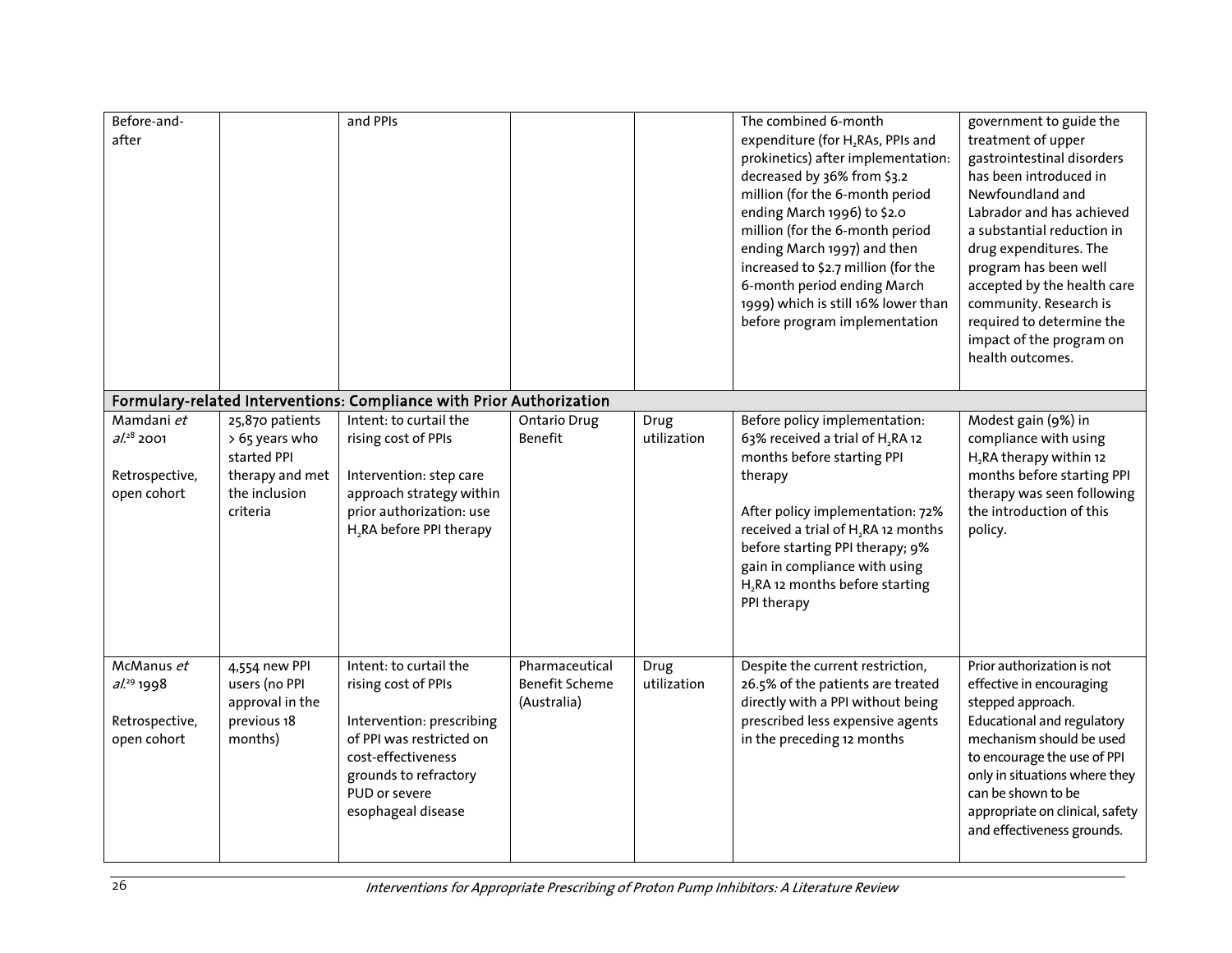| Formulary-related Interventions: Impact of Preferred Drug List |                    |                                       |                         |             |                                        |                           |  |  |
|----------------------------------------------------------------|--------------------|---------------------------------------|-------------------------|-------------|----------------------------------------|---------------------------|--|--|
| Schneeweiss et                                                 | 38,426 patients    | Intent: to control the cost           | <b>British Colombia</b> | Drug        | PPI utilization: No shift in the level | Coverage restriction of 3 |  |  |
| $aL^{30}$ 2006                                                 | >=65 who filled    | of PPIs                               | Pharmacare              | utilization | of total PPI utilization (p=0.82)      | leading PPIs led to a     |  |  |
|                                                                | an Rx for a        |                                       |                         |             | with slight reduction in rate of       | substantial utilization   |  |  |
| Time series                                                    | restricted PPI     | Intervention: restricted              |                         |             | increase (-383 daily dose per          | changes and savings,      |  |  |
|                                                                | during 6 months    | PPI coverage to                       |                         |             | 10,000 residents per month;            | without increased non-    |  |  |
|                                                                | before             | rabeprazole only which                |                         |             | p=0.08). Utilization of                | compliance or clinical    |  |  |
|                                                                | restriction policy | continues to require                  |                         |             | omeprazole, pantoprazole and           | complication.             |  |  |
|                                                                |                    | treatment failure with                |                         |             | lansoprazole decreased sharply         |                           |  |  |
|                                                                |                    | H <sub>2</sub> RA. Other PPIs require |                         |             | (p<0.0001) and monthly                 |                           |  |  |
|                                                                |                    | out-of-pocket payment,                |                         |             | utilization stabilized in the          |                           |  |  |
|                                                                |                    | unless PharmaCare                     |                         |             | following 9 months. The use of         |                           |  |  |
|                                                                |                    | approved their use                    |                         |             | rabeprazole increased sharply by       |                           |  |  |
|                                                                |                    |                                       |                         |             | 19,300 + 2200 daily dose               |                           |  |  |
|                                                                |                    |                                       |                         |             | (p<0.0001). After completion of        |                           |  |  |
|                                                                |                    |                                       |                         |             | entire switching process (10           |                           |  |  |
|                                                                |                    |                                       |                         |             | months), 90% of PPI initiations        |                           |  |  |
|                                                                |                    |                                       |                         |             | were for rabeprazole                   |                           |  |  |
|                                                                |                    |                                       |                         | Health care | No increase in monthly                 |                           |  |  |
|                                                                |                    |                                       |                         | utilization | hospitalization rate for GI            |                           |  |  |
|                                                                |                    |                                       |                         |             | hemorrhage (0.15; p=0.35); PUD         |                           |  |  |
|                                                                |                    |                                       |                         |             | complication (-0.64; p=0.16) after     |                           |  |  |
|                                                                |                    |                                       |                         |             | PPI coverage restriction compared      |                           |  |  |
|                                                                |                    |                                       |                         |             | with the time before the               |                           |  |  |
|                                                                |                    |                                       |                         |             | intervention                           |                           |  |  |
|                                                                |                    |                                       |                         | Cost saving | PharmaCare saving attributed to        |                           |  |  |
|                                                                |                    |                                       |                         |             | PPI coverage restriction is            |                           |  |  |
|                                                                |                    |                                       |                         |             | approximately \$2.9 million over       |                           |  |  |
|                                                                |                    |                                       |                         |             | the first 6 months of the policy       |                           |  |  |
|                                                                |                    |                                       |                         |             |                                        |                           |  |  |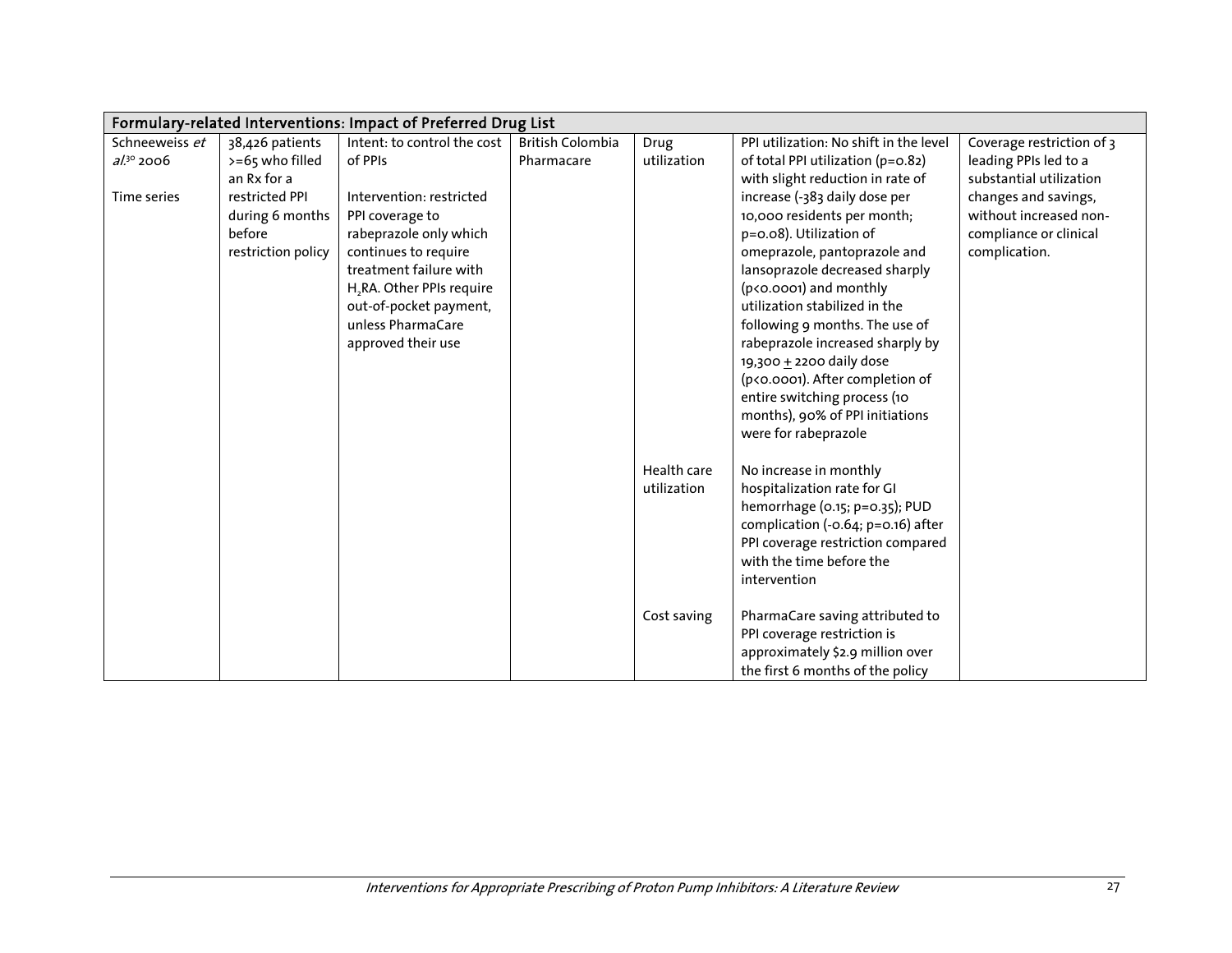| Raisch et al. <sup>31</sup> | Failure group: 51 | Intent: to control the cost | Southern Arizona | Patient     | Severity of heartburn: during                                         | The formulary change had       |
|-----------------------------|-------------------|-----------------------------|------------------|-------------|-----------------------------------------------------------------------|--------------------------------|
| 2001                        | prior             | of PPIs                     | VA Health Care   | outcomes    | lansoprazole trial versus returning                                   | a negative impact on health    |
|                             | omeprazole        |                             | System           |             | to omeprazole: $3.2 + 1.2$ vs. $1.2 +$                                | outcomes among failure         |
| Matched-case                | users who         | Intervention: restricted    |                  |             | $0.68; p$ < $0.001$                                                   | patients but did not           |
| control study               | switched back to  | PPI coverage to             |                  |             |                                                                       | significantly affect the total |
|                             | omeprazole        | lansoprazole only           |                  |             | Frequency of heartburn: during                                        | health care utilization cost.  |
|                             | after             |                             |                  |             | lansoprazole trial versus returning                                   | Identification of failure      |
|                             | lansoprazole      |                             |                  |             | to omeprazole: $1.8 + 1.7$ vs. 0.9 $+$                                | patients early in their        |
|                             | therapy failure   |                             |                  |             | 3.8; p=0.172                                                          | lansoprazole trail periods     |
|                             |                   |                             |                  |             |                                                                       | could improve their health     |
|                             | Success group:    |                             |                  |             | Acid regurgitation: during                                            | outcomes and satisfaction      |
|                             | 51 patients       |                             |                  |             | lansoprazole trial vs. returning to                                   | with medical care.             |
|                             | matched by age,   |                             |                  |             | omeprazole: $3.0 + 1.3$ vs. $1.2 + 0.6$ ;                             |                                |
|                             | gender and        |                             |                  |             | p<0.001                                                               |                                |
|                             | duration who      |                             |                  |             | Frequency of acid regurgitation:                                      |                                |
|                             | successfully      |                             |                  |             | during vs. returning: 0.43 +1.19 vs.                                  |                                |
|                             | switched from     |                             |                  |             | 0.09 $\pm$ 0.33; p<0.001                                              |                                |
|                             | omeprazole to     |                             |                  |             |                                                                       |                                |
|                             | lansoprazole      |                             |                  | Health care | Change in the average monthly                                         |                                |
|                             |                   |                             |                  | costs       | cost for GI-related health care                                       |                                |
|                             |                   |                             |                  |             | resources:                                                            |                                |
|                             |                   |                             |                  |             | Pre-post: success group versus                                        |                                |
|                             |                   |                             |                  |             | failure group: -25.36 $\pm$ 128.62<br>versus -16.87 + 59.04; p=0.687. |                                |
|                             |                   |                             |                  |             | Pre-during: success group versus                                      |                                |
|                             |                   |                             |                  |             | failure group: -25.36 + 128.62                                        |                                |
|                             |                   |                             |                  |             | versus -21.57 $\pm$ 77.37; p=0.815                                    |                                |
|                             |                   |                             |                  |             |                                                                       |                                |
|                             |                   |                             |                  | Drug cost   | Change in the average monthly                                         |                                |
|                             |                   |                             |                  |             | cost for drug expenditure:                                            |                                |
|                             |                   |                             |                  |             | Pre-post: success group versus                                        |                                |
|                             |                   |                             |                  |             | failure group: -11.57 $\pm$ 65.01 versus                              |                                |
|                             |                   |                             |                  |             | $-53.14 \pm 94.41$ ; p=0.109.                                         |                                |
|                             |                   |                             |                  |             | Pre-during: success group versus                                      |                                |
|                             |                   |                             |                  |             | failure group: -11.57 $\pm$ 65.01 versus                              |                                |
|                             |                   |                             |                  |             | $-49.18 + 109.75$ ; p=0.241                                           |                                |
|                             |                   |                             |                  |             |                                                                       |                                |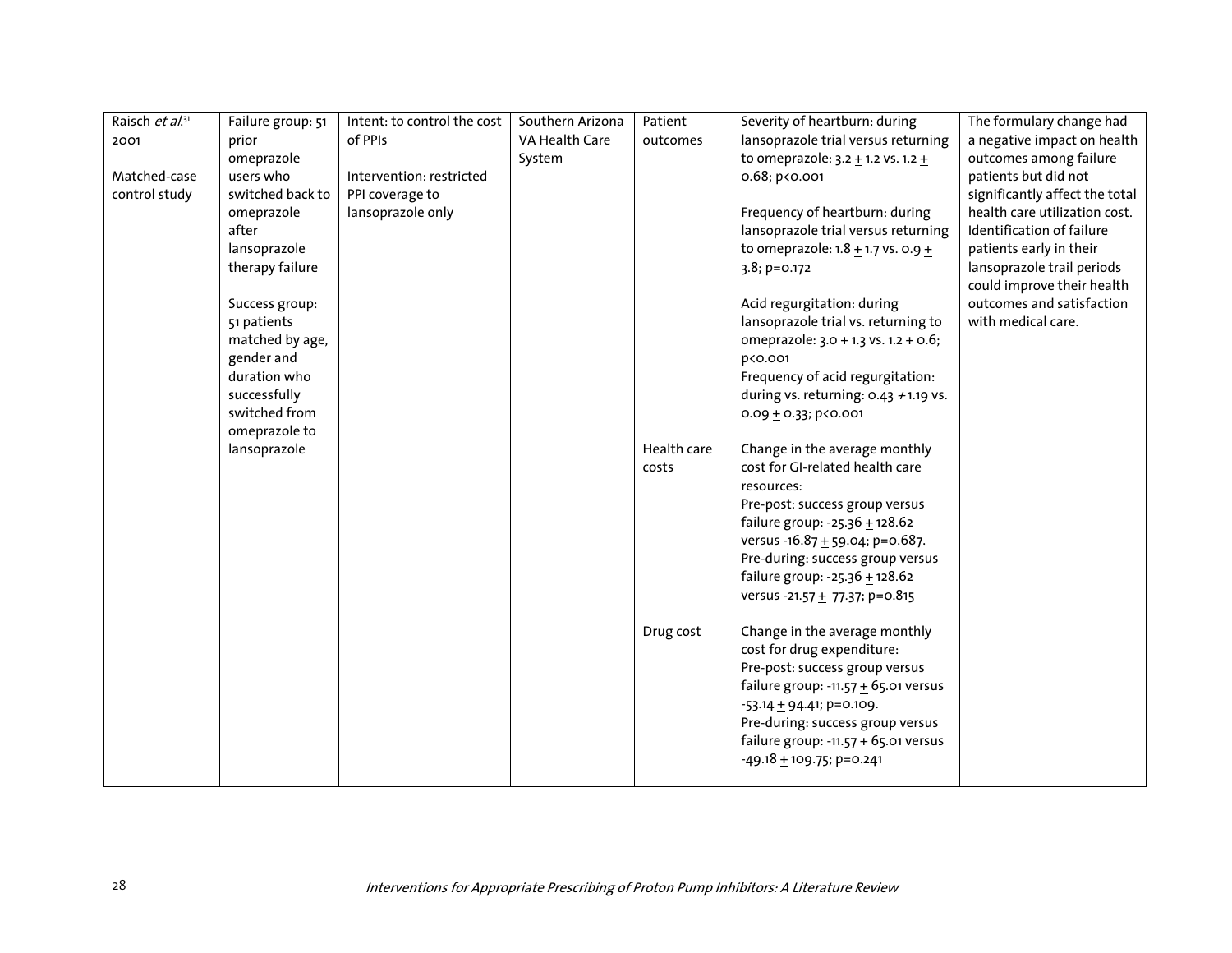| <b>Drug Utilization Review</b> |                                    |                                        |                        |             |                                         |                                                   |
|--------------------------------|------------------------------------|----------------------------------------|------------------------|-------------|-----------------------------------------|---------------------------------------------------|
| Raisch et $\overline{a^{1/3}}$ | 228 prescribers                    | Intent: to reduce over-                | <b>Mexico Medicaid</b> | Drug        | Anti-ulcer agent dispensed:             | The intervention                                  |
| 1999                           | having 1 or 2                      | prescribing of anti-ulcer              | program                | utilization | Intervention versus control: 33.3%      | significantly decreased                           |
|                                | patient profiles                   | drugs (H <sub>2</sub> RAs)             |                        |             | versus 17.9%; OR 2.29 (1.35, 3.87)      | anti-ulcer agents                                 |
| Controlled                     | not meeting                        |                                        |                        |             | All improvement combined:               | dispensing to patients                            |
| clinical trial                 | guideline (84                      | DUR Intervention:                      |                        |             | Intervention versus control: 42.9%      | whose prescribers were                            |
|                                | prescribers had                    | - cover letter describing              |                        |             | versus $27.6\%$ ; OR = 1.98 (1.23,3.18) | mailed the patient-specific                       |
|                                | $>=$ 3 patient                     | the purpose of DUR;                    |                        |             |                                         | feedback intervention.                            |
|                                | profiles not                       | - educational fact sheet               |                        |             |                                         |                                                   |
|                                | meeting                            | regarding prescribing                  |                        |             |                                         |                                                   |
|                                | guideline)                         | H <sub>2</sub> RA and other anti-ulcer |                        |             |                                         |                                                   |
|                                |                                    | agents;                                |                        |             |                                         |                                                   |
|                                |                                    | - patients profile with                |                        |             |                                         |                                                   |
|                                |                                    | potential misprescribing               |                        |             |                                         |                                                   |
|                                |                                    | - physician response                   |                        |             |                                         |                                                   |
|                                |                                    | form requested feedback                |                        |             |                                         |                                                   |
| Okano et al. <sup>33</sup>     | 190 physicians                     | Intent: to reduce over-                | <b>Texas Medicaid</b>  | Drug        | 75% in the control group still          | This study suggested that                         |
| 1995                           | inappropriately                    | prescribing of concurrent              | Program                | utilization | receiving concurrent therapy            | an intervention letter could                      |
|                                | prescribed                         | therapy of H <sub>2</sub> RAs or       |                        |             | versus 57% in the intervention          | be an appropriate way to                          |
| Controlled                     | concurrent                         | omeprazole with                        |                        |             | group, p=0.011                          | inform physicians of                              |
| clinical trial                 | therapy of either                  | sucralfate                             |                        |             |                                         | potentially inappropriate                         |
|                                | H <sub>2</sub> RA or<br>omeprazole | DUR Intervention:                      |                        |             |                                         | prescribing and may lead to<br>positive feedback. |
|                                | with sucralfate                    | - cover letter describing              |                        |             |                                         |                                                   |
|                                | were                               | the purpose of DUR;                    |                        |             |                                         |                                                   |
|                                | randomized to                      | - educational fact sheet               |                        |             |                                         |                                                   |
|                                | intervention (97)                  | including evidence from                |                        |             |                                         |                                                   |
|                                | and control (93)                   | the literature that                    |                        |             |                                         |                                                   |
|                                |                                    | concurrent therapy of                  |                        |             |                                         |                                                   |
|                                |                                    | H <sub>2</sub> RA or omeprazole with   |                        |             |                                         |                                                   |
|                                |                                    | sucralfate is not justified;           |                        |             |                                         |                                                   |
|                                |                                    | - patients profile with                |                        |             |                                         |                                                   |
|                                |                                    | potential misprescribing               |                        |             |                                         |                                                   |
|                                |                                    | - physician response                   |                        |             |                                         |                                                   |
|                                |                                    | form requested feedback                |                        |             |                                         |                                                   |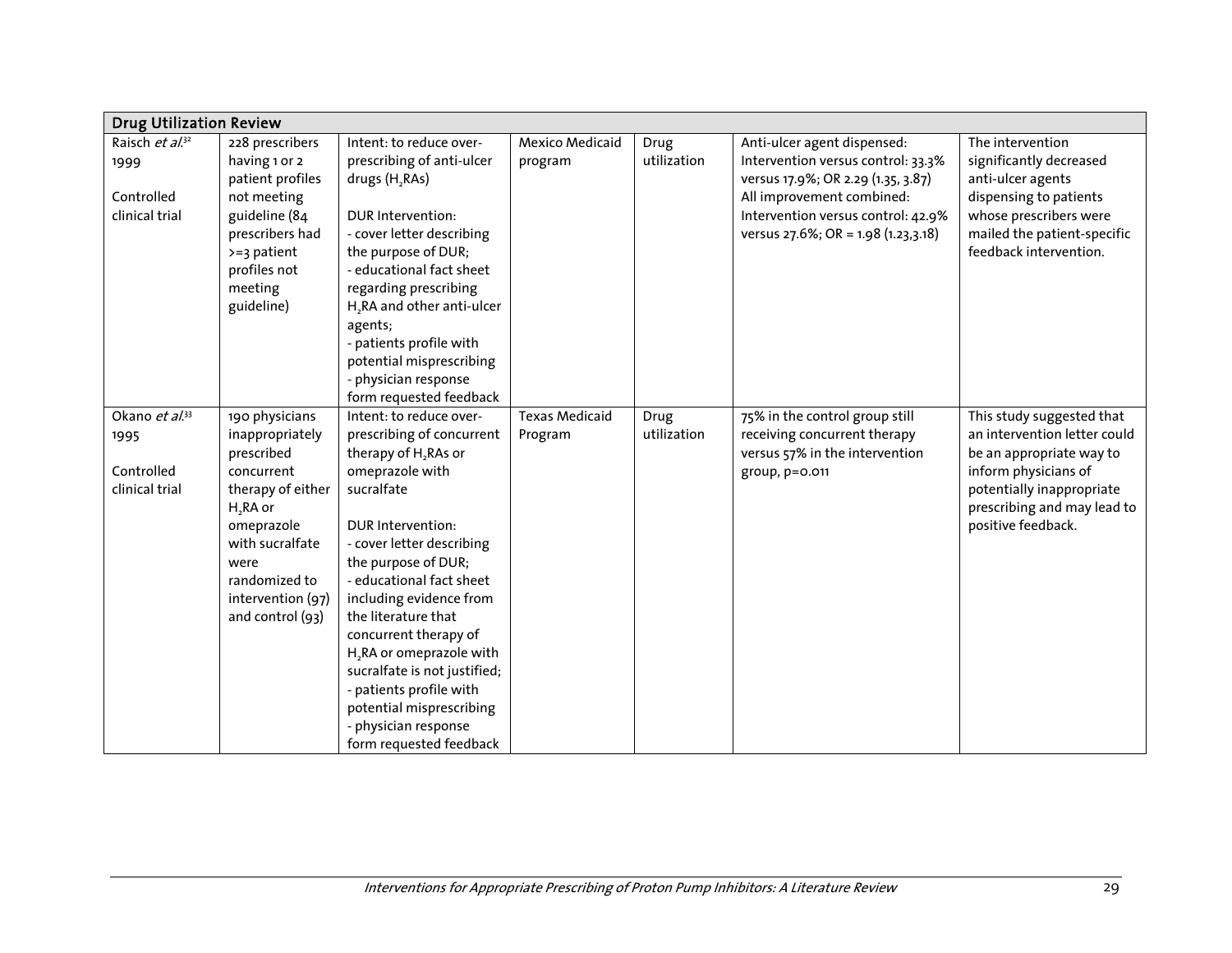| Culbertson et  | Physicians and   | Intent: to reduce long-    | Idaho Medicaid | Drug cost | Decrease in AUM cost: Group 1:   | A follow-up phone call to   |
|----------------|------------------|----------------------------|----------------|-----------|----------------------------------|-----------------------------|
| $al^{34}$ 1999 | pharmacists      | term use of anti-ulcer     | Program        |           | 7.7% versus Group 2: 6.8% versus | the pharmacists in a state- |
|                | taking care of   | drugs in patients without  |                |           | Group 3: 20.5%; P<0.05 Group 3   | wide DUR intervention       |
| Controlled     | 715 patients who | an identifiable indication |                |           | versus either Group 1 or Group 2 | enhances the effectiveness  |
| clinical trial | were prescribed  |                            |                |           |                                  | of DUR interventions under  |
|                | unjustifiable    | <b>DUR</b> Intervention:   |                |           |                                  | the conditions studied.     |
|                | chronic, full    | - introductory letter from |                |           |                                  | Enlisting the support of    |
|                | therapeutic      | <b>DUR</b>                 |                |           |                                  | community pharmacists       |
|                | anti-ulcer       | -education leaflet for     |                |           |                                  | may improve the cost        |
|                | medication       | proper prescribing of      |                |           |                                  | savings of these            |
|                |                  | antiulcer drugs            |                |           |                                  | interventions.              |
|                |                  | - patient profile and a    |                |           |                                  |                             |
|                |                  | response form.             |                |           |                                  |                             |
|                |                  | Group 1: only physicians   |                |           |                                  |                             |
|                |                  | received intervention      |                |           |                                  |                             |
|                |                  | (138 patients)             |                |           |                                  |                             |
|                |                  | Group 2: physicians and    |                |           |                                  |                             |
|                |                  | pharmacists received       |                |           |                                  |                             |
|                |                  | intervention (329          |                |           |                                  |                             |
|                |                  | patients)                  |                |           |                                  |                             |
|                |                  | Group 3: physicians and    |                |           |                                  |                             |
|                |                  | pharmacists received       |                |           |                                  |                             |
|                |                  | intervention and           |                |           |                                  |                             |
|                |                  | pharmacists received       |                |           |                                  |                             |
|                |                  | reminder from DUR (248     |                |           |                                  |                             |
|                |                  | patients)                  |                |           |                                  |                             |

DDD=defined daily dose; DUR=drug utilization review; GI=gastrointestinal; OR=odds ratio; PPI=proton pump inhibitors; PUD=peptic ulcer disease